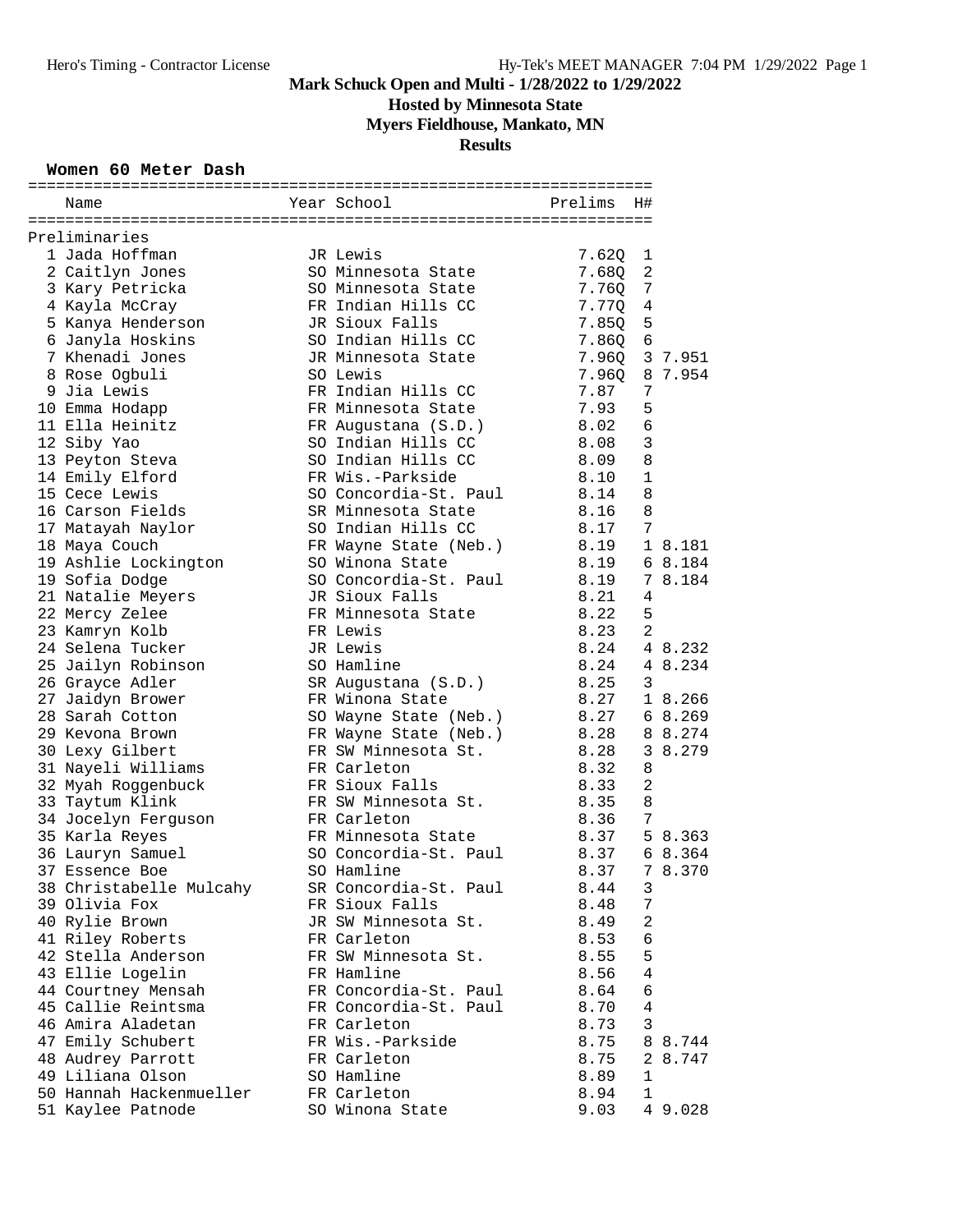**Hosted by Minnesota State**

**Myers Fieldhouse, Mankato, MN**

#### **Results**

#### **....Women 60 Meter Dash**

| 52 Thea Traw                         | FR Carleton         |            | $9.03$ 2 9.029 |
|--------------------------------------|---------------------|------------|----------------|
| 53 Naomi Adeniyi-Akins               | FR Bethany Lutheran | 10.60      | -7             |
| -- Iyana Simmons                     | FR Wis.-Parkside    | <b>SCR</b> | 3              |
| -- Charis Lawson                     | Fleigle's Flyers    | SCR        | 1              |
| -- Kimeisha Star                     | SO Indian Hills CC  | SCR        | -2             |
| -- Alicia Perez                      | FR Hamline          | SCR        | 6              |
| -- Aryn Blanchard                    | FR Minot State      | SCR        | 5              |
| -- Flore Gracia                      | JR Minnesota State  | SCR        | 5              |
| $W om on \epsilon0 Wch on non on on$ |                     |            |                |

#### **Women 60 Meter Dash**

|        | Name              | Year School        |            | Finals Points  |       |
|--------|-------------------|--------------------|------------|----------------|-------|
| Finals |                   |                    |            |                |       |
|        | 1 Caitlyn Jones   | SO Minnesota State | 7.66       | 10             |       |
|        | 2 Jada Hoffman    | JR Lewis           | 7.68       | 8              |       |
|        | 3 Kayla McCray    | FR Indian Hills CC | 7.69       | 6              |       |
|        | 4 Kary Petricka   | SO Minnesota State | 7.83       | 5              |       |
|        | 5 Rose Ogbuli     | SO Lewis           | 7.86       | 4              | 7.853 |
|        | 6 Janyla Hoskins  | SO Indian Hills CC | 7.86       | 3              | 7.857 |
|        | 7 Kanya Henderson | JR Sioux Falls     | 7.92       | $\mathfrak{D}$ |       |
|        | -- Khenadi Jones  | JR Minnesota State | <b>SCR</b> |                |       |

#### **Women 200 Meter Dash**

========================================================================== Name Year School Finals H# Points ========================================================================== 1 Ja'Cey Simmons SO Minnesota State 24.66 1 10 2 Denisha Cartwright SO Minnesota State 25.10 1 8 3 Grace Harris SR Unattached 25.14 2 6 4 Jia Lewis FR Indian Hills CC 25.49 3 5 5 Jada Hoffman JR Lewis 25.57 1 4 6 Carson Fields SR Minnesota State 25.77 3 3 7 Maddy Pietz JR Winona State 26.01 2 2 26.003 8 Rose Ogbuli SO Lewis 26.01 3 1 26.010 9 Janyla Hoskins SO Indian Hills CC 26.10 4 10 Temira Goods SO Indian Hills CC 26.12 4 11 Aimaya Drummond SO Indian Hills CC 26.13 5 12 Akela White FR Minnesota State 26.17 2 26.164 13 Aaliyah Guy FR Minnesota State 26.17 3 26.167 14 Emily Elford FR Wis.-Parkside 26.19 4 15 Caitlyn Jones SO Minnesota State 26.26 4 16 Ja'Dashia Catlin FR Indian Hills CC 26.87 6 17 Kylee Sallee FR Augustana (S.D.) 26.90 5 18 Maya Couch FR Wayne State (Neb.) 26.95 7 19 Kynnedi Malone FR Minnesota State 26.99 5 20 Xana Leum SO Winona State 27.04 12 21 Mercy Zelee FR Minnesota State 27.08 7 22 Sarah Cotton SO Wayne State (Neb.) 27.14 5 23 Emma Hodapp FR Minnesota State 27.23 7 24 Kevona Brown FR Wayne State (Neb.) 27.38 8 25 Jaidyn Brower FR Winona State 27.56 8 26 Jocelyn Ferguson FR Carleton 27.57 6 27 Sammi Sundby FR Augustana (S.D.) 27.64 7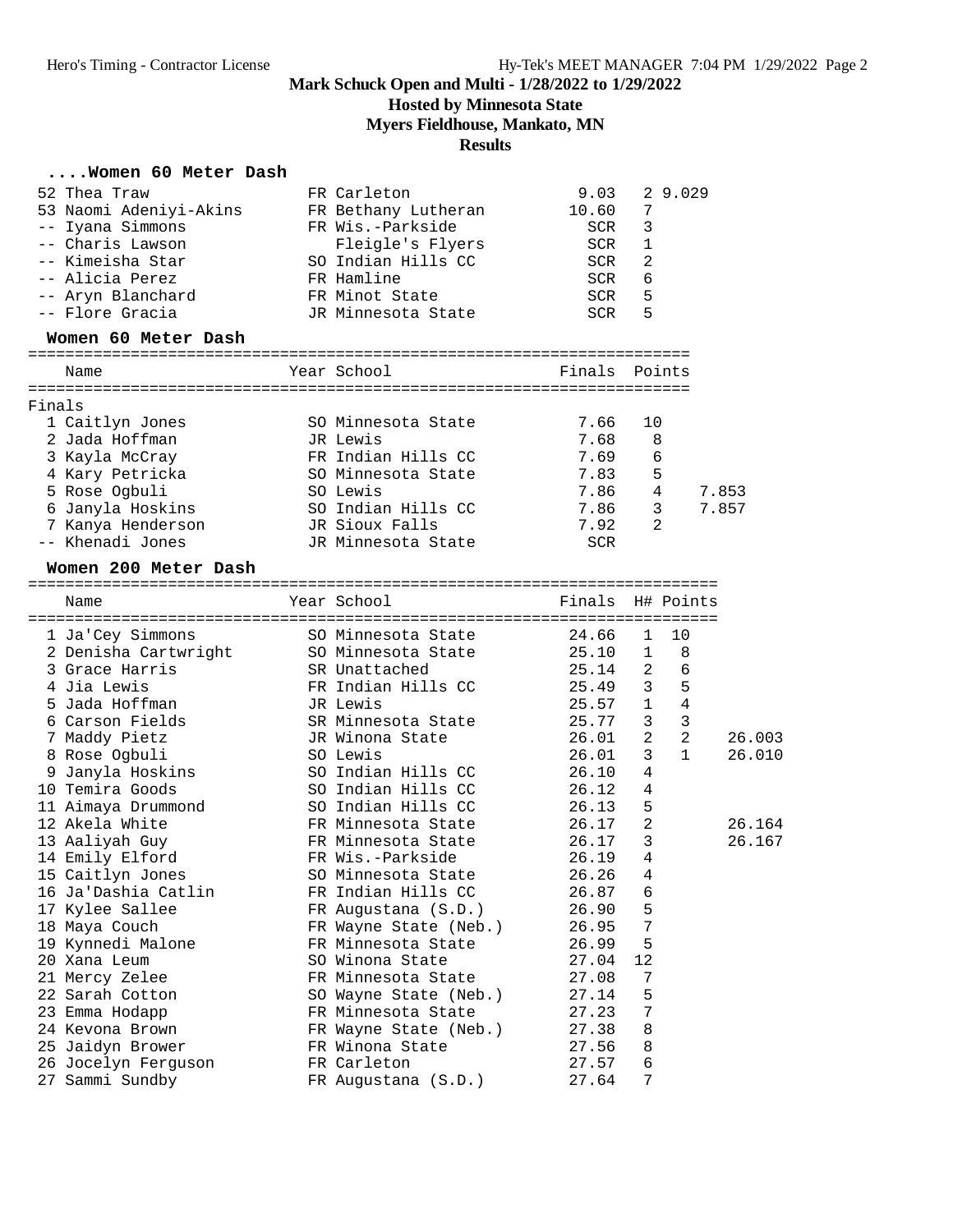## **Hosted by Minnesota State**

## **Myers Fieldhouse, Mankato, MN**

#### **Results**

#### **....Women 200 Meter Dash**

|      | 28 Nayeli Williams      | FR Carleton           | 27.65      | 8   |           |                |
|------|-------------------------|-----------------------|------------|-----|-----------|----------------|
|      | 29 Taytum Klink         | FR SW Minnesota St.   | 27.66      | 6   |           |                |
|      | 30 Allison Mack         | JR Lewis              | 27.72      | 9   |           |                |
|      | 31 Makaylin Christenson | FR St. Cloud State    | 27.86      | 8   |           |                |
|      | 32 Kaylen Pryor         | FR Indian Hills CC    | 28.00      | 5   |           | 27.994         |
|      | 33 Myah Roggenbuck      | FR Sioux Falls        | 28.00      | 7   |           | 27.997         |
|      | 34 Christabelle Mulcahy | SR Concordia-St. Paul | 28.05      | 8   |           |                |
|      | 35 Lexy Gilbert         | FR SW Minnesota St.   | 28.35      | 9   |           |                |
|      | 36 Karla Reyes          | FR Minnesota State    | 28.55      | 6   |           |                |
|      | 37 Riley Roberts        | FR Carleton           | 28.56      | 10  |           |                |
|      | 38 Faith Lubischer      | FR Wayne State (Neb.) | 28.62      | 9   |           |                |
|      | 39 Olivia Fox           | FR Sioux Falls        | 28.73      | 12  |           |                |
|      | 40 Karla Encarnacion    | SO St. Cloud State    | 28.79      | - 6 |           |                |
|      | 41 Gianna Bedford       | FR Concordia-St. Paul | 29.13      | 10  |           |                |
|      |                         |                       |            |     |           | 29.121         |
|      | 42 Audrey Parrott       | FR Carleton           | 29.13      | 10  |           | 29.128         |
|      | 43 Jordan Hughes        | FR Sioux Falls        | 29.15      | 11  |           |                |
|      | 44 Emily Schubert       | FR Wis.-Parkside      | 29.19      | 10  |           |                |
|      | 45 MaryGrace Hinkle     | FR SW Minnesota St.   | 29.24      | 9   |           |                |
|      | 46 Kaaryna Smidel       | FR SW Minnesota St.   | 29.26      | 10  |           |                |
|      | 47 Aubree Cuffee        | FR Minot State        | 29.30      | 9   |           |                |
|      | 48 Amira Aladetan       | FR Carleton           | 29.45      | 11  |           |                |
|      | 49 Rylie Brown          | JR SW Minnesota St.   | 29.50      | 9   |           |                |
|      | 50 Courtney Mensah      | FR Concordia-St. Paul | 29.51      | 12  |           |                |
|      | 51 Hannah Hackenmueller | FR Carleton           | 29.56      | 11  |           |                |
|      | 52 Thea Traw            | FR Carleton           | 29.59      | 11  |           |                |
|      | 53 Andreiana Aurelius   | FR Hamline            | 29.83      | 11  |           |                |
|      | 54 Mercedes Hamilton    | FR Hamline            | 29.86      | 11  |           |                |
|      | 55 Nijie Nauden         | SO SW Minnesota St.   | 31.48      | 10  |           |                |
|      | 56 Jasmine Bejarano     | JR Bethany Lutheran   | 32.22      | 12  |           |                |
|      | 57 Naomi Adeniyi-Akins  | FR Bethany Lutheran   | 36.35      | 12  |           |                |
|      | -- Lauryn Hoffman       | FR Wayne State (Neb.) | DQ         | 8   |           | Lane Violation |
|      | -- Kayla McCray         | FR Indian Hills CC    | DQ         | 2   |           | Lane Violation |
|      | -- Destiny Mattingly    | FR Concordia-St. Paul | SCR        | 9   |           |                |
|      | Emily Jackson           | FR Bethany Lutheran   | SCR        | 12  |           |                |
|      | Charis Lawson           | Fleigle's Flyers      | SCR        |     |           |                |
|      | -- Lily Sonday          | FR Augustana (S.D.)   | SCR        |     |           |                |
| $--$ | Shelby Romig            | FR St. Cloud State    | SCR        |     |           |                |
|      | -- Maria Pedroso        | FR Augustana (S.D.)   | SCR        |     |           |                |
|      | -- Essence Boe          | SO Hamline            | SCR        |     |           |                |
|      | -- Kimeisha Star        | SO Indian Hills CC    | <b>SCR</b> |     |           |                |
|      | -- Alicia Perez         | FR Hamline            | <b>SCR</b> |     |           |                |
|      | -- Liliana Olson        | SO Hamline            | SCR        |     |           |                |
|      | -- Michaela Pryor       | JR Winona State       | SCR        |     |           |                |
|      | -- Shereen Vallabouy    | JR Winona State       | SCR        |     |           |                |
|      | -- Kanya Henderson      | JR Sioux Falls        | SCR        |     |           |                |
|      | Women 300 Meter Dash    |                       |            |     |           |                |
|      |                         | Year School           | Finals     |     |           |                |
|      | Name                    |                       |            |     | H# Points |                |
|      | 1 Rose Cramer           | SO Minnesota State    | 39.33      | ı   | 10        |                |
|      | 2 Sherona Stewart       | SR Minnesota State    | 40.14      | 1   | 8         |                |
|      | 3 Isatu Shirek          | SO SW Minnesota St.   | 41.07      |     | 6         |                |

4 Aaliyah Guy FR Minnesota State 41.92 2 5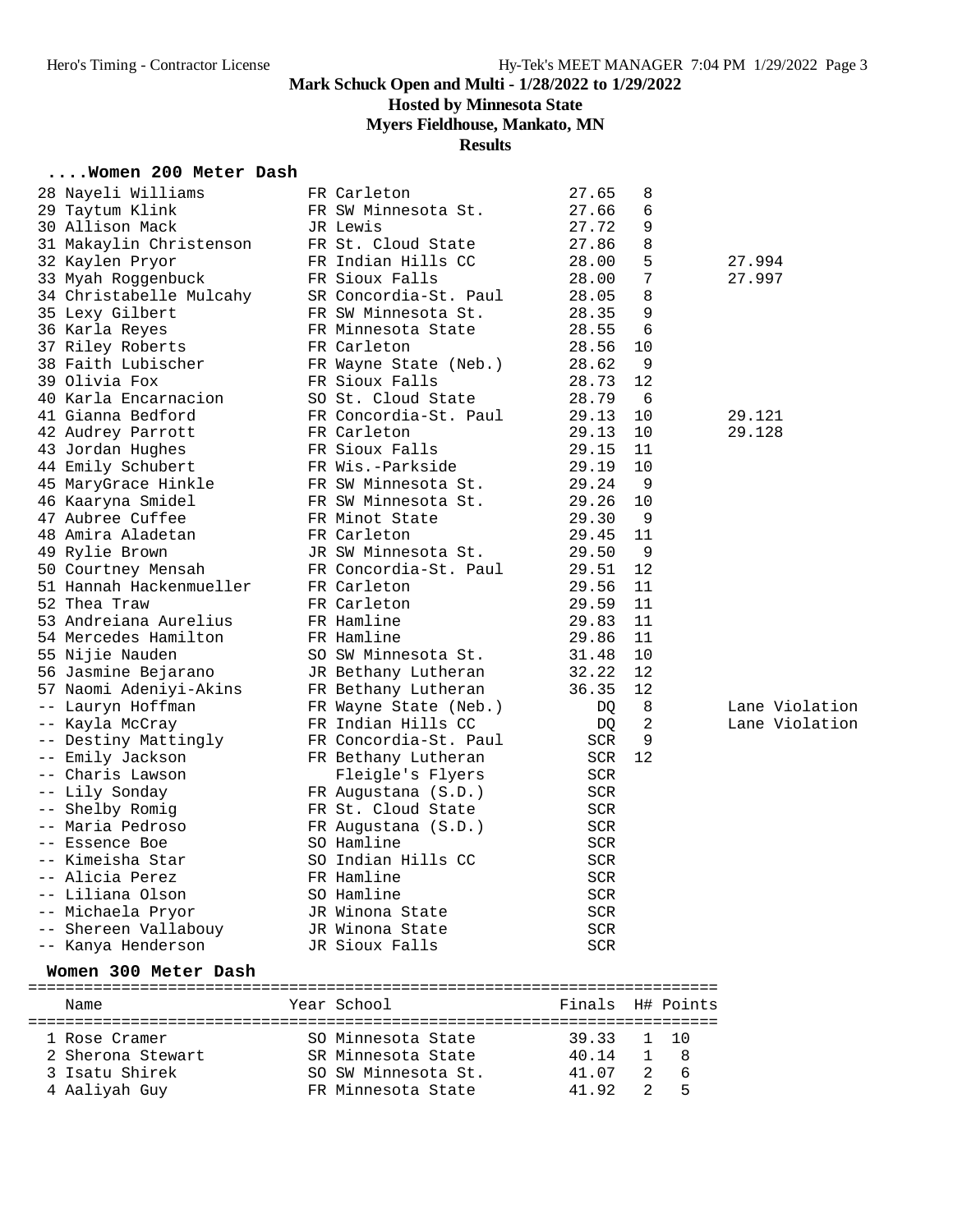## **Hosted by Minnesota State**

## **Myers Fieldhouse, Mankato, MN**

### **Results**

### **....Women 300 Meter Dash**

| 5 Emma Borowicz        | FR Minnesota State    | 41.96      | 3            | 4            |
|------------------------|-----------------------|------------|--------------|--------------|
| 6 Akela White          | FR Minnesota State    | 42.30      | 2            | 3            |
| 7 Dyashia Colvin       | JR Minnesota State    | 42.45      | $\mathbf{1}$ | 2            |
| 8 Amaiya Barnes        | FR Minnesota State    | 42.82      | 2            | $\mathbf{1}$ |
| 9 Mackenzie Keune      | SR Minnesota State    | 43.01      | $\mathbf{1}$ |              |
| 10 Janay Brown         | FR Wis.-Parkside      | 43.50      | 3            |              |
| 11 Ellie Logelin       | FR Hamline            | 44.87      | 3            |              |
| 12 Destiny Mattingly   | FR Concordia-St. Paul | 44.88      | 4            |              |
| 13 Cianna Hoppe        | SO Bethany Lutheran   | 47.00      | 4            |              |
| 14 Aubree Cuffee       | FR Minot State        | 47.10      | 5            |              |
| 15 Stephanie Witbrod   | FR Bethany Lutheran   | 48.20      | 5            |              |
| 16 Andreiana Aurelius  | FR Hamline            | 49.20      | 4            |              |
| 17 Nijie Nauden        | SO SW Minnesota St.   | 49.85      | 4            |              |
| 18 Naomi Adeniyi-Akins | FR Bethany Lutheran   | 59.47      | 5            |              |
| -- Thea Traw           | FR Carleton           | SCR        | 5            |              |
| -- Rylee Nelson        | FR Minnesota State    | <b>SCR</b> | 3            |              |
|                        |                       |            |              |              |

#### **Women 400 Meter Dash**

|   | Name                    | Year School <b>Shoul</b> Search School | Finals H# Points |                |                |
|---|-------------------------|----------------------------------------|------------------|----------------|----------------|
|   |                         |                                        |                  |                |                |
|   | 1 Sherona Stewart       | SR Minnesota State                     | 57.51            | $\mathbf{1}$   | 10             |
|   | 2 Brooklyn Schyvinck    | JR Winona State                        | 57.54            | $\mathbf{1}$   | 8              |
|   | 3 Mackenzie Woodard     | SR Minnesota State                     | 59.03            | 1              | 6              |
|   | 4 Aimaya Drummond       | SO Indian Hills CC                     | 59.04            | 2              | 5              |
|   | 5 Kyla Chalmers         | JR Lewis                               | 59.30            | 2              | $\overline{4}$ |
|   | 6 Dyashia Colvin        | JR Minnesota State                     | 59.42            | $\mathbf{1}$   | 3              |
|   | 7 Maia Peterson         | FR Augustana (S.D.)                    | 59.92            | 3              | $\overline{2}$ |
| 8 | Temira Goods            | SO Indian Hills CC                     | 1:00.29          | $\overline{a}$ | $\mathbf{1}$   |
| 9 | Emma Borowicz           | FR Minnesota State                     | 1:00.34          | $\overline{3}$ |                |
|   | 10 Noa Marteau          | FR Augustana (S.D.)                    | 1:00.49          | 4              |                |
|   | 11 Jocelyn Ferguson     | FR Carleton                            | 1:00.53          | 4              |                |
|   | 12 Sierra Clifford      | FR SW Minnesota St.                    | 1:00.59          | $\overline{2}$ |                |
|   | 13 Ja'Dashia Catlin     | FR Indian Hills CC                     | 1:00.84          | 3              |                |
|   | 14 Vivica Phillips      | JR Lewis                               | 1:00.91          | 3              |                |
|   | 15 Cece Lewis           | SO Concordia-St. Paul                  | 1:01.37          | 6              |                |
|   | 16 Faith Wyman          | FR Lewis                               | 1:01.86          | 3              |                |
|   | 17 Holly Mayers         | JR Sioux Falls                         | 1:02.73          | 4              |                |
|   | 18 Makaylin Christenson | FR St. Cloud State                     | 1:02.77          | 4              |                |
|   | 19 Kasey Van Zee        | FR Augustana $(S.D.)$ 1:02.87          |                  | 5              |                |
|   | 20 Kylee Becker         | FR Winona State<br>1:03.32             |                  | 5              |                |
|   | 21 Audrey Parrott       | FR Carleton                            | 1:04.67          | 5              |                |
|   | 22 Thea Traw            | FR Carleton                            | 1:05.37          | 5              |                |
|   | 23 Destiny Mattingly    | FR Concordia-St. Paul 1:05.94          |                  | 6              |                |
|   | 24 Karla Encarnacion    | SO St. Cloud State                     | 1:06.23          | 5              |                |
|   | 25 Hannah Hackenmueller | FR Carleton                            | 1:07.49          | 6              |                |
|   | 26 Gianna Bedford       | FR Concordia-St. Paul                  | 1:08.38          | 6              |                |
|   | 27 Lauryn Samuel        | SO Concordia-St. Paul                  | 1:08.51          | 6              |                |
|   | 28 Amira Aladetan       | FR Carleton                            | 1:11.13          | 6              |                |
|   | 29 Riley Roberts        | FR Carleton                            | 1:11.41          | 6              |                |
|   | -- Nyeaee Robins        | FR Minnesota State                     | SCR              | 2              |                |
|   | -- Rylee Nelson         | FR Minnesota State                     | SCR              | 5              |                |
|   | -- Amaiya Barnes        | FR Minnesota State                     | SCR              | 4              |                |
|   | -- Cassidy Lackovic     | JR St. Cloud State                     | <b>SCR</b>       | 3              |                |
|   |                         |                                        |                  |                |                |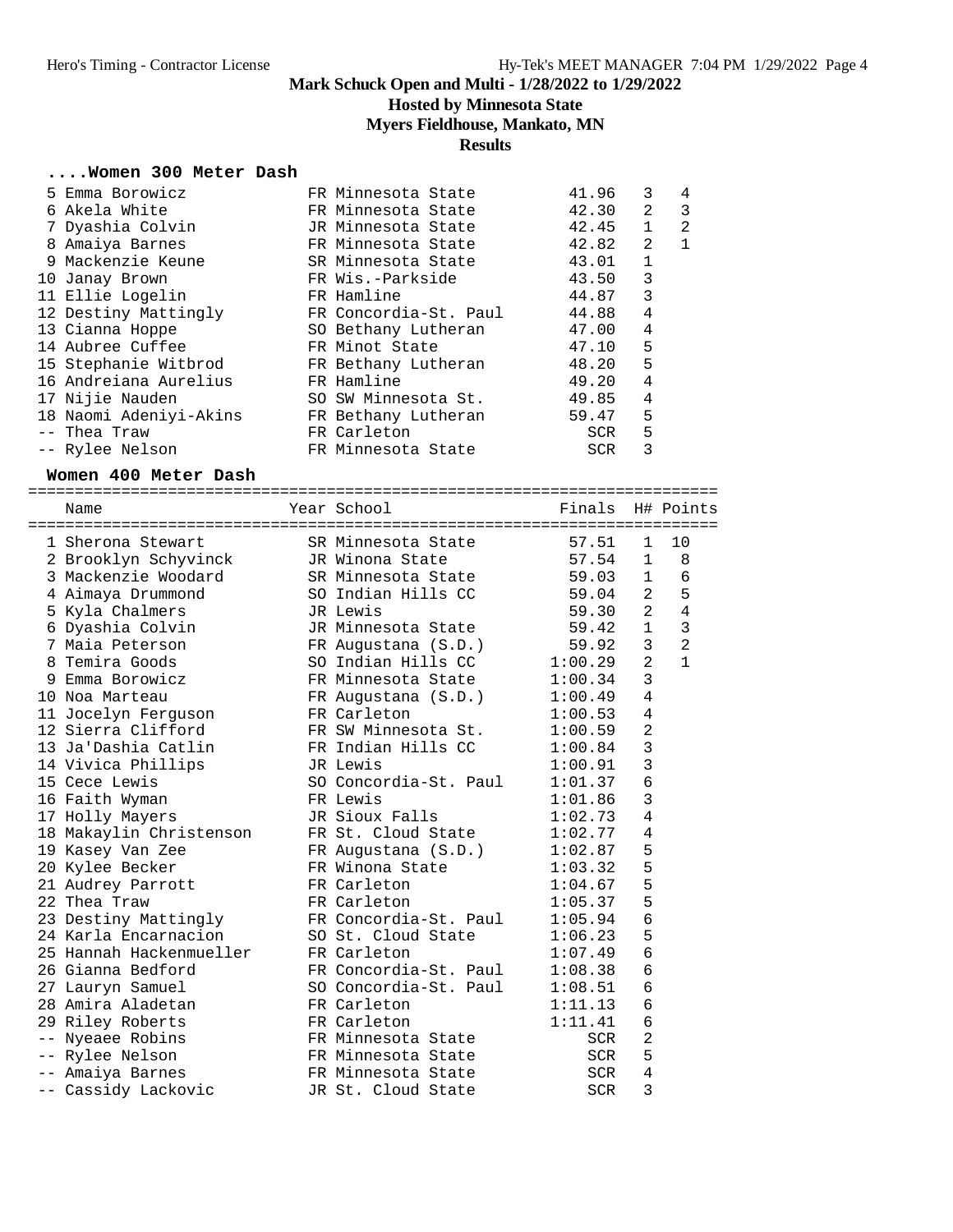## **Hosted by Minnesota State**

**Myers Fieldhouse, Mankato, MN**

**Results**

### **....Women 400 Meter Dash**

| -- Haleigh Hadley     | FR Indian Hills CC    | SCR                | 4              |                |
|-----------------------|-----------------------|--------------------|----------------|----------------|
| Women 500 Meter Dash  |                       |                    |                |                |
| Name                  | Year School           | Finals             | Points         |                |
| 1 Sierra Clifford     | FR SW Minnesota St.   | 1:22.32            | 10             |                |
| 2 Chloe Kuhlman       | SO Bethany Lutheran   | 1:33.32            | 8              |                |
| 3 Angela Zaccaria     | FR Bethany Lutheran   | 1:38.38            | 6              |                |
| 4 Hannah Rethemeyer   | FR Bethany Lutheran   | 1:46.28            | 5              |                |
| Women 600 Meter Run   |                       |                    |                |                |
| Name                  | Year School           | Finals             |                | H# Points      |
|                       |                       |                    |                |                |
| 1 Grace Harris        | SR Unattached         | 1:35.69            | 1              | 10             |
| 2 Alexandra Maddux    | JR Hamline            | 1:37.23            | $\mathbf{1}$   | 8              |
| 3 Caroline Sudbeck    | SO Augustana (S.D.)   | 1:38.60            | $\mathbf{1}$   | 6              |
| 4 Kendall Zeman       | JR Winona State       | 1:38.92            | $\mathbf{1}$   | 5              |
| 5 Cassidy O'Meara     | SO Sioux Falls        | 1:40.28            | 1              | 4              |
| 6 Lucy Hoelscher      | SO Hamline            | 1:41.17            | 2              | 3              |
| 7 Elizabeth Schmidt   | FR Augustana (S.D.)   | 1:41.46            | $\mathbf{1}$   | $\overline{2}$ |
| 8 Marissa Ellenbecker | FR Minnesota State    | 1:42.36            | 2              | $\mathbf{1}$   |
| 9 Kaitlyn Mulder      | JR Augustana (S.D.)   | 1:42.53            | $\overline{a}$ |                |
| 10 Molly Boyum        | JR Augustana (S.D.)   | 1:42.55            | $\overline{2}$ |                |
| 11 Emily Beckmann     | JR Minnesota State    | 1:42.75            | 2              |                |
| 12 Emily Hansen       | FR Minot State        | 1:43.93            | 3              |                |
| 13 Jaid Perry         | SO Concordia-St. Paul | 1:44.45            | 3              |                |
| 14 Emma Breitsprecher | FR Winona State       | 1:45.76            | $\overline{2}$ |                |
| 15 Regan Feit         | FR Winona State       | 1:46.63            | 3              |                |
| 16 Lily Sonday        | FR Augustana (S.D.)   | 1:47.67            | 3              |                |
| 17 Isabella D'Burke   | SO Concordia-St. Paul | 1:47.73            | 3              |                |
| 18 Cianna Hoppe       | SO Bethany Lutheran   | 1:49.31            | 4              |                |
| 19 Allie Butte        | FR St. Cloud State    | 1:49.36            | 4              |                |
|                       | FR Indian Hills CC    |                    | $\overline{2}$ |                |
| 20 Kaylen Pryor       | FR Minnesota State    | 1:52.31<br>1:53.25 | 3              |                |
| 21 Carolyn Haar       |                       |                    |                |                |
| 22 Marin Jetensky     | SR Wayne State (Neb.) | 1:55.50            | 3              |                |
| 23 Chloe Kuhlman      | SO Bethany Lutheran   | 1:59.31            | 4              |                |
| 24 Angela Zaccaria    | FR Bethany Lutheran   | 2:00.68            | 4              |                |
| 25 Naomi Anderson     | FR Bethany Lutheran   | 2:02.19            | 4              |                |
| -- Erica Dykstra      | JR Black Hills St.    | SCR                | 4              |                |
| Women 800 Meter Run   |                       |                    |                |                |
| Name                  | Year School           | Finals             | Points         |                |
|                       |                       | 2:21.87            | 10             |                |
| 1 Kaylee Beyer        | SO Winona State       | 2:24.45            |                |                |
| 2 Makayla Bishop      | FR Minnesota State    |                    | 8              |                |
| 3 Alice Cutter        | FR Carleton           | 2:26.20            | 6              |                |
| 4 Sylvia Hansen       | FR Winona State       | 2:27.05            | 5              |                |
| 5 Skylar Bragg        | SO Minnesota State    | 2:27.91            | 4              |                |
| 6 Kristen Ess         | FR Lewis              | 2:29.44            | 3              |                |
| 7 Amy Kropp           | JR Carleton           | 2:29.64            | 2              |                |
| 8 Madelyn Skjeveland  | FR Minnesota State    | 2:33.11            | 1              |                |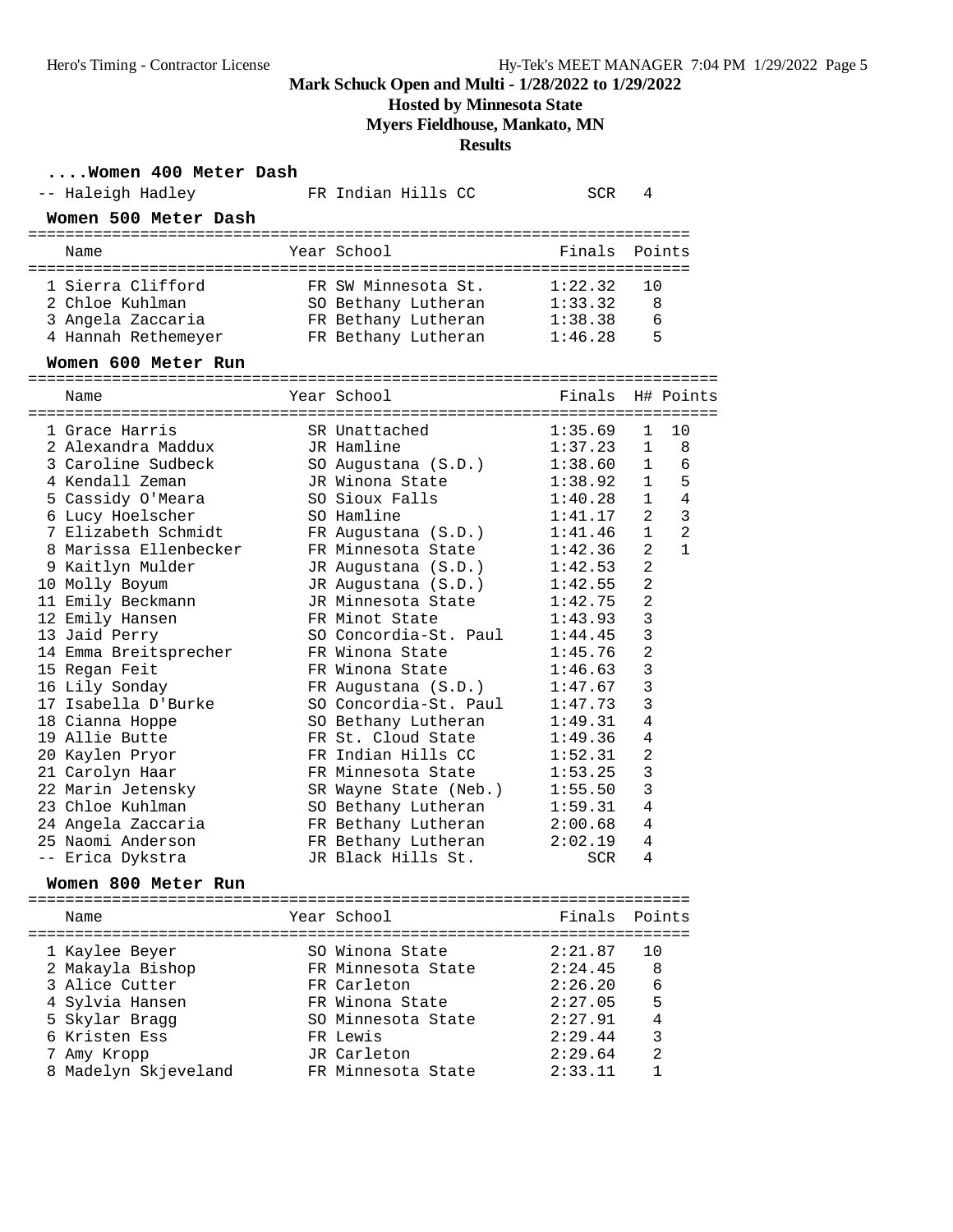**Hosted by Minnesota State**

**Myers Fieldhouse, Mankato, MN**

#### **Results**

#### **....Women 800 Meter Run**

| 9 Meagan Blare      | FR Sioux Falls      | 2:51.88 |
|---------------------|---------------------|---------|
| -- Moriah Bullerman | FR Sioux Falls      | SCR     |
| -- Jayda Becker     | FR Augustana (S.D.) | SCR     |
| -- Erica Dykstra    | JR Black Hills St.  | SCR     |
| -- Natalia Johnson  | FR Bethany Lutheran | SCR     |

#### **Women 1000 Meter Run**

========================================================================== Name Year School Finals H# Points ========================================================================== 1 Cami Streff SO Augustana (S.D.) 2:53.64 1 10 2 Mallory Delmont FR Augustana (S.D.) 3:05.45 1 8 3 Alicia Murillo SO Minot State 3:07.17 1 6 4 Clara Welhouse JR St. Cloud State 3:07.73 1 5 5 Gracie Bucher FR Sioux Falls 3:08.49 1 4 6 Tianna Voigt JR Sioux Falls 3:08.96 1 3 7 Khot Juac FR Sioux Falls 3:09.75 1 2 8 Allie Rosener SR Wayne State (Neb.) 3:14.31 2 1 9 Sonja Mitrovic FR Wis.-Parkside 3:15.26 2 10 Kate Ulrich FR Carleton 3:16.61 2 11 Jessica Martinez FR Minot State 3:17.21 2 12 Jessica Thomas-Billot FR Minot State 3:17.40 2 13 Lara Erickson FR Carleton 3:17.62 2 14 Sophia Taarud FR Winona State 3:18.46 2 15 Kelsey Larsen SO Wayne State (Neb.) 3:18.93 3 16 Nell Schafer SO Carleton 3:20.47 3 17 Alison Stineman SO Wayne State (Neb.) 3:20.72 3 18 Josephine Boyd FR Sioux Falls 3:21.04 2 19 Ella Rondeau FR Wis.-Parkside 3:22.91 4 20 Kylie Pachta FR Wayne State (Neb.) 3:23.04 4 21 Mary Blanchard FR Carleton 3:23.15 2 22 Morgan Dieschbourg FR Carleton 3:23.60 3 23 Caitlyn Regan JR SW Minnesota St. 3:24.75 1 24 Cecilia Quevedo FR Wis.-Parkside 3:27.13 3 25 Monica Okopal FR Minot State 3:28.43 3 26 Marcella Sierra FR Sioux Falls 3:33.26 4 27 Cianna Hoppe SO Bethany Lutheran 3:35.93 4 28 Jordan Merwin FR Bethany Lutheran 3:36.97 3 29 Jalisa Mathews SO Hamline 3:37.38 3 30 Chloe Kuhlman SO Bethany Lutheran 3:37.59 4 31 Sophia Martinez SR Wis.-Parkside 3:43.78 3 -- Meagan Schenk SR Augustana (S.D.) SCR 1 -- Sam Kaye JR Winona State SCR 4

#### **Women 1 Mile Run**

========================================================================== Name The Year School The Finals H# Points ========================================================================== 1 PJ English JR Augustana (S.D.) 4:58.51 1 10 2 Nicolette Schmidt JR Augustana (S.D.) 4:58.57 1 8 3 Kaylee Beyer SO Winona State 5:00.87 1 6 4 Ruby Lindquist SO Black Hills St. 5:01.05 1 5 5 Xiomara Robinson JR Black Hills St. 5:01.88 1 4 6 Amanda Montplaisir JR Minnesota State 5:02.40 1 3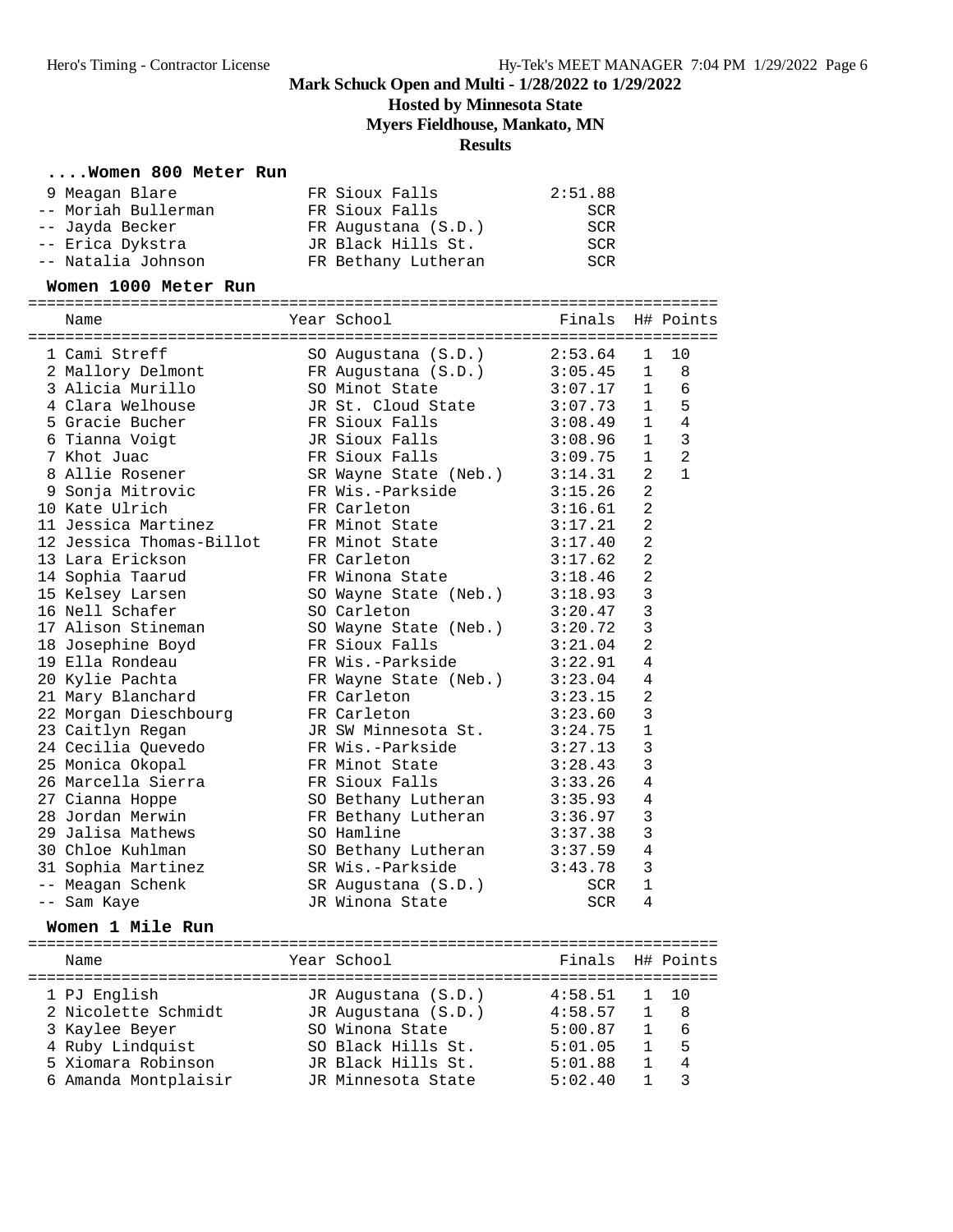## **Hosted by Minnesota State**

## **Myers Fieldhouse, Mankato, MN**

### **Results**

### **....Women 1 Mile Run**

|  | 7 Katie Scott           | SR Wis.-Parkside            | 5:02.87    | $\mathbf 1$    | 2            |
|--|-------------------------|-----------------------------|------------|----------------|--------------|
|  | 8 Carolin Bothe         | SR Wis.-Parkside            | 5:09.85    | $\mathbf{1}$   | $\mathbf{1}$ |
|  | 9 Rebekah Rairdon       | SR Augustana (S.D.)         | 5:11.43    | $\mathbf{1}$   |              |
|  | 10 Morgan Gehl          | FR Sioux Falls              | 5:13.93    | $\mathbf 1$    |              |
|  | 11 Mackenzie Gaherty    | JR Minnesota State 5:15.13  |            | $\mathbf{1}$   |              |
|  | 12 Caitlin Cornell      | FR Minot State              | 5:16.79    | $\mathbf{1}$   |              |
|  | 13 Jessica Lutmer       | FR Sioux Falls              | 5:22.00    | $\overline{2}$ |              |
|  | 14 Ashlin Young         | FR Minnesota State          | 5:22.33    | $\overline{2}$ |              |
|  | 15 Mary Blanchard       | FR Carleton                 | 5:26.71    | $\overline{a}$ |              |
|  | 16 Paulette Dominguez   | FR Minot State              | 5:26.83    | $\mathbf 1$    |              |
|  | 17 Karlee Simmons       | SO Sioux Falls              | 5:27.89    | $\overline{2}$ |              |
|  | 18 Greta Freed          | FR St. Cloud State 5:29.02  |            | $\overline{2}$ |              |
|  | 19 Lara Erickson        | FR Carleton                 | 5:35.19    | $\overline{2}$ |              |
|  | 20 Kayleigh Whipps      | JR Sioux Falls              | 5:38.36    | $\overline{2}$ |              |
|  | 21 Nell Schafer         | SO Carleton                 | 5:40.01    | $\overline{2}$ |              |
|  | 22 Miranda Kerndt       | FR Hamline                  | 5:44.93    | $\overline{a}$ |              |
|  | 23 Morgan Dieschbourg   | FR Carleton                 | 5:44.96    | $\overline{a}$ |              |
|  | 24 Margo Lewis          | FR Carleton                 | 5:54.49    | 3              |              |
|  | 25 Erica Conrad         | FR St. Cloud State 5:54.85  |            | $\overline{2}$ |              |
|  | 26 Maggie Votruba       | FR Carleton                 | 5:56.91    | $\overline{3}$ |              |
|  | 27 Josephine Lentz      | FR SW Minnesota St. 5:57.21 |            | 3              |              |
|  | 28 Jordan Merwin        | FR Bethany Lutheran         | 5:59.53    | $\overline{2}$ |              |
|  | 29 Katie Miller         | JR Winona State             | 6:02.42    | $\overline{2}$ |              |
|  | 30 Lizeth Flores        | FR Indian Hills CC          | 6:02.74    | 3              |              |
|  | 31 Savanna Busch        | FR SW Minnesota St.         | 6:08.14    | $\overline{a}$ |              |
|  | 32 Ashley Muenzenberger | FR Winona State             | 6:14.58    | $\mathbf{3}$   |              |
|  | 33 Anna Sajdak          | FR Concordia-St. Paul       | 6:24.57    | $\overline{3}$ |              |
|  | 34 Rachel Sovacool      | FR Bethany Lutheran         | 6:28.69    | $\overline{3}$ |              |
|  | 35 Delaney Butler       | JR Concordia-St. Paul       | 6:36.98    | 3              |              |
|  | 36 Emmeline Metz        | FR Bethany Lutheran         | 6:43.84    | 3              |              |
|  | 37 Callie Montgomery    | FR Bethany Lutheran         | 6:47.89    | $\overline{3}$ |              |
|  | 38 Hannah Rethemeyer    | FR Bethany Lutheran         | 7:15.84    | $\overline{3}$ |              |
|  | 39 Emma Giger           | FR Concordia-St. Paul       | 7:19.83    | $\overline{3}$ |              |
|  | -- Claire Boersma       | SR Augustana (S.D.)         | SCR        | $\mathbf{1}$   |              |
|  | -- Ashley Cohen         | FR Carleton                 | <b>SCR</b> | 3              |              |

### **Women 3000 Meter Run**

|  | Name                 | Year School        | Finals   |              | H# Points      |
|--|----------------------|--------------------|----------|--------------|----------------|
|  | 1 Clara Mayfield     | SO Carleton        | 9:35.77  | $\mathbf{1}$ | 1 O            |
|  |                      |                    |          |              |                |
|  | 2 Fiona Smith        | SO St. Benedict    | 9:37.36  | $\mathbf{1}$ | 8              |
|  | 3 Xiomara Robinson   | JR Black Hills St. | 9:55.09  | $\mathbf{1}$ | 6              |
|  | 4 Amanda Montplaisir | JR Minnesota State | 9:59.06  | $\mathbf{1}$ | 5              |
|  | 5 Ruby Lindquist     | SO Black Hills St. | 10:00.13 | $\mathbf{1}$ | 4              |
|  | 6 Mackenzie Gaherty  | JR Minnesota State | 10:21.74 | $\mathbf{1}$ | 3              |
|  | 7 McKenna Taylor     | FR Winona State    | 10:30.21 | $\mathbf{1}$ | $\mathfrak{D}$ |
|  | 8 Helen Cross        | FR Carleton        | 10:31.04 |              |                |
|  | 9 Sophie McManus     | FR Carleton        | 10:37.33 | $\mathbf{1}$ |                |
|  | 10 Libby Rowland     | FR Carleton        | 10:47.27 | 1            |                |
|  | 11 Jessica Lutmer    | FR Sioux Falls     | 10:47.76 | $\mathbf{1}$ |                |
|  | 12 Karlee Simmons    | SO Sioux Falls     | 10:57.29 |              |                |
|  | 13 Rachel Hoffman    | SO Winona State    | 11:00.25 |              |                |
|  | 14 Ashlin Young      | FR Minnesota State | 11:06.67 |              |                |
|  |                      |                    |          |              |                |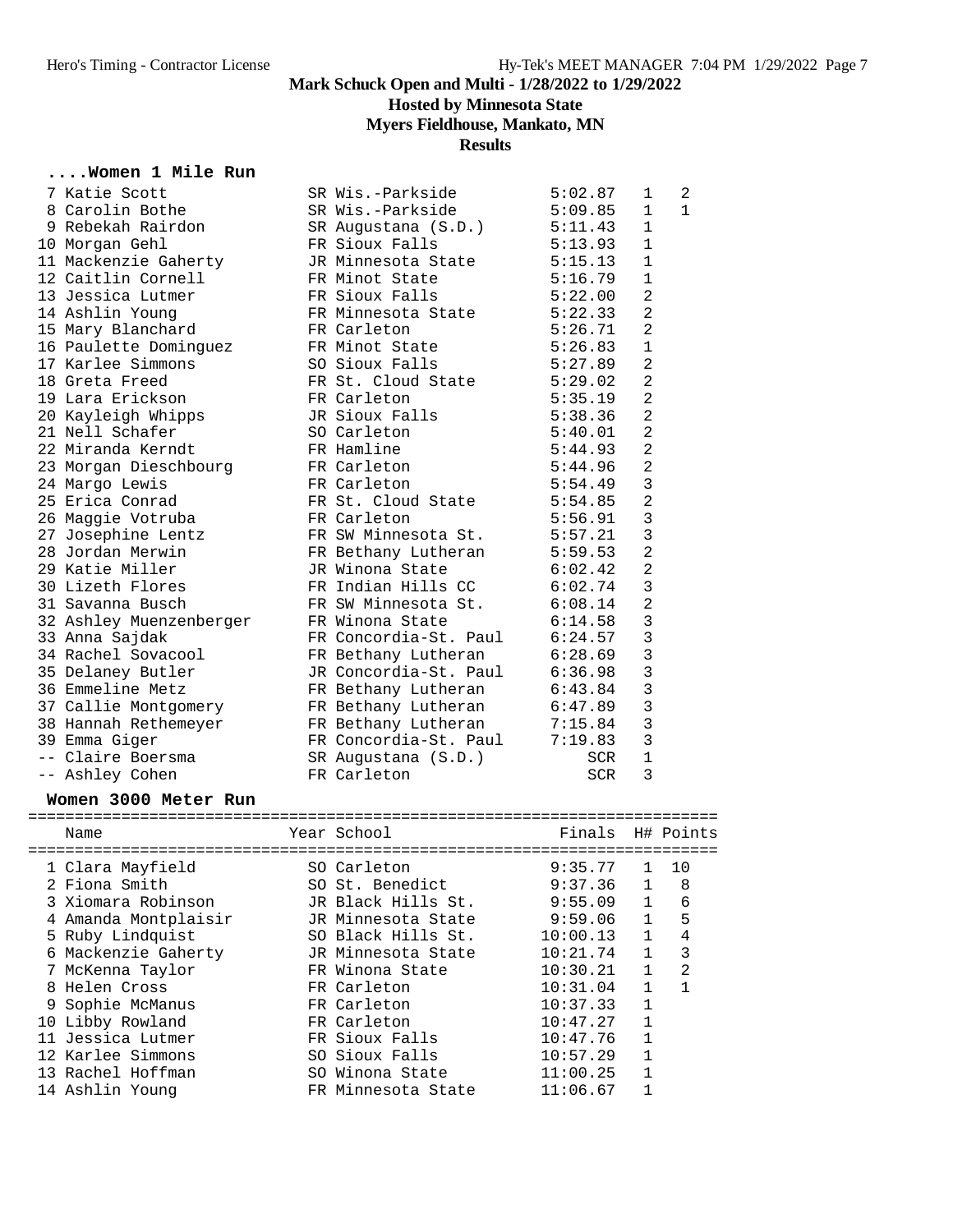### **Hosted by Minnesota State**

#### **Myers Fieldhouse, Mankato, MN**

#### **Results**

#### **....Women 3000 Meter Run**

| 15 Catherine Ihrke                             | FR SW Minnesota St.   | 11:07.41 | $\mathbf 1$    |
|------------------------------------------------|-----------------------|----------|----------------|
| 16 Brooke Solomon                              | SO Wayne State (Neb.) | 11:21.94 | 1              |
| 17 Andrea Fromelt                              | JR Winona State       | 11:24.88 | 2              |
| 18 Cambrie Kowal                               | FR St. Cloud State    | 11:38.11 | $\overline{2}$ |
| 19 Carly Vandenhouten                          | JR Winona State       | 11:40.20 | $\mathbf{1}$   |
| 20 Monserrat Guerrero-Chapu FR Indian Hills CC |                       | 11:40.30 | $\overline{2}$ |
| 21 Maggie Anderson                             | FR Minnesota State    | 11:43.59 | $\overline{2}$ |
| 22 Lauren Sertich                              | FR St. Cloud State    | 11:46.02 | $\overline{2}$ |
| 23 Libby Roberdeau                             | FR Hamline            | 11:49.77 | $\overline{2}$ |
| 24 Avery Sivonen                               | SO Concordia-St. Paul | 11:55.39 | 2              |
| 25 Jordan Merwin                               | FR Bethany Lutheran   | 11:56.46 | $\overline{2}$ |
| 26 Kylie Pachta                                | FR Wayne State (Neb.) | 11:59.16 | 2              |
| 27 Aspen Clarksean                             | FR Hamline            | 12:10.43 | $\overline{2}$ |
| 28 Charlotte Adams                             | SO Hamline            | 12:11.34 | $\overline{2}$ |
| 29 Morgan Klaus                                | FR Indian Hills CC    | 12:32.02 | $\overline{2}$ |
| 30 Tess Houglum                                | FR Concordia-St. Paul | 12:58.23 | $\overline{2}$ |
| 31 Emmeline Metz                               | FR Bethany Lutheran   | 13:08.14 | $\overline{2}$ |
| 32 Rachel Sovacool                             | FR Bethany Lutheran   | 13:10.62 | 2              |
| 33 Abby Schotter                               | SR SW Minnesota St.   | 13:19.99 | $\overline{2}$ |
| 34 Callie Montgomery                           | FR Bethany Lutheran   | 13:27.64 | $\overline{2}$ |
| 35 Delaney Butler                              | JR Concordia-St. Paul | 13:39.58 | $\overline{2}$ |
| 36 Emma Giger                                  | FR Concordia-St. Paul | 14:14.90 | $\overline{2}$ |
| -- Miranda Ekleberry                           | SO Hamline            | DNF      | $\mathbf{1}$   |
| -- Erica Dykstra                               | JR Black Hills St.    | SCR      | $\mathbf{1}$   |

#### **Women 5000 Meter Run Caty Delwich**

======================================================================= Name **Year School Finals Points** ======================================================================= 1 Lindsay Cunningham FR Winona State 16:50.95 10 2 Alli Hendrickson JR Winona State 17:50.53 8 3 Phoebe Ward FR Carleton 18:40.26 6 4 Emma Meyer JR Wis.-Parkside 18:43.40 5 5 Kayla Tobin FR Bethany Lutheran 19:21.63 4 6 Katherine Sim SO Wis.-Parkside 19:21.75 3 7 Lexy Sams FR Wis.-Parkside 19:22.49 2 8 Marte Borgmann SO Carleton 19:35.12 1 9 Olivia Corbo FR Carleton 19:45.44 10 Dijana Mitrovic FR Wis.-Parkside 20:11.66 11 Monserrat Guerrero-Chapu FR Indian Hills CC 21:59.45 12 Morgan Klaus FR Indian Hills CC 23:29.76 -- Nicole Kelley SO Winona State SCR

#### **Women 60 Meter Hurdles**

| Name                 | Year School         | Prelims   | H# |
|----------------------|---------------------|-----------|----|
| Preliminaries        |                     |           |    |
| 1 Denisha Cartwright | SO Minnesota State  | 8.630 3   |    |
| 2 Natasha Bernett    | JR Lewis            | 8.820 4   |    |
| 3 Nyanas Kur         | FR Augustana (S.D.) | 9.0501    |    |
| 4 Lyric Brennen      | FR Minnesota State  | 9.150 2   |    |
| 5 Faith Lubner       | SR St. Cloud State  | $8.90q$ 4 |    |
| 6 Isatu Shirek       | SO SW Minnesota St. | $8.96q$ 4 |    |
|                      |                     |           |    |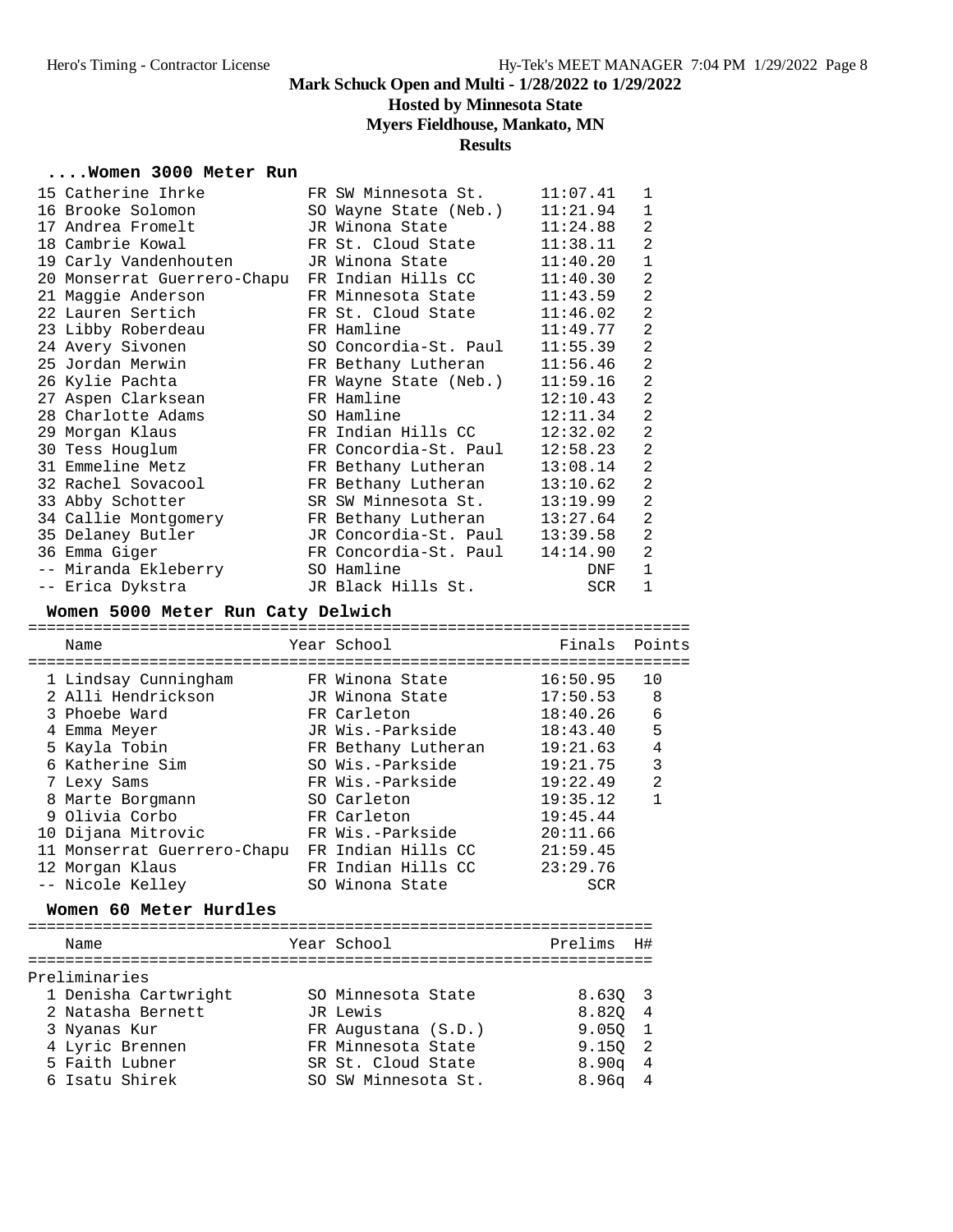## **Hosted by Minnesota State**

## **Myers Fieldhouse, Mankato, MN**

## **Results**

### **....Women 60 Meter Hurdles**

|        | 7 Mackenzie Keune                         | SR Minnesota State                      | 9.06q         | $\mathbf{1}$   |       |
|--------|-------------------------------------------|-----------------------------------------|---------------|----------------|-------|
|        | 8 Kynnedi Malone                          | FR Minnesota State                      | 9.10q         | 4              |       |
|        | 9 Christabelle Mulcahy                    | SR Concordia-St. Paul                   | 9.11          | 3              |       |
|        | 10 Xana Leum                              | SO Winona State                         | 9.14          | $\mathbf 1$    |       |
|        | 11 Shelby Romig                           | FR St. Cloud State                      | 9.29          | $\overline{4}$ |       |
|        | 12 Allison Mack                           | JR Lewis                                | 9.31          | $\overline{2}$ |       |
|        | 13 Kaye Paschka                           | SO Augustana (S.D.)                     | 9.32          | 3              |       |
|        | 14 Kylee Sallee                           | FR Augustana (S.D.)                     | 9.38          | 2              |       |
|        | 15 Kylee Becker                           | FR Winona State                         | 9.50          | $\mathbf 1$    |       |
|        | 16 Hanna Reichenberger                    | FR Winona State                         | 9.59          | 3              |       |
|        | 17 Anna Langseth                          | FR Augustana (S.D.)                     | 9.67          | $\mathbf{3}$   |       |
|        | 18 Nayeli Williams                        | FR Carleton                             | 9.82          | $\mathbf{1}$   |       |
|        | 19 Brooklyn Brouse                        | FR St. Cloud State                      | 9.84          | $\overline{2}$ |       |
|        | 20 Aliza Van Den Elzen                    | SO Lewis                                | 9.89          | 4              |       |
|        | 21 Maria Pedroso                          | FR Augustana (S.D.)                     | 10.02         | 2              |       |
|        | 22 Faith Lubischer                        | FR Wayne State (Neb.)                   | 10.26         | 4              |       |
|        | 23 Sierra Stanton                         | FR Sioux Falls                          | 10.33         | 3              |       |
|        | 24 Cecelia Miller                         | SR Hamline                              | 10.35         | $\overline{2}$ |       |
|        |                                           |                                         | 10.36         | $\overline{2}$ |       |
|        | 25 Julianna Boyum<br>26 Stephanie Witbrod | FR Hamline                              |               |                |       |
|        |                                           | FR Bethany Lutheran                     | 10.38         | 4              |       |
|        | 27 Gabriele Hannah                        | FR Hamline                              | 10.64         | 3              |       |
|        | 28 Michelle Neece                         | SO Augustana (S.D.)                     | 10.87         | 1              |       |
|        | 29 Jayda Becker                           | FR Augustana (S.D.)                     | 10.88         | 3              |       |
|        | 30 Megan McCue                            | FR Bethany Lutheran                     | 12.12         | $\mathbf{1}$   |       |
|        |                                           |                                         |               |                |       |
|        | Women 60 Meter Hurdles                    |                                         |               |                |       |
|        | Name                                      | Year School                             | Finals Points |                |       |
|        |                                           |                                         |               |                |       |
|        |                                           |                                         |               |                |       |
|        |                                           |                                         | 8.65          | 10             |       |
|        | 1 Denisha Cartwright                      | SO Minnesota State<br>JR Lewis          | 8.73          | 8              |       |
|        | 2 Natasha Bernett<br>3 Mackenzie Keune    |                                         |               | 6              |       |
|        | 4 Isatu Shirek                            | SR Minnesota State                      | 8.99          |                | 9.083 |
|        |                                           | SO SW Minnesota St.                     | 9.09          | 5<br>4         | 9.090 |
|        | 5 Nyanas Kur                              | FR Augustana (S.D.)                     | 9.09          |                |       |
|        | 6 Kynnedi Malone<br>7 Ivric Brennen       | FR Minnesota State                      | 9.15          | 3              |       |
|        | 7 Lyric Brennen                           | FR Minnesota State                      | 9.32          | 2              |       |
|        | -- Faith Lubner                           | SR St. Cloud State                      | SCR           |                |       |
|        | Women 400 Meter Hurdles                   |                                         |               |                |       |
|        |                                           |                                         |               |                |       |
|        | Name                                      | Year School                             | Finals        | H# Points      |       |
|        | 1 Sierra Stanton                          |                                         |               | 1<br>10        |       |
|        |                                           | FR Sioux Falls                          | 1:13.36       |                |       |
|        | 2 Megan McCue                             | FR Bethany Lutheran                     | 1:20.51       | 1              | 8     |
|        | 3 Naomi Anderson                          | FR Bethany Lutheran                     | 1:23.38       | $\mathbf 1$    | 6     |
|        | -- Lyric Brennen                          | FR Minnesota State                      | DNF           | 2              |       |
| Finals | Ella Rondeau<br>-- Kaaryna Smidel         | FR Wis.-Parkside<br>FR SW Minnesota St. | DQ<br>DQ      | 2<br>2         |       |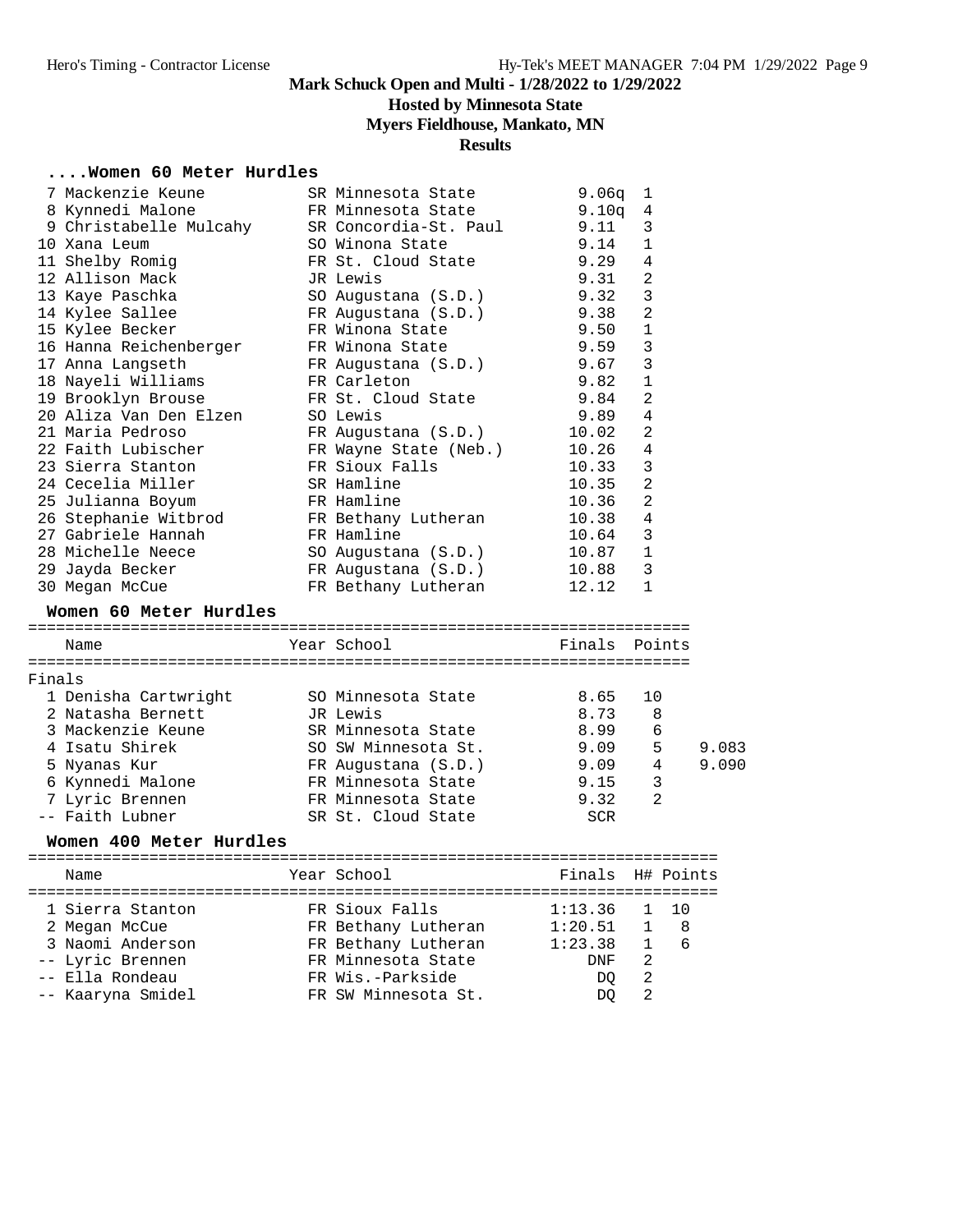## **Hosted by Minnesota State**

**Myers Fieldhouse, Mankato, MN**

#### **Results**

#### **Women 4x200 Meter Relay**

|                                                                                                                                                                                                                                                                                                                                                                                                                               | ==========================                                                                                                                            |                                                                                                                                                                                                                                    |        |
|-------------------------------------------------------------------------------------------------------------------------------------------------------------------------------------------------------------------------------------------------------------------------------------------------------------------------------------------------------------------------------------------------------------------------------|-------------------------------------------------------------------------------------------------------------------------------------------------------|------------------------------------------------------------------------------------------------------------------------------------------------------------------------------------------------------------------------------------|--------|
| School                                                                                                                                                                                                                                                                                                                                                                                                                        | Finals                                                                                                                                                | Points                                                                                                                                                                                                                             |        |
| 1 Minnesota State<br>' A '<br>-- Bethany Lutheran<br>'A'<br>-- Sioux Falls 'A'                                                                                                                                                                                                                                                                                                                                                | 1:41.07<br>DQ<br><b>SCR</b>                                                                                                                           | 10                                                                                                                                                                                                                                 |        |
| Women 4x400 Meter Relay                                                                                                                                                                                                                                                                                                                                                                                                       |                                                                                                                                                       |                                                                                                                                                                                                                                    |        |
| ============================<br>School                                                                                                                                                                                                                                                                                                                                                                                        | Finals                                                                                                                                                | H# Points                                                                                                                                                                                                                          |        |
| 1 Minnesota State<br>' A'<br>2 Augustana (S.D.)<br>'A'<br>3 Lewis<br>י A '<br>4 Winona State<br>" A '<br>$\cdot$ ' C '<br>5 Augustana (S.D.)<br>6 Wis.-Parkside<br>' A '<br>7 Concordia-St. Paul<br>'A'<br>8 Sioux Falls<br>$\overline{D}$<br>9 Wayne State (Neb.)<br>'A'<br>10 Hamline 'A'<br>11 Sioux Falls<br>' B'<br>12 Sioux Falls<br>$^{\prime}$ C $^{\prime}$<br>-- Augustana (S.D.)<br>'B'<br>-- Sioux Falls<br>' A ' | 3:52.75<br>3:59.31<br>3:59.93<br>4:00.36<br>4:06.34<br>4:07.19<br>4:09.52<br>4:12.67<br>4:16.74<br>4:17.23<br>4:25.15<br>4:49.54<br>SCR<br><b>SCR</b> | 10<br>1<br>$\mathbf{1}$<br>8<br>6<br>$\mathbf{1}$<br>5<br>$\mathbf 1$<br>$\overline{4}$<br>$\mathbf{1}$<br>$\overline{3}$<br>1<br>$\overline{2}$<br>2<br>$\overline{2}$<br>$\mathbf{1}$<br>2<br>2<br>2<br>2<br>1<br>$\overline{2}$ |        |
| Women Distance Medley<br>School                                                                                                                                                                                                                                                                                                                                                                                               | ==========================<br>Finals                                                                                                                  | Points                                                                                                                                                                                                                             |        |
| 1 Augustana (S.D.)<br>'A'<br>$'$ B $'$<br>2 Augustana (S.D.)<br>3 Sioux Falls<br>' A '<br>4 Minot State<br>'A'<br>5 St. Cloud State<br>'A'<br>6 Wayne State (Neb.) 'A'<br>-- St. Cloud State<br>'B'<br>-- Minot State<br>$\overline{\phantom{a}}$ 'B'                                                                                                                                                                         | 12:05.26<br>12:07.59<br>12:43.25<br>13:11.34<br>13:16.80<br>13:21.84<br><b>SCR</b><br>SCR                                                             | 10<br>8<br>6<br>5<br>4<br>3                                                                                                                                                                                                        |        |
| Women High Jump                                                                                                                                                                                                                                                                                                                                                                                                               |                                                                                                                                                       |                                                                                                                                                                                                                                    |        |
| Year School<br>Name<br>----------------<br>------------------                                                                                                                                                                                                                                                                                                                                                                 | Finals                                                                                                                                                |                                                                                                                                                                                                                                    | Points |
| 1 Arika Robinson         JR Concordia-St. Paul<br>1.37 1.42 1.47 1.52 1.57 1.62 1.67 1.70 1.73<br>$--- ---- ---- ---- 0 0 ---$<br>$\bigcirc$                                                                                                                                                                                                                                                                                  | 1.73m                                                                                                                                                 | $5 - 08.00$ 10                                                                                                                                                                                                                     |        |
| 2 Madison Rizner<br>JR Winona State<br>1.37 1.42 1.47 1.52 1.57 1.62 1.67 1.70<br>O O XO O XO XO XXX                                                                                                                                                                                                                                                                                                                          | 1.67m                                                                                                                                                 | $5 - 05.75$ 8                                                                                                                                                                                                                      |        |
| 3 Haleigh Hadley TR Indian Hills CC<br>1.37 1.42 1.47 1.52 1.57 1.62 1.67<br>$\frac{1}{2}$<br>0 0 0 0 XXX                                                                                                                                                                                                                                                                                                                     | 1.62m                                                                                                                                                 | $5 - 03.75$ 5.50                                                                                                                                                                                                                   |        |
| FR Sioux Falls<br>3 Abbi Webb<br>1.37 1.42 1.47 1.52 1.57 1.62 1.67<br>--- 0 0 0 0 XXX<br>$- - -$                                                                                                                                                                                                                                                                                                                             | 1.62m                                                                                                                                                 | $5 - 03.75$ 5.50                                                                                                                                                                                                                   |        |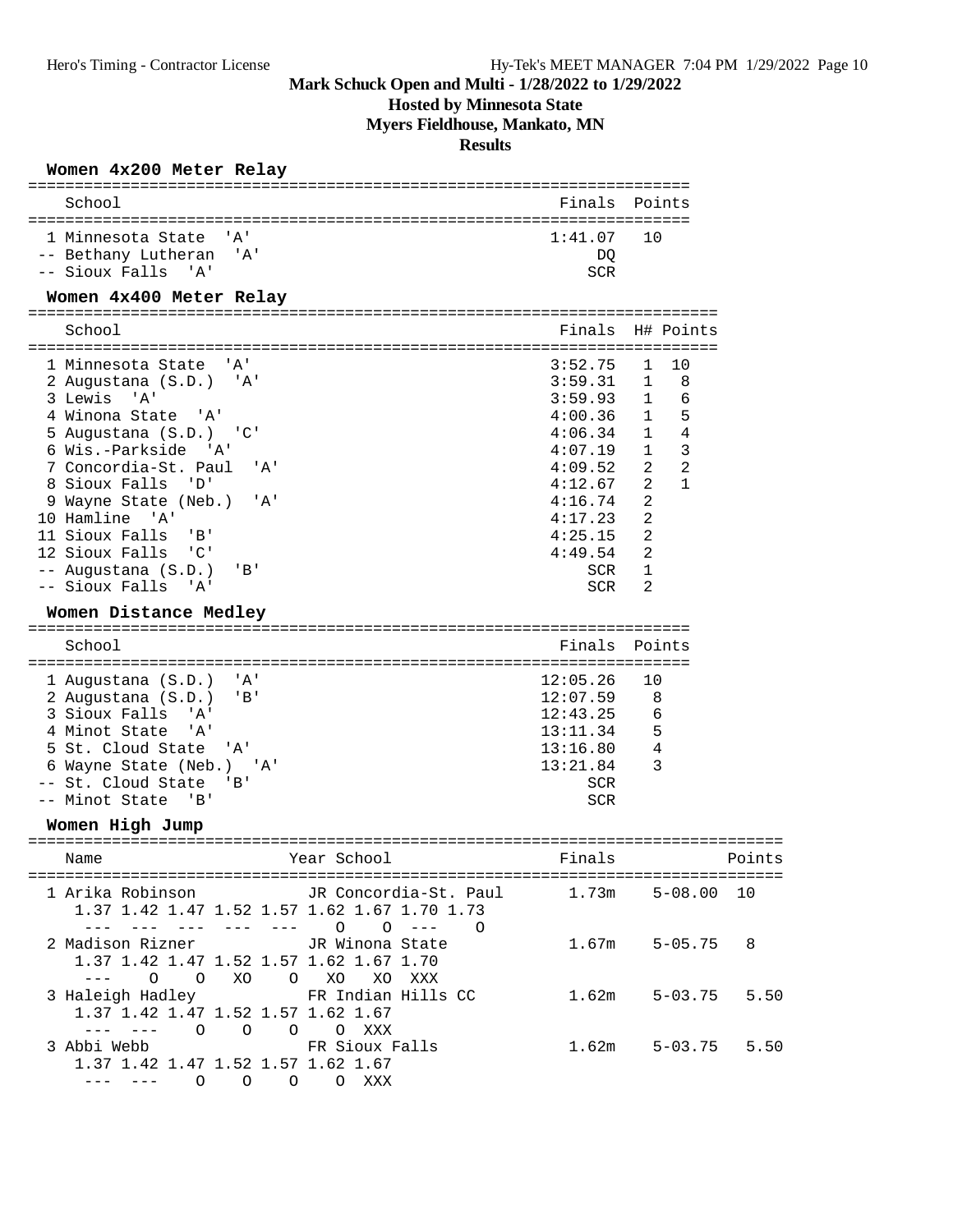## **Hosted by Minnesota State**

**Myers Fieldhouse, Mankato, MN**

**Results**

## **....Women High Jump**

| 1.37 1.42 1.47 1.52 1.57 1.62 1.67                                                                                                                                                                                                                                                                                                                                                                                                                          |               | 5 Teya Langston SR Minnesota State           |       | $1.62m$ $5-03.75$ 4 |                |
|-------------------------------------------------------------------------------------------------------------------------------------------------------------------------------------------------------------------------------------------------------------------------------------------------------------------------------------------------------------------------------------------------------------------------------------------------------------|---------------|----------------------------------------------|-------|---------------------|----------------|
| --- --- --- --- XO<br>1.37 1.42 1.47 1.52 1.57 1.62 1.67                                                                                                                                                                                                                                                                                                                                                                                                    |               | O XXX<br>6 Julia Rowles 6 SO St. Cloud State | 1.62m | 5-03.75             | 3              |
| --- --- 0 0 XXO 0 XXX<br>1.37 1.42 1.47 1.52 1.57 1.62                                                                                                                                                                                                                                                                                                                                                                                                      |               | 7 Mearah Miedema (S.D.)                      | 1.57m | $5 - 01.75$         | $\overline{c}$ |
| --- --- --- --- O XXX<br>8 Ella Paaverud<br>1.37 1.42 1.47 1.52 1.57 1.62                                                                                                                                                                                                                                                                                                                                                                                   |               | SO Concordia-St. Paul                        | 1.57m | 5-01.75             | $\mathbf{1}$   |
| --- --- 0 0 XO XXX<br>9 Toryn Richards<br>1.37 1.42 1.47 1.52 1.57 1.62                                                                                                                                                                                                                                                                                                                                                                                     |               | FR Minnesota State                           |       | $1.57m$ $5-01.75$   |                |
| $\frac{1}{2} \frac{1}{2} \frac{1}{2} \frac{1}{2} \frac{1}{2} \frac{1}{2} \frac{1}{2} \frac{1}{2} \frac{1}{2} \frac{1}{2} \frac{1}{2} \frac{1}{2} \frac{1}{2} \frac{1}{2} \frac{1}{2} \frac{1}{2} \frac{1}{2} \frac{1}{2} \frac{1}{2} \frac{1}{2} \frac{1}{2} \frac{1}{2} \frac{1}{2} \frac{1}{2} \frac{1}{2} \frac{1}{2} \frac{1}{2} \frac{1}{2} \frac{1}{2} \frac{1}{2} \frac{1}{2} \frac{$<br>1.37 1.42 1.47 1.52 1.57 1.62                               | O O O XXO XXX | 10 Kylee Sallee FR Augustana (S.D.)          |       | $1.57m$ $5-01.75$   |                |
| --- --- XO XXO XXO XXX<br>1.37 1.42 1.47 1.52 1.57                                                                                                                                                                                                                                                                                                                                                                                                          |               | 11 Avery Bartunek FR Sioux Falls             |       | $1.52m$ $4-11.75$   |                |
| $\frac{1}{2} \frac{1}{2} \frac{1}{2} \frac{1}{2} \frac{1}{2} \frac{1}{2} \frac{1}{2} \frac{1}{2} \frac{1}{2} \frac{1}{2} \frac{1}{2} \frac{1}{2} \frac{1}{2} \frac{1}{2} \frac{1}{2} \frac{1}{2} \frac{1}{2} \frac{1}{2} \frac{1}{2} \frac{1}{2} \frac{1}{2} \frac{1}{2} \frac{1}{2} \frac{1}{2} \frac{1}{2} \frac{1}{2} \frac{1}{2} \frac{1}{2} \frac{1}{2} \frac{1}{2} \frac{1}{2} \frac{$<br>1.37 1.42 1.47 1.52 1.57                                    | O O O XXX     | 11 Maria Pedroso KR Augustana (S.D.)         |       | $1.52m$ $4-11.75$   |                |
| --- --- O O XXX<br>1.37 1.42 1.47 1.52 1.57                                                                                                                                                                                                                                                                                                                                                                                                                 |               | 11 Brooklyn Brouse FR St. Cloud State        |       | $1.52m$ $4-11.75$   |                |
| $\circ$<br>$\frac{1}{2} \frac{1}{2} \frac{1}{2} \frac{1}{2} \frac{1}{2} \frac{1}{2} \frac{1}{2} \frac{1}{2} \frac{1}{2} \frac{1}{2} \frac{1}{2} \frac{1}{2} \frac{1}{2} \frac{1}{2} \frac{1}{2} \frac{1}{2} \frac{1}{2} \frac{1}{2} \frac{1}{2} \frac{1}{2} \frac{1}{2} \frac{1}{2} \frac{1}{2} \frac{1}{2} \frac{1}{2} \frac{1}{2} \frac{1}{2} \frac{1}{2} \frac{1}{2} \frac{1}{2} \frac{1}{2} \frac{$<br>1.37 1.42 1.47 1.52 1.57                         | O O XXX       | 14 Ashley Cridlebaugh FR Minnesota State     |       | $1.52m$ $4-11.75$   |                |
| $---$ 0 0<br>1.37 1.42 1.47 1.52 1.57                                                                                                                                                                                                                                                                                                                                                                                                                       | XO XXX        | 15 Sophie Tietz <b>FR Minnesota State</b>    |       | $1.52m$ $4-11.75$   |                |
| XO<br>O O XO XXX<br>16 Paige Bauer<br>1.37 1.42 1.47 1.52                                                                                                                                                                                                                                                                                                                                                                                                   |               | FR Minnesota State                           | 1.47m | 4-09.75             |                |
| $---$ 0 0 XXX<br>16 Emily Jackson<br>1.37 1.42 1.47 1.52                                                                                                                                                                                                                                                                                                                                                                                                    |               | FR Bethany Lutheran                          |       | $1.47m$ $4-09.75$   |                |
| $\circ$<br>O XXX<br>$\frac{1}{2} \frac{1}{2} \frac{1}{2} \frac{1}{2} \frac{1}{2} \frac{1}{2} \frac{1}{2} \frac{1}{2} \frac{1}{2} \frac{1}{2} \frac{1}{2} \frac{1}{2} \frac{1}{2} \frac{1}{2} \frac{1}{2} \frac{1}{2} \frac{1}{2} \frac{1}{2} \frac{1}{2} \frac{1}{2} \frac{1}{2} \frac{1}{2} \frac{1}{2} \frac{1}{2} \frac{1}{2} \frac{1}{2} \frac{1}{2} \frac{1}{2} \frac{1}{2} \frac{1}{2} \frac{1}{2} \frac{$<br>16 Iyana Simmons<br>1.37 1.42 1.47 1.52 |               | FR Wis.-Parkside                             |       | $1.47m$ $4-09.75$   |                |
| $\circ$<br>19 Lauren Preiner<br>1.37 1.42 1.47 1.52                                                                                                                                                                                                                                                                                                                                                                                                         | O XXX         | FR Minnesota State                           | 1.47m | $4 - 09.75$         |                |
| $\circ$<br>$---$<br>XO<br>20 Elaine Martinez<br>1.37 1.42 1.47                                                                                                                                                                                                                                                                                                                                                                                              | XXX           | FR Minot State                               | 1.42m | $4 - 07.75$         |                |
| $- - -$<br>O XXX<br>21 Rainbow Stands<br>1.37 1.42 1.47                                                                                                                                                                                                                                                                                                                                                                                                     |               | FR SW Minnesota St.                          | 1.37m | $4 - 06.00$         |                |
| $O$ --- XXX<br>21 Stella Anderson<br>1.37 1.42 1.47<br>$O$ --- XXX                                                                                                                                                                                                                                                                                                                                                                                          |               | FR SW Minnesota St.                          | 1.37m | $4 - 06.00$         |                |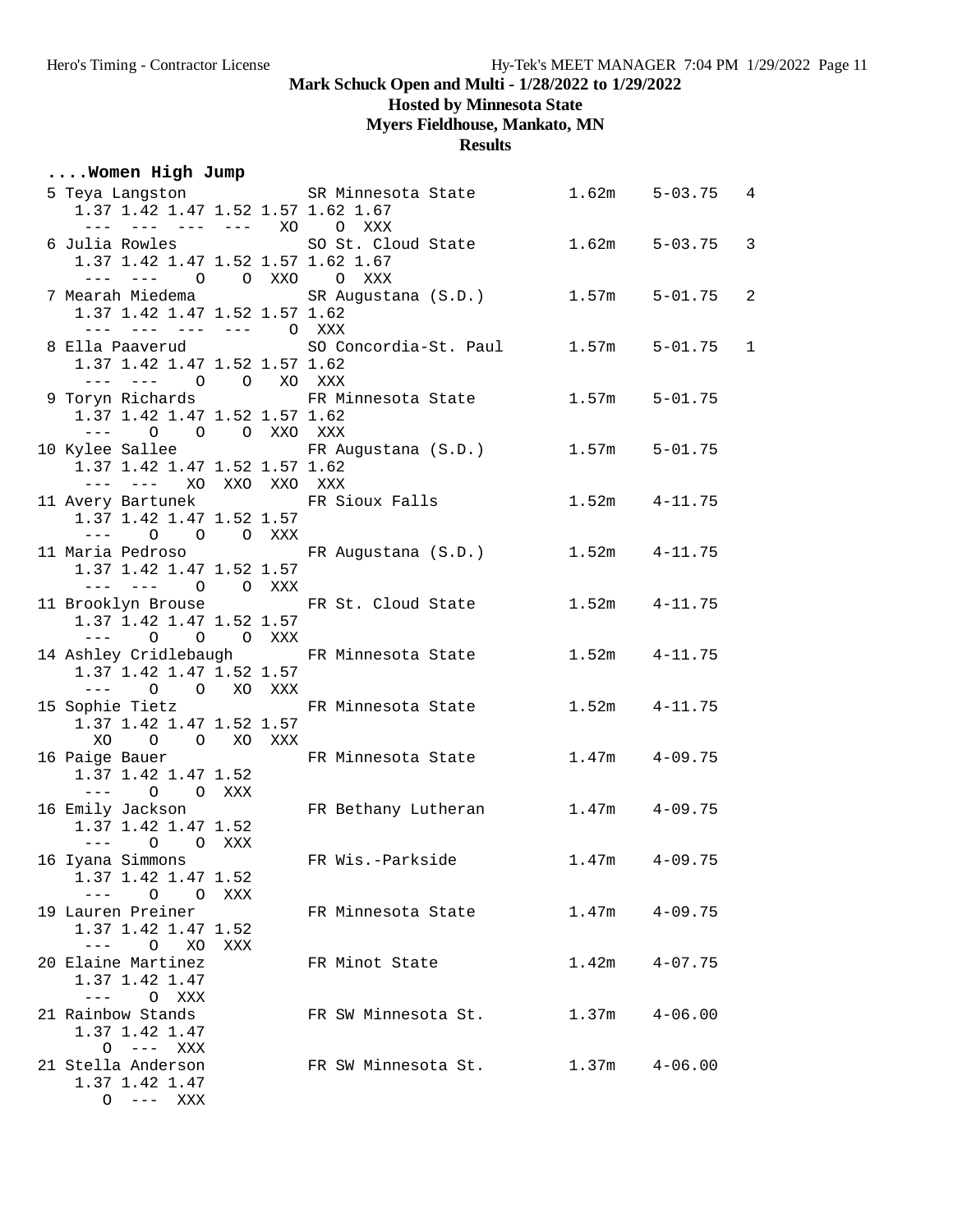## **Hosted by Minnesota State**

## **Myers Fieldhouse, Mankato, MN**

#### **Results**

## **....Women High Jump**

| 23 Jasmine Bejarano<br>1.37 1.42<br>XO XXX          | JR Bethany Lutheran   | 1.37m      | $4 - 06.00$ |
|-----------------------------------------------------|-----------------------|------------|-------------|
| 23 Courtney Mensah<br>1.37 1.42<br>XO XXX           | FR Concordia-St. Paul | 1.37m      | $4 - 06.00$ |
| -- Olivia Solis<br>1.37 1.42 1.47<br>XXX<br>--- --- | FR Minnesota State    | ΝH         |             |
| -- Nadia Roberts<br>1.37<br><b>DNS</b>              | FR Lewis              | <b>SCR</b> |             |
| -- Makaylin Christenson<br>1.37<br>DNS              | FR St. Cloud State    | <b>SCR</b> |             |

#### **Women Pole Vault**

| Name                                                                 | Year School <b>Example 1</b> Finals Points                                               |                       |   |
|----------------------------------------------------------------------|------------------------------------------------------------------------------------------|-----------------------|---|
|                                                                      | 1 Paige Hickson FR Minnesota State 3.70m 12-01.50 10                                     |                       |   |
|                                                                      | 2.20 2.35 2.50 2.65 2.80 2.95 3.10 3.25 3.40 3.55 3.70 3.80                              |                       |   |
|                                                                      | --- --- --- --- --- --- --- --- 0 0 0 XXX                                                |                       |   |
| 2 Malen De La Fuentes FR Lewis                                       |                                                                                          | $3.40m$ $11-01.75$    | 7 |
|                                                                      | 2.20 2.35 2.50 2.65 2.80 2.95 3.10 3.25 3.40 3.55                                        |                       |   |
|                                                                      | --- --- --- --- --- --- 0 0 0 XXX                                                        |                       |   |
| 2 Paige Bauer TR Minnesota State                                     |                                                                                          | $3.40m$ $11-01.75$    | 7 |
|                                                                      | 2.20 2.35 2.50 2.65 2.80 2.95 3.10 3.25 3.40 3.55<br>--- --- --- --- --- --- --- 0 0 XXX |                       |   |
| 4 Addie Schipper <a> JR Minnesota State</a>                          |                                                                                          | $3.40m$ $11-01.75$    | 5 |
|                                                                      | 2.20 2.35 2.50 2.65 2.80 2.95 3.10 3.25 3.40 3.55                                        |                       |   |
|                                                                      | --- --- --- --- --- --- 0 X0 0 XXX                                                       |                       |   |
| 5 Sofia Dodge SO Concordia-St. Paul                                  |                                                                                          | 3.40m  11-01.75  3.50 |   |
|                                                                      | 2.20 2.35 2.50 2.65 2.80 2.95 3.10 3.25 3.40 3.55                                        |                       |   |
|                                                                      | --- --- --- --- --- --- 0 0 XO XXX                                                       |                       |   |
| 5 Jamie Poppen SR Lewis                                              |                                                                                          | 3.40m  11-01.75  3.50 |   |
|                                                                      | 2.20 2.35 2.50 2.65 2.80 2.95 3.10 3.25 3.40 3.55                                        |                       |   |
|                                                                      | --- --- --- --- --- --- --- --- XO XXX                                                   |                       |   |
| 7 Toryn Richards 6 1 FR Minnesota State                              |                                                                                          | $3.25m$ $10-08.00$    | 2 |
| 2.20 2.35 2.50 2.65 2.80 2.95 3.10 3.25 3.40                         |                                                                                          |                       |   |
| --- --- --- --- --- 0 0 XO XXX                                       |                                                                                          |                       |   |
| 8 Anna Schmidt (S.D.)                                                |                                                                                          | $3.25m$ $10-08.00$    | 1 |
| 2.20 2.35 2.50 2.65 2.80 2.95 3.10 3.25 3.40<br>--- --- --- --- 0 XO | XO<br>XO XXX                                                                             |                       |   |
| 9 Micah Zaemisch Gereichter ER Minnesota State                       |                                                                                          | $3.25m$ $10-08.00$    |   |
| 2.20 2.35 2.50 2.65 2.80 2.95 3.10 3.25 3.40                         |                                                                                          |                       |   |
| and the the time and the time                                        | XO<br>XXO<br>XXX                                                                         |                       |   |
| 10 Shealyn Tom FR SW Minnesota St.                                   |                                                                                          | $3.10m$ $10-02.00$    |   |
| 2.20 2.35 2.50 2.65 2.80 2.95 3.10 3.25                              |                                                                                          |                       |   |
| $-- -- -- ---$ 0 0                                                   | XO XXX                                                                                   |                       |   |
| 11 McKenna Comstock FR Sioux Falls                                   |                                                                                          | $3.10m$ $10-02.00$    |   |
| 2.20 2.35 2.50 2.65 2.80 2.95 3.10 3.25                              |                                                                                          |                       |   |
| $--- ---- ---- ---- XO$                                              | O XO XXX                                                                                 |                       |   |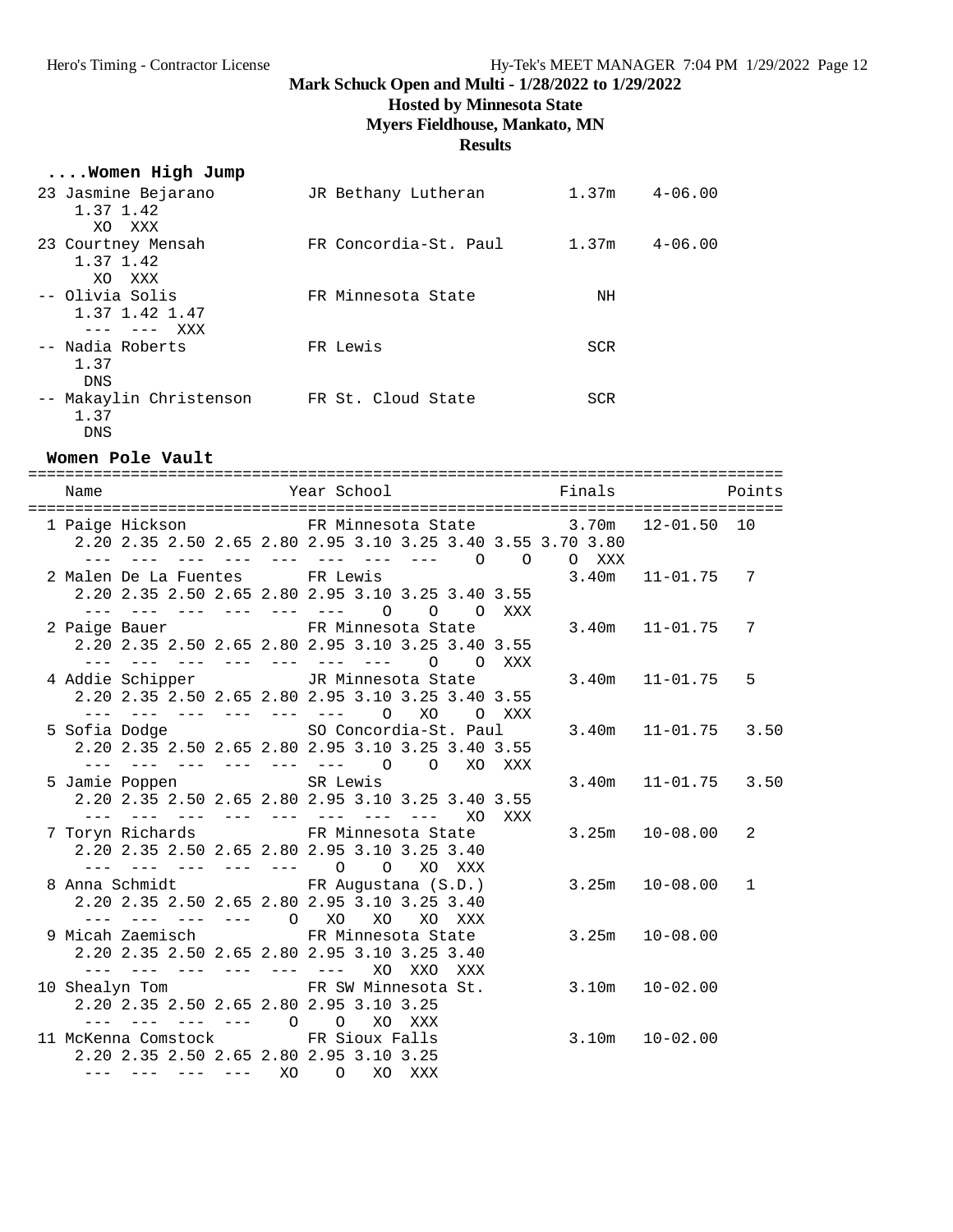## **Hosted by Minnesota State**

## **Myers Fieldhouse, Mankato, MN**

#### **Results**

### **....Women Pole Vault**

| 2.20 2.35 2.50 2.65 2.80 2.95 3.10 3.25                                                       | 11 Amber Tomazevic FR Wis.-Parkside 3.10m 10-02.00                                                 |     |  |
|-----------------------------------------------------------------------------------------------|----------------------------------------------------------------------------------------------------|-----|--|
| --- --- --- --- 0 XO XO XXX<br>2.20 2.35 2.50 2.65 2.80 2.95 3.10<br>--- --- --- --- 0 XO XXX | 13 Logan Kuskie Minnesota State 2.95m 9-08.00                                                      |     |  |
| 2.20 2.35 2.50 2.65 2.80 2.95 3.10<br>--- --- --- --- --- XO XXX                              | 13 Madyson Johnstone FR Minnesota State 2.95m 9-08.00                                              |     |  |
| 2.20 2.35 2.50 2.65 2.80 2.95<br>--- --- --- 0 XO XXX                                         | 15 Callie Reintsma FR Concordia-St. Paul 2.80m 9-02.25                                             |     |  |
| 2.20 2.35 2.50 2.65 2.80 2.95<br>--- --- --- XO XO XXX                                        | 16 Makenna Glanzer 6. FR SW Minnesota St. 2.80m 9-02.25                                            |     |  |
| 2.20 2.35 2.50<br>O XO XXX                                                                    | 17 MaKenzie Adams 6 6 FR Sioux Falls 6 6 2.35m 7-08.50                                             |     |  |
| 2.20 2.35 2.50<br>XO<br>XO XXX                                                                | 18 Nedoh Gyi           FR SW Minnesota St.       2.35m   7-08.50                                   |     |  |
| 19 Jessie Haman<br>2.20 2.35<br>XO XXX                                                        | FR SW Minnesota St. 2.20m 7-02.50                                                                  |     |  |
|                                                                                               | -- Christine Dennison JR Minnesota State<br>2.20 2.35 2.50 2.65 2.80 2.95 3.10 3.25 3.40 3.55 3.70 | NH  |  |
| 2.20<br>XXX                                                                                   | -- MaryGrace Hinkle FR SW Minnesota St.                                                            | NH  |  |
| 2.20<br>DNS                                                                                   |                                                                                                    | SCR |  |

### **Women Long Jump**

| Year School<br>Name<br>================================                                         | Finals | H# Points              |                |
|-------------------------------------------------------------------------------------------------|--------|------------------------|----------------|
| 1 Kary Petricka 60 SO Minnesota State<br>5.68m FOUL PASS FOUL FOUL 5.81m                        |        | 5.81m 19-00.75 3 10    |                |
| 2 Arika Robinson             JR Concordia-St. Paul<br>5.60m 5.59m 5.57m 5.15m FOUL 5.58m        |        | 5.60m  18-04.50  3  8  |                |
| 3 Stella Neophytou           FR Minnesota State<br>FOUL 5.26m 5.46m PASS PASS PASS              |        | $5.46m$ $17-11.00$ 3 6 |                |
| 5.39m 5.41m 5.41m 5.25m 5.43m 5.34m                                                             |        | $5.43m$ $17-09.75$ 3 5 |                |
| 5 Kylee Sallee                       FR Augustana (S.D.)<br>5.33m 5.38m 5.33m 5.06m 5.34m 5.34m |        | $5.38m$ $17-08.00$ 3   | $\overline{4}$ |
| 6 Alecea Cardillo             JR Lewis<br>5.21m 5.34m 5.28m 5.26m 5.33m 5.35m                   |        | $5.35m$ $17-06.75$ 3 3 |                |
| 7 Jen Valley SO Hamline<br>5.33m FOUL 5.05m 5.01m FOUL 5.16m                                    |        | $5.33m$ $17-06.00$ 3   | $\overline{2}$ |
| FOUL FOUL 5.26m 5.21m FOUL FOUL                                                                 |        | $5.26m$ $17-03.25$ 3   | $\mathbf{1}$   |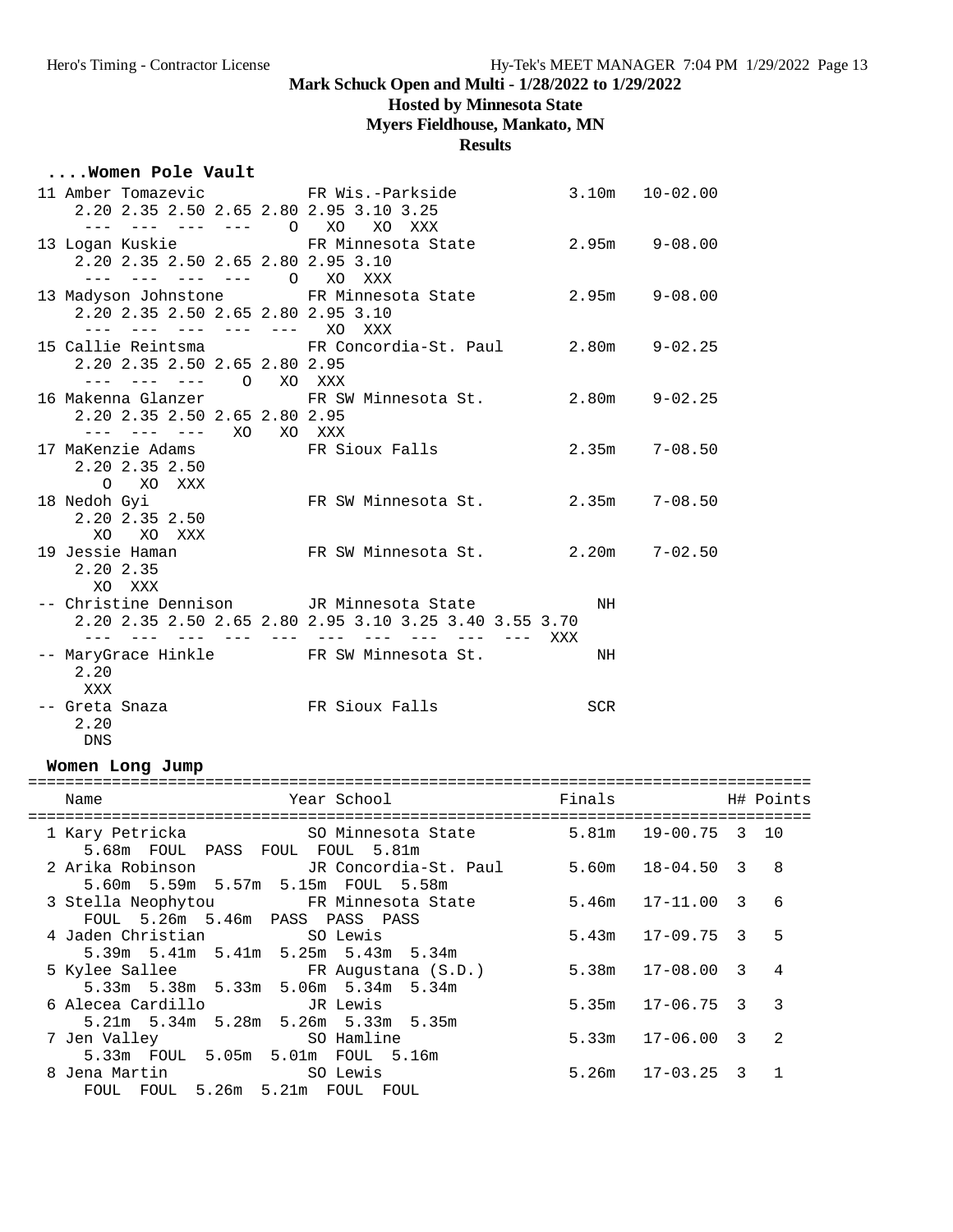**Hosted by Minnesota State**

**Myers Fieldhouse, Mankato, MN**

### **Results**

## **....Women Long Jump**

| 9 Natasha Bernett<br>5.20m 5.01m 4.94m 4.82m 5.03m 4.90m | JR Lewis              | 5.20m             | $17 - 00.75$   | $\overline{\mathbf{3}}$ |
|----------------------------------------------------------|-----------------------|-------------------|----------------|-------------------------|
| 10 Molly Kahl                                            | FR Minnesota State    | 5.18m             | $17 - 00.00$   | 2                       |
| FOUL 5.18m 5.15m                                         |                       |                   |                |                         |
| 11 Jaci Newman<br>FOUL FOUL 5.11m                        | FR Minnesota State    | 5.11m             | $16 - 09.25$   | $\overline{a}$          |
| 12 Tori Hagg                                             | JR Lewis              | 5.07m             | $16 - 07.75$   | $\overline{a}$          |
| 5.07m  4.50m  4.82m                                      |                       |                   |                |                         |
| 13 Paige Bauer                                           | FR Minnesota State    | 5.02m             | $16 - 05.75$   | 2                       |
| 5.02m 5.02m 4.89m<br>14 Julia Rowles                     | SO St. Cloud State    | 4.96m             | $16 - 03.25$   | $\overline{a}$          |
| 4.81m  4.96m  FOUL                                       |                       |                   |                |                         |
| 15 Nayeli Williams                                       | FR Carleton           | 4.95m             | $16 - 03.00$   | 2                       |
| FOUL 4.95m<br>FOUL                                       |                       |                   |                |                         |
| 16 Kaye Paschka<br>FOUL 4.88m<br>FOUL                    | SO Augustana (S.D.)   | 4.88m             | $16 - 00.25$   | 2                       |
| 17 Hannah Morgan                                         | FR SW Minnesota St.   | 4.85m             | $15 - 11.00$   | $\overline{a}$          |
| 4.78m<br>$4.85m$ FOUL                                    |                       |                   |                |                         |
| 18 Grayce Adler<br>FOUL 4.71m                            | SR Augustana (S.D.)   | 4.85m             | $15 - 11.00$   | $\overline{2}$          |
| 4.85m<br>19 Kenzie Moeller                               | FR Wayne State (Neb.) | 4.78m             | $15 - 08.25$   | $\mathbf{1}$            |
| FOUL 4.78m<br>FOUL                                       |                       |                   |                |                         |
| 20 Maria Pedroso                                         | FR Augustana (S.D.)   | 4.75m             | $15 - 07.00$   | $\mathbf 1$             |
| FOUL 4.59m<br>4.75m                                      |                       |                   |                |                         |
| 21 Jayda Becker<br>4.67m  4.70m  4.56m                   | FR Augustana (S.D.)   | 4.70m             | $15 - 05.00$   | $\mathbf 1$             |
| 22 Keyla Sambo                                           | JR Wayne State (Neb.) | 4.65m             | $15 - 03.25$   | 2                       |
| FOUL 4.65m FOUL                                          |                       |                   |                |                         |
| 23 Lauryn Hoffman                                        | FR Wayne State (Neb.) | 4.61m             | $15 - 01.50$   | $\mathbf 1$             |
| 4.61m  4.40m  4.47m<br>24 Natalie Meyers                 | JR Sioux Falls        | 4.61 <sub>m</sub> | $15 - 01.50$   | $\mathbf{3}$            |
| FOUL FOUL 4.61m                                          |                       |                   |                |                         |
| 25 Stephanie Witbrod                                     | FR Bethany Lutheran   | 4.57m             | $15 - 00.00$   | $\mathbf{1}$            |
| FOUL 4.57m FOUL<br>26 Olivia Fox                         | FR Sioux Falls        | 4.54m             | $14 - 10.75$   | $\mathbf 1$             |
| 4.34m  4.54m  4.05m                                      |                       |                   |                |                         |
| 27 Siby Yao                                              | SO Indian Hills CC    | 4.53m             | $14 - 10.50$   | $\mathbf{3}$            |
| FOUL FOUL 4.53m                                          |                       |                   |                |                         |
| 28 Emily Jackson<br>4.30m  4.40m  4.20m                  | FR Bethany Lutheran   | 4.40m             | $14 - 05.25$   | $\mathbf{1}$            |
| 29 Brooklyn Brouse                                       | FR St. Cloud State    | 4.37m             | $14 - 04.00$ 1 |                         |
| 3.98m FOUL<br>4.37m                                      |                       |                   |                |                         |
| 30 Anna Kluever                                          | FR Wis.-Parkside      | 4.21m             | $13 - 09.75$ 1 |                         |
| 4.21m FOUL<br>3.84m                                      |                       |                   |                |                         |
| 31 Megan McCue<br>4.07m  4.04m  3.95m                    | FR Bethany Lutheran   | 4.07m             | $13 - 04.25$   | 1                       |
| 32 Kenzy Kellum                                          | FR Minot State        | 3.94m             | $12 - 11.25$   | 1                       |
| FOUL 3.94m<br>FOUL                                       |                       |                   |                |                         |
| 33 Grace Loftus                                          | FR Minot State        | 3.89m             | $12 - 09.25$   | 1                       |
| 3.46m FOUL 3.89m<br>34 Julia Benson                      | FR Hamline            | 3.84m             | $12 - 07.25$   | 1                       |
| 3.78m 3.84m 3.42m                                        |                       |                   |                |                         |
| -- Abbi Webb                                             | FR Sioux Falls        | FOUL              |                | 1                       |
| FOUL FOUL FOUL                                           |                       |                   |                |                         |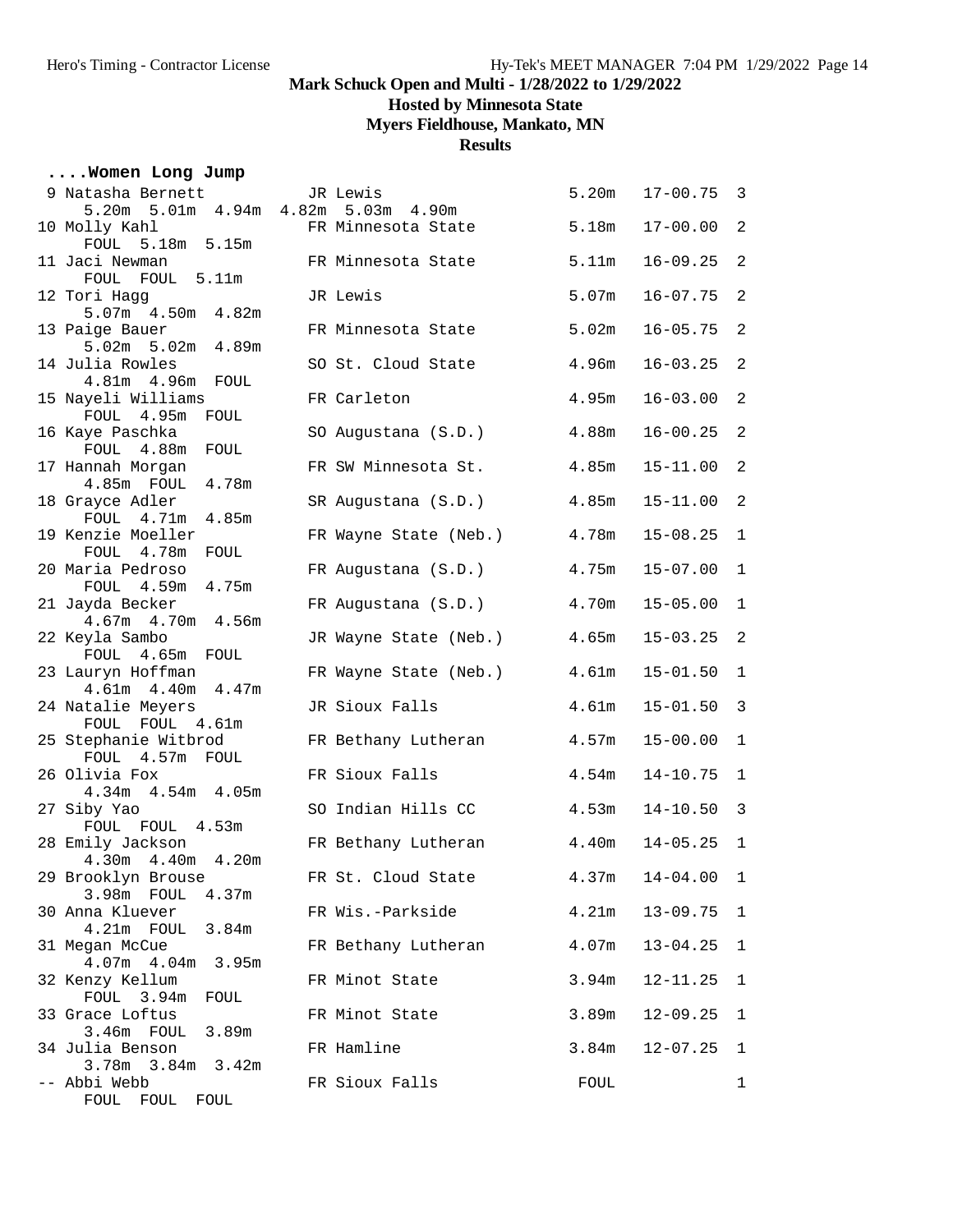**Hosted by Minnesota State**

**Myers Fieldhouse, Mankato, MN**

**Results**

## **....Women Long Jump**

| -- Kamryn Kolb                               | FR Lewis                                     | FOUL   |                         | 3              |              |
|----------------------------------------------|----------------------------------------------|--------|-------------------------|----------------|--------------|
| FOUL FOUL FOUL                               |                                              |        |                         |                |              |
| -- Flore Gracia                              | JR Minnesota State                           | SCR    |                         | 3              |              |
| -- Olivia Baumberger FR Sioux Falls          |                                              | SCR    |                         | $\overline{a}$ |              |
| -- Makayla Keffeler                          | FR Sioux Falls                               | SCR    |                         | $\mathbf 1$    |              |
| -- Makenna Taake                             | SO Wayne State (Neb.)                        | SCR    |                         | $\overline{2}$ |              |
| Women Triple Jump                            |                                              |        |                         |                |              |
|                                              |                                              |        |                         |                |              |
| Name                                         | Year School                                  | Finals |                         |                | H# Points    |
| 1 Alecea Cardillo                            | JR Lewis                                     |        | 12.04m  39-06.00  2  10 |                |              |
|                                              | 11.57m  11.65m  11.46m  12.04m  FOUL  11.86m |        |                         |                |              |
| 2 Stella Neophytou                           | FR Minnesota State                           | 11.94m | 39-02.25                | 2              | 8            |
| 11.94m  11.53m  11.44m  FOUL  FOUL  11.65m   |                                              |        |                         |                |              |
| 3 Maya Taylor                                | SR St. Cloud State                           | 11.59m | 38-00.25                | 2              | 6            |
| FOUL 11.40m 11.09m 11.36m 11.59m 11.23m      |                                              |        |                         |                |              |
| 4 Kaja Salemonsen KR Augustana (S.D.)        |                                              | 11.48m | $37 - 08.00$            | 2              | 5            |
| FOUL FOUL 11.30m 11.09m 11.34m 11.48m        |                                              |        |                         |                |              |
| 5 Anna Laudizio                              | SR Lewis                                     | 11.42m | $37 - 05.75$            | 2              | 4            |
| 10.93m  11.42m  FOUL  11.36m  11.34m  11.25m |                                              |        |                         |                |              |
| 6 Kaly Banks (S.D.)                          |                                              | 11.32m | $37 - 01.75$            | 2              | 3            |
| 11.09m  11.32m  11.23m  10.94m  FOUL  FOUL   |                                              |        |                         |                |              |
| 7 Ashlie Lockington 50 Winona State          |                                              | 11.16m | $36 - 07.50$            | 2              | 2            |
| FOUL FOUL 11.11m FOUL 11.16m 11.07m          |                                              |        |                         |                |              |
| 8 Tori Hagg                                  | JR Lewis                                     | 11.09m | $36 - 04.75$            | 2              | $\mathbf{1}$ |
| 11.09m  10.63m  10.62m  10.68m  10.30m  PASS |                                              |        |                         |                |              |
| 9 Keyla Sambo                                | JR Wayne State (Neb.)                        | 10.98m | $36 - 00.25$            | 1              |              |
| 10.62m FOUL 10.98m 10.70m FOUL FOUL          |                                              |        |                         |                |              |
| 10 Hanna Reichenberger                       | FR Winona State                              | 10.74m | $35 - 03.00$            | 1              |              |
| 10.74m  FOUL  10.19m                         |                                              |        |                         |                |              |
| 11 Siby Yao                                  | SO Indian Hills CC                           | 10.72m | $35 - 02.00$            | 2              |              |
| 10.72m FOUL FOUL<br>12 Sammi Sundby          |                                              | 10.67m |                         | 1              |              |
| 10.20m  10.67m  FOUL                         | FR Augustana (S.D.)                          |        | $35 - 00.25$            |                |              |
| 13 Ashley Cridlebaugh                        | FR Minnesota State                           | 10.54m | $34 - 07.00$            | 1              |              |
| 10.37m  10.54m  10.27m                       |                                              |        |                         |                |              |
| 14 Stephanie Witbrod                         | FR Bethany Lutheran                          | 10.48m | $34 - 04.75$            | 1              |              |
| 10.48m  FOUL 9.74m                           |                                              |        |                         |                |              |
| 15 Emily Erickson                            | FR Wayne State (Neb.)                        | 10.42m | $34 - 02.25$            | 1              |              |
| 10.32m FOUL 10.42m                           |                                              |        |                         |                |              |
| 16 Kaylee Patnode                            | SO Winona State                              |        | $10.23m$ $33-06.75$ 2   |                |              |
| 10.23m  10.07m  10.23m                       |                                              |        |                         |                |              |
| 17 Avery Bartunek                            | FR Sioux Falls                               | 9.99m  | $32 - 09.50$            | 1              |              |
| 9.87m 9.99m 9.32m                            |                                              |        |                         |                |              |
| 18 Kenzy Kellum                              | FR Minot State                               | 9.71m  | $31 - 10.25$            | 1              |              |
| FOUL FOUL 9.71m                              |                                              |        |                         |                |              |
| 19 Sierra Stanton                            | FR Sioux Falls                               | 9.43m  | $30 - 11.25$            | 1              |              |
| FOUL FOUL 9.43m                              |                                              |        |                         |                |              |
| 20 Jordan Hughes                             | FR Sioux Falls                               | 8.70m  | $28 - 06.50$            | 1              |              |
| 8.70m FOUL<br>FOUL                           |                                              |        |                         |                |              |
| -- Madison Rizner                            | JR Winona State                              | FOUL   |                         | 2              |              |
| FOUL FOUL FOUL                               |                                              |        |                         |                |              |
| -- Flore Gracia                              | JR Minnesota State                           | SCR    |                         | 2              |              |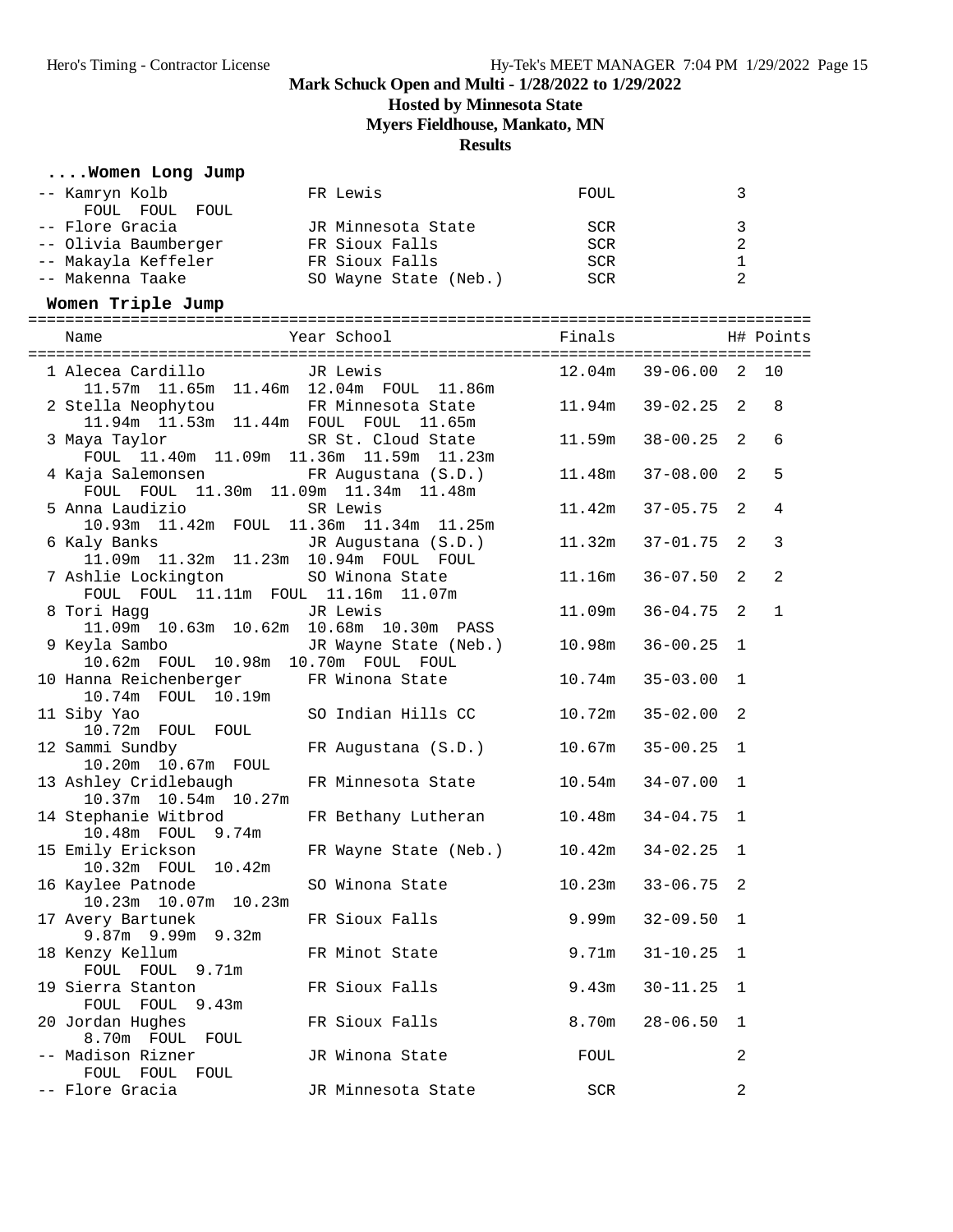**Hosted by Minnesota State**

**Myers Fieldhouse, Mankato, MN**

## **Results**

|  |  |  |  | Women Triple Jump |  |
|--|--|--|--|-------------------|--|
|--|--|--|--|-------------------|--|

| -- Makenna Taake                       SO Wayne State (Neb.)<br>-- Makayla Keffeler FR Sioux Falls |                              | SCR<br><b>SCR</b> |                | 1<br>1       |              |
|----------------------------------------------------------------------------------------------------|------------------------------|-------------------|----------------|--------------|--------------|
| Women Shot Put                                                                                     |                              |                   |                |              |              |
| Name                                                                                               |                              |                   |                |              |              |
| 1 Emma Hertz SR Sioux Falls<br>14.43m 14.12m FOUL FOUL FOUL<br>FOUL                                | $14.43m$ $47-04.25$ 3        |                   |                |              | 10           |
| 2 Mckenzie Scheil JR Wayne State (Neb.) 14.29m 46-10.75<br>13.34m 14.29m 13.88m FOUL 13.77m FOUL   |                              |                   |                | 3            | 8            |
| 3 Katie Taylor<br>14.06m FOUL FOUL FOUL FOUL FOUL                                                  | SR Minnesota State           | 14.06m            | 46-01.50       | 3            | 6            |
| 4 Brea Perron<br>13.07m  12.44m  13.47m  13.31m  13.29m  13.53m                                    | SR Minnesota State           | 13.53m            | 44-04.75       | 3            | 5            |
| 5 Kori Nagel<br>FOUL 12.50m FOUL 13.44m 12.79m 13.04m                                              | FR Minot State               | 13.44m            | $44 - 01.25$   | 2            | 4            |
| 6 Brooklynn Chipps<br>FOUL FOUL 12.53m FOUL 12.94m FOUL                                            | SO Wayne State (Neb.) 12.94m |                   | $42 - 05.50$   | $\mathbf{3}$ | 3            |
| 7 Jenna Hardy<br>FOUL FOUL 12.83m 12.75m FOUL 12.70m                                               | FR Minot State               | 12.83m            | $42 - 01.25$   | $\mathbf{3}$ | 2            |
| 8 Kaitlyn Schroeder SO Minnesota State<br>11.91m  11.74m  12.74m  11.89m  FOUL  FOUL               |                              | 12.74m            | $41 - 09.75$   | 2            | $\mathbf{1}$ |
| 9 Kayla VanOsdel FR Sioux Falls<br>12.55m  12.08m  12.69m  11.93m  FOUL  11.98m                    |                              | 12.69m            | $41 - 07.75$   | 2            |              |
| 10 Brooke Languis<br>12.10m 11.41m 12.48m                                                          | FR Wayne State (Neb.) 12.48m |                   | 40-11.50       | 1            |              |
| 11 Kendra Paasch<br>12.11m  11.84m  12.35m                                                         | JR Wayne State (Neb.) 12.35m |                   | $40 - 06.25$   | 3            |              |
| 12 Chloe Gunderson<br>12.33m  11.79m  11.63m                                                       | FR Minot State               | 12.33m            | $40 - 05.50$   | 2            |              |
| 13 Nadia Sanford<br>11.69m FOUL 12.11m                                                             | FR SW Minnesota St.          | 12.11m            | $39 - 08.75$   | 3            |              |
| 14 Dacoda Zimmerman<br>12.07m  11.11m  11.65m                                                      | JR St. Cloud State           | 12.07m            | $39 - 07.25$   | 2            |              |
| 15 Reilly Young<br>FOUL 11.71m FOUL                                                                | FR Wayne State (Neb.) 11.71m |                   | $38 - 05.00$   | 1            |              |
| 16 Veronica Guenther<br>$9.81m$ $11.60m$ $FOUL$                                                    | FR Wayne State (Neb.)        | 11.60m            | $38 - 00.75$   | 2            |              |
| 17 Madeline Fretag<br>11.39m  11.13m  11.46m                                                       | SO Minnesota State           | 11.46m            | $37 - 07.25$   | 2            |              |
| 18 Alician Garcia<br>11.01m  11.42m  FOUL                                                          | FR Minot State               | 11.42m            | $37 - 05.75$ 2 |              |              |
| 19 Stephanie Witbrod<br>10.59m 9.92m 11.25m                                                        | FR Bethany Lutheran          | 11.25m            | $36 - 11.00$   | 1            |              |
| 20 Libby Beck<br>FOUL 9.99m 11.24m                                                                 | SO Minnesota State           | 11.24m            | $36 - 10.50$   | 2            |              |
| 21 Kamry Lindsey<br>10.56m<br>10.96m   11.20m                                                      | FR Sioux Falls               | 11.20m            | $36 - 09.00$   | 1            |              |
| 22 Hailey Baker<br>10.08m<br>$10.45m$ FOUL                                                         | FR Wayne State (Neb.)        | 10.45m            | $34 - 03.50$   | 1            |              |
| 23 Samantha Brunelle<br>10.32m 9.85m 10.37m                                                        | FR Minot State               | 10.37m            | $34 - 00.25$   | 1            |              |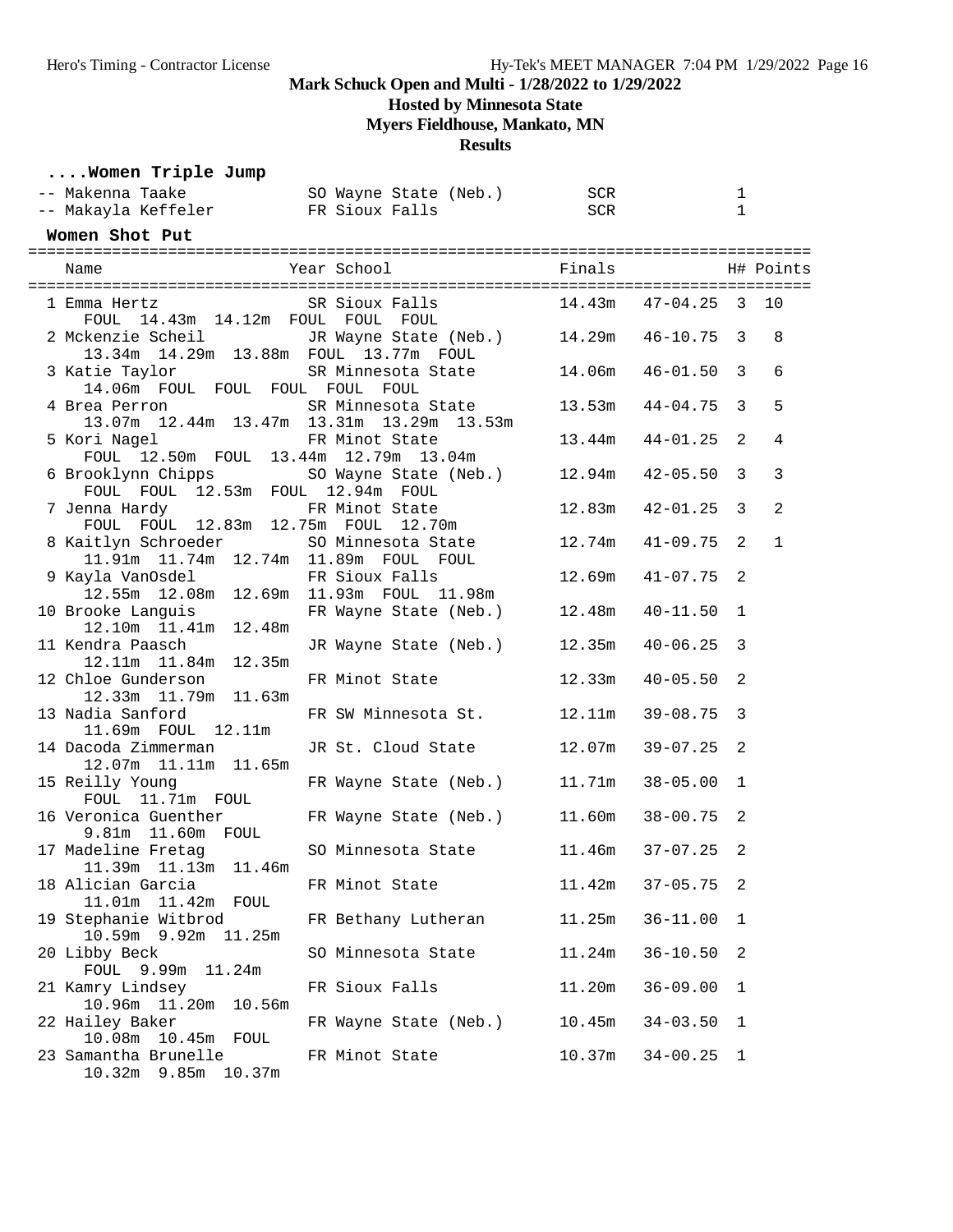## **Hosted by Minnesota State**

**Myers Fieldhouse, Mankato, MN**

### **Results**

#### **....Women Shot Put**

| 24 Morgan Robinson       | FR Minnesota State    | 10.25m     | $33 - 07.50$ 1       |   |
|--------------------------|-----------------------|------------|----------------------|---|
| FOUL FOUL 10.25m         |                       |            |                      |   |
| 25 Aliza Van Den Elzen   | SO Lewis              |            | $9.94m$ $32-07.50$ 1 |   |
| $9.21m$ $9.94m$ $9.74m$  |                       |            |                      |   |
| 26 Emily Maynard         | FR Wis.-Parkside      |            | $9.80m$ $32-02.00$ 1 |   |
| $9.37m$ 9.78m 9.80m      |                       |            |                      |   |
| 27 Jenna Morris          | FR Concordia-St. Paul |            | $8.60m$ $28-02.75$ 1 |   |
| 8.60m 8.55m FOUL         |                       |            |                      |   |
| 28 Megan McCue           | FR Bethany Lutheran   |            | $7.72m$ $25-04.00$ 1 |   |
| 7.50m 7.33m 7.72m        |                       |            |                      |   |
| 29 Rachel Sovacool       | FR Bethany Lutheran   |            | $6.54m$ $21-05.50$ 1 |   |
| $6.54m$ $6.42m$ $6.26m$  |                       |            |                      |   |
| -- Abbi Stafslien-Dumale | SO Minnesota State    | FOUL       |                      | 3 |
| FOUL FOUL FOUL           |                       |            |                      |   |
| -- Kate Battaforyen      | SO SW Minnesota St.   | <b>SCR</b> |                      | 3 |
| -- Peyton Lammerding     | FR Minot State        | <b>SCR</b> |                      |   |
| -- Michelle Barnvos      | FR Wis.-Parkside      | <b>SCR</b> |                      |   |
| -- Payton Packer         | SO Hamline            | SCR        |                      |   |
| -- Ellie Biqqins         | SO Hamline            | SCR        |                      | 2 |
| -- Rebecca Eacker        | FR Minot State        | SCR        |                      |   |

### **Women Weight Throw**

| Name                                                                                                                       |                |   |                |
|----------------------------------------------------------------------------------------------------------------------------|----------------|---|----------------|
| 1 Emma Hertz SR Sioux Falls 19.70m 64-07.75 4 10<br>18.35m  17.73m  19.70m  FOUL  FOUL  18.51m                             |                |   |                |
| 2 Katie Taylor SR Minnesota State 19.03m 62-05.25 4<br>18.64m  17.89m  19.03m  FOUL  FOUL  18.74m                          |                |   | 8              |
|                                                                                                                            |                |   | 6              |
| 4 Kaylee Jensen SR Minnesota State 18.12m 59-05.50 4<br>18.03m 17.96m 18.11m 18.12m 17.27m 17.83m                          |                |   | 5              |
| 5 Mckenzie Scheil Mayne State (Neb.) 17.90m 58-08.75 4<br>17.90m FOUL FOUL 17.75m FOUL FOUL                                |                |   | $\overline{4}$ |
| 6 Brooklynn Chipps SO Wayne State (Neb.) 17.64m 57-10.50 4<br>FOUL 17.64m FOUL 17.40m FOUL FOUL                            |                |   | $\mathbf{3}$   |
| 7 Jenneel Rodney TR Hamline 16.24m<br>15.71m  FOUL  15.65m  15.16m  FOUL  16.24m                                           | $53 - 03.50$ 3 |   | 2              |
| 8 Tia Donlan               SR Concordia-St. Paul     16.07m   52-08.75   3<br>14.86m  16.04m  FOUL  15.11m  14.86m  16.07m |                |   | $\overline{1}$ |
| $15.57m$ $51-01.00$ 2<br>9 MacKenzie Bengtson JR Sioux Falls<br>15.57m  15.41m  FOUL  14.75m  15.28m  14.71m               |                |   |                |
| 10 Sophia Kenyon FR Minot State 15.48m 50-09.50 3<br>FOUL 15.47m 15.48m                                                    |                |   |                |
| 11 Kendra Paasch Mayne State (Neb.) 15.37m<br>15.37m  14.47m  15.22m                                                       | $50 - 05.25$ 3 |   |                |
| 12 Nadia Sanford FR SW Minnesota St. 15.30m 50-02.50 1<br>13.58m 14.90m 15.30m                                             |                |   |                |
| 13 Reilly Young 6. FR Wayne State (Neb.) 15.20m<br>FOUL 15.20m 14.90m                                                      | 49-10.50 3     |   |                |
| 14 Abbi Stafslien-Dumale SO Minnesota State 15.03m 49-03.75<br>FOUL 14.82m 15.03m                                          |                | 4 |                |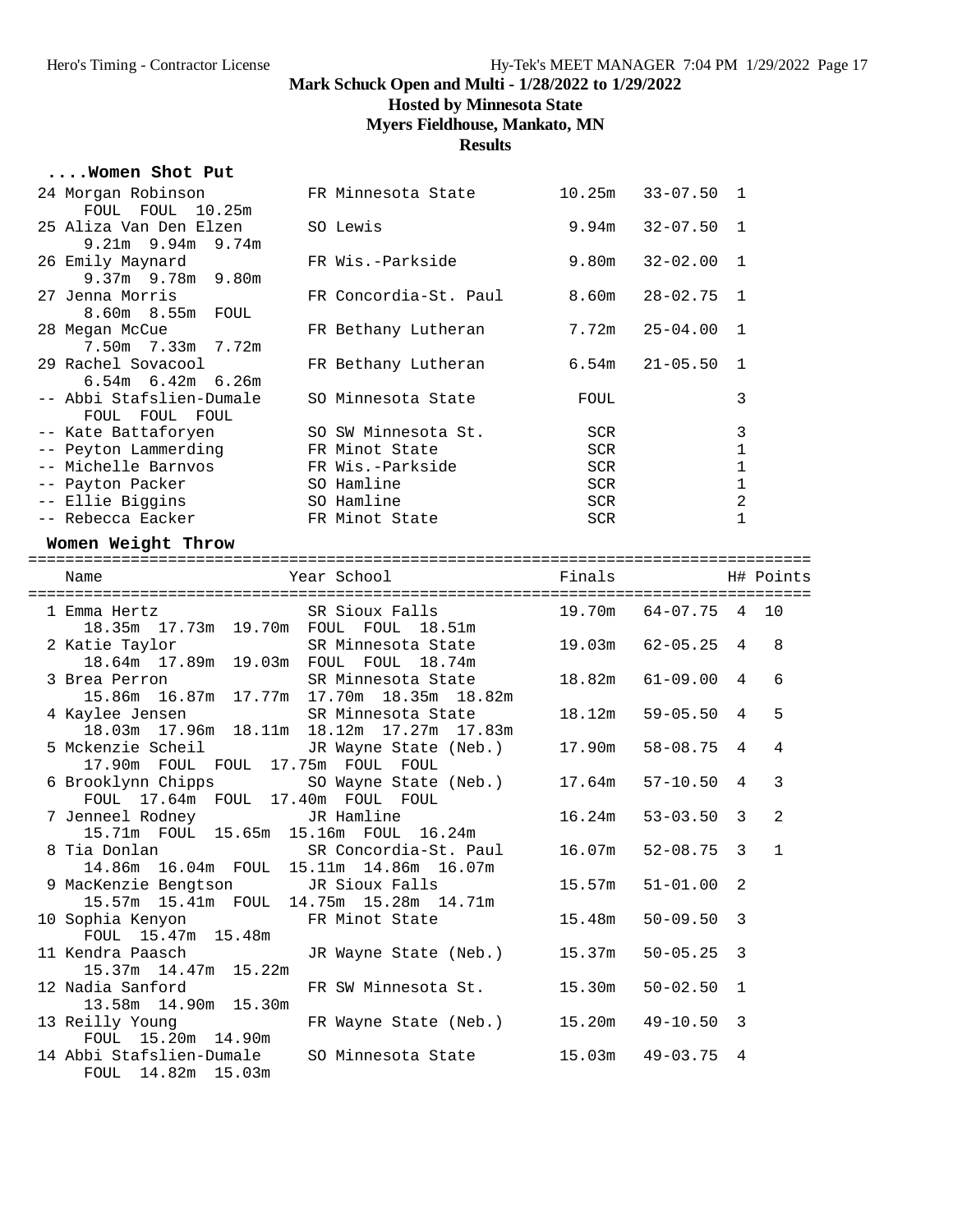**Hosted by Minnesota State**

**Myers Fieldhouse, Mankato, MN**

## **Results**

## **....Women Weight Throw**

| 15 Kori Nagel                                | FR Minot State        | 15.02m | $49 - 03.50$ | 3              |
|----------------------------------------------|-----------------------|--------|--------------|----------------|
| 13.87m 15.02m FOUL                           |                       |        |              |                |
| 16 Madeline Fretag<br>14.51m  14.85m  13.37m | SO Minnesota State    | 14.85m | $48 - 08.75$ | $\overline{4}$ |
| 17 Kaitlyn Schroeder                         | SO Minnesota State    | 14.57m | $47 - 09.75$ | $\mathbf{3}$   |
| 14.57m FOUL 13.50m                           |                       |        |              |                |
| 18 Hailey Baker                              | FR Wayne State (Neb.) | 14.56m | $47 - 09.25$ | $\mathbf 1$    |
| 13.03m FOUL 14.56m                           |                       |        |              |                |
| 19 Libby Beck                                | SO Minnesota State    | 14.50m | $47 - 07.00$ | $\mathbf{3}$   |
| 14.50m  14.29m  13.68m                       |                       |        |              |                |
| 20 Ella Paaverud                             | SO Concordia-St. Paul | 14.16m | $46 - 05.50$ | 2              |
| FOUL 14.16m 12.64m                           |                       |        |              |                |
| 21 Morgan Hughes                             | SO SW Minnesota St.   | 14.11m | $46 - 03.50$ | $\mathbf 1$    |
| 13.43m  14.11m  13.43m                       |                       |        |              |                |
| 22 Dacoda Zimmerman                          | JR St. Cloud State    | 13.76m | $45 - 01.75$ | $\overline{a}$ |
| FOUL 13.76m 13.17m                           |                       |        |              |                |
| 23 Jenna Hardy<br>13.05m FOUL 13.58m         | FR Minot State        | 13.58m | $44 - 06.75$ | 2              |
|                                              |                       |        |              |                |
| 24 Kamry Lindsey<br>13.35m FOUL 13.50m       | FR Sioux Falls        | 13.50m | $44 - 03.50$ | 2              |
| 25 Brooke Languis                            | FR Wayne State (Neb.) | 13.47m | $44 - 02.50$ | $\mathbf{1}$   |
| 12.93m  12.91m  13.47m                       |                       |        |              |                |
| 26 Janae Becher                              | FR Augustana (S.D.)   | 13.38m | $43 - 10.75$ | 1              |
| 13.16m  12.85m  13.38m                       |                       |        |              |                |
| 27 Kayla VanOsdel                            | FR Sioux Falls        | 12.97m | $42 - 06.75$ | $\mathbf 1$    |
| 12.97m  12.17m  12.00m                       |                       |        |              |                |
| 28 Olivia Downs                              | FR Minot State        | 12.83m | $42 - 01.25$ | $\mathbf 1$    |
| FOUL FOUL 12.83m                             |                       |        |              |                |
| 29 Mackenzie Peterson                        | Unattached            | 12.65m | $41 - 06.00$ | $\mathbf 1$    |
| 12.65m  12.53m  12.18m                       |                       |        |              |                |
| 30 Veronica Guenther                         | FR Wayne State (Neb.) | 12.41m | $40 - 08.75$ | $\mathbf 1$    |
| FOUL FOUL 12.41m                             |                       |        |              |                |
| 31 Sarah Jeppesen                            | FR Concordia-St. Paul | 12.35m | $40 - 06.25$ | $\mathbf{1}$   |
| 12.09m  12.35m  FOUL<br>32 Morgan Robinson   | FR Minnesota State    | 12.34m | $40 - 06.00$ | $\mathbf{1}$   |
| 11.02m  12.34m  11.50m                       |                       |        |              |                |
| 33 Ally Welch                                | SR Sioux Falls        | 12.14m | $39 - 10.00$ | $\overline{a}$ |
| 11.63m FOUL 12.14m                           |                       |        |              |                |
| 34 Jenna Morris                              | FR Concordia-St. Paul | 10.29m | $33 - 09.25$ | $\mathbf{1}$   |
| 10.19m  10.29m  FOUL                         |                       |        |              |                |
| 35 Rylee Wagner                              | SO Wayne State (Neb.) | 10.00m | $32 - 09.75$ | $\mathbf 1$    |
| 10.00m FOUL FOUL                             |                       |        |              |                |
| 36 Tawny Plenty Horse                        | FR Hamline            | 9.07m  | $29 - 09.25$ | 1              |
| 8.11m 9.07m 8.97m                            |                       |        |              |                |
| -- Nicole Heeren                             | JR Wayne State (Neb.) | FOUL   |              | 3              |
| FOUL<br>FOUL<br>FOUL                         |                       |        |              |                |
| -- Madison Glynn                             | FR Minnesota State    | FOUL   |              | 4              |
| FOUL FOUL FOUL<br>-- Kate Battaforyen        | SO SW Minnesota St.   | FOUL   |              | 1              |
| FOUL FOUL FOUL                               |                       |        |              |                |
| -- Samantha Brunelle                         | FR Minot State        | SCR    |              | 1              |
| -- Madison Reed                              | FR Hamline            | SCR    |              | 2              |
| -- Peyton Lammerding                         | FR Minot State        | SCR    |              | 2              |
|                                              |                       |        |              |                |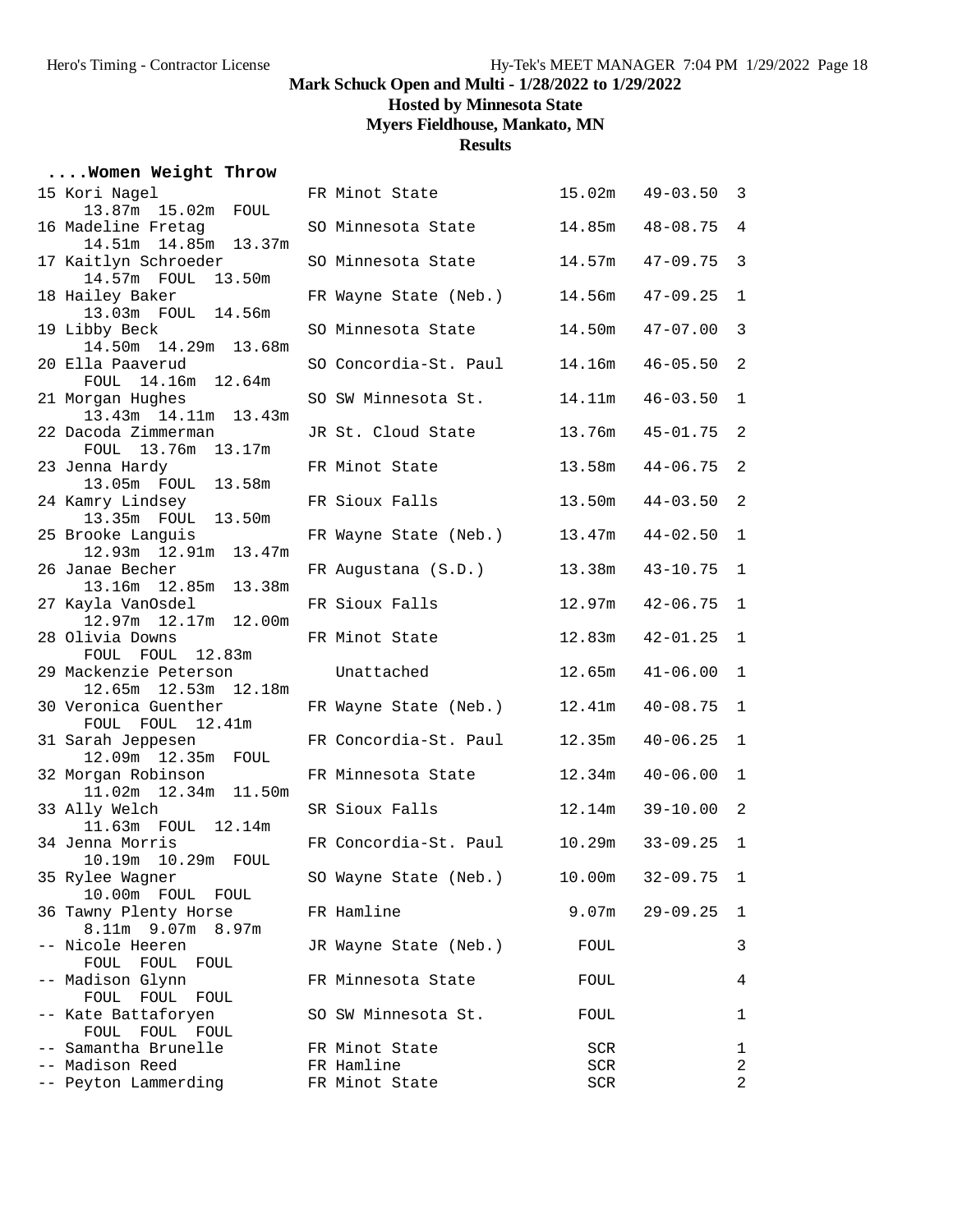**Hosted by Minnesota State**

**Myers Fieldhouse, Mankato, MN**

**Results**

## **Indoor Pentathlon: #5 Women 800 Meter Run Indoor Pentathlon**

| Name                               | Year School                          | Finals Points      |            |
|------------------------------------|--------------------------------------|--------------------|------------|
| 1 Hannah Arason<br>2 Emily Swanson | SR St. Cloud State<br>FR Sioux Falls | 2:25.92<br>2:26.22 | 745<br>741 |
| 3 Samantha Sunnarborg              | SO Minnesota State                   | 2:31.43            | 675        |
| 4 Zoe Stone                        | JR Minnesota State                   | 2:49.17            | 472        |
| 5 Aoife Zamacona                   | SR Hamline                           | 2:51.34            | 450        |
| 6 Jasmine Mlejnek                  | SO Minnesota State                   | 2:51.80            | 445        |
| 7 Leah Tietjens                    | FR SW Minnesota St.                  | 2:55.82            | 405        |
| 8 Isadora Mickelson                | SO SW Minnesota St.                  | 2:56.38            | 400        |
|                                    |                                      |                    |            |

## **Indoor Pentathlon: #1 Women 60 Meter Hurdles Indoor Pentathlon**

| Name                  | Year School         | Finals |              | H# Points |
|-----------------------|---------------------|--------|--------------|-----------|
| 1 Hannah Arason       | SR St. Cloud State  | 9.07   | 2            | 895       |
| 2 Emily Swanson       | FR Sioux Falls      | 9.20   | 2            | 869       |
| 3 Isadora Mickelson   | SO SW Minnesota St. | 9.84   | 2            | 742       |
| 4 Zoe Stone           | JR Minnesota State  | 9.93   | $\mathbf{1}$ | 725       |
| 5 Samantha Sunnarborg | SO Minnesota State  | 9.94   |              | 723       |
| 6 Jasmine Mlejnek     | SO Minnesota State  | 9.97   | 2            | 718       |
| 7 Leah Tietjens       | FR SW Minnesota St. | 10.14  | 1            | 686       |
| 8 Aoife Zamacona      | SR Hamline          | 10.37  |              | 644       |

#### **Indoor Pentathlon: #2 Women High Jump Indoor Pentathlon**

| Name                                                                                                                                                        | Year School <b>Sand</b>                     | Finals            | Points |
|-------------------------------------------------------------------------------------------------------------------------------------------------------------|---------------------------------------------|-------------------|--------|
| 1 Hannah Arason SR St. Cloud State 1.70m 5-07.00 855<br>1.31 1.34 1.37 1.40 1.43 1.46 1.49 1.52 1.55 1.58 1.61 1.64 1.67 1.70 1.73                          | --- --- --- --- --- --- --- 0 0 0 0 x0 0 x0 |                   | XXX    |
| 2 Emily Swanson FR Sioux Falls 1.67m 5-05.75<br>1.31 1.34 1.37 1.40 1.43 1.46 1.49 1.52 1.55 1.58 1.61 1.64 1.67 1.70<br><u>and the the the the the</u>     | XO<br>O O O XXO XO                          | XXO XXX           | 818    |
| 3 Zoe Stone 5-04.50 JR Minnesota State 1.64m 5-04.50<br>1.31 1.34 1.37 1.40 1.43 1.46 1.49 1.52 1.55 1.58 1.61 1.64 1.67<br>--- --- --- --- --- --- --- 0 0 |                                             | O XO XO XXX       | 783    |
| 4 Samantha Sunnarborg 50 Minnesota State 1.61m 5-03.25<br>1.31 1.34 1.37 1.40 1.43 1.46 1.49 1.52 1.55 1.58 1.61 1.64<br>--- --- --- --- --- 0              | $\Omega$<br>$\Omega$<br>$\Omega$<br>XO      | XXO XXX           | 747    |
| 5 Leah Tietjens FR SW Minnesota St. 1.52m 4-11.75<br>1.31 1.34 1.37 1.40 1.43 1.46 1.49 1.52 1.55<br>$--- 0 0---$                                           | $O$ $O$ $O$ $XO$<br>O XXX                   |                   | 644    |
| 6 Aoife Zamacona SR Hamline<br>1.31 1.37 1.40 1.43 1.46<br>O OXXO OXXX                                                                                      |                                             | $1.43m$ $4-08.25$ | 544    |
| 6 Jasmine Mlejnek 60 Minnesota State 1.43m 4-08.25<br>1.31 1.34 1.37 1.40 1.43 1.46<br>––– O XXX                                                            |                                             |                   | 544    |
| 8 Isadora Mickelson 50 SW Minnesota St. 1.31m 4-03.50 419<br>1.31 1.34<br>O XXX                                                                             |                                             |                   |        |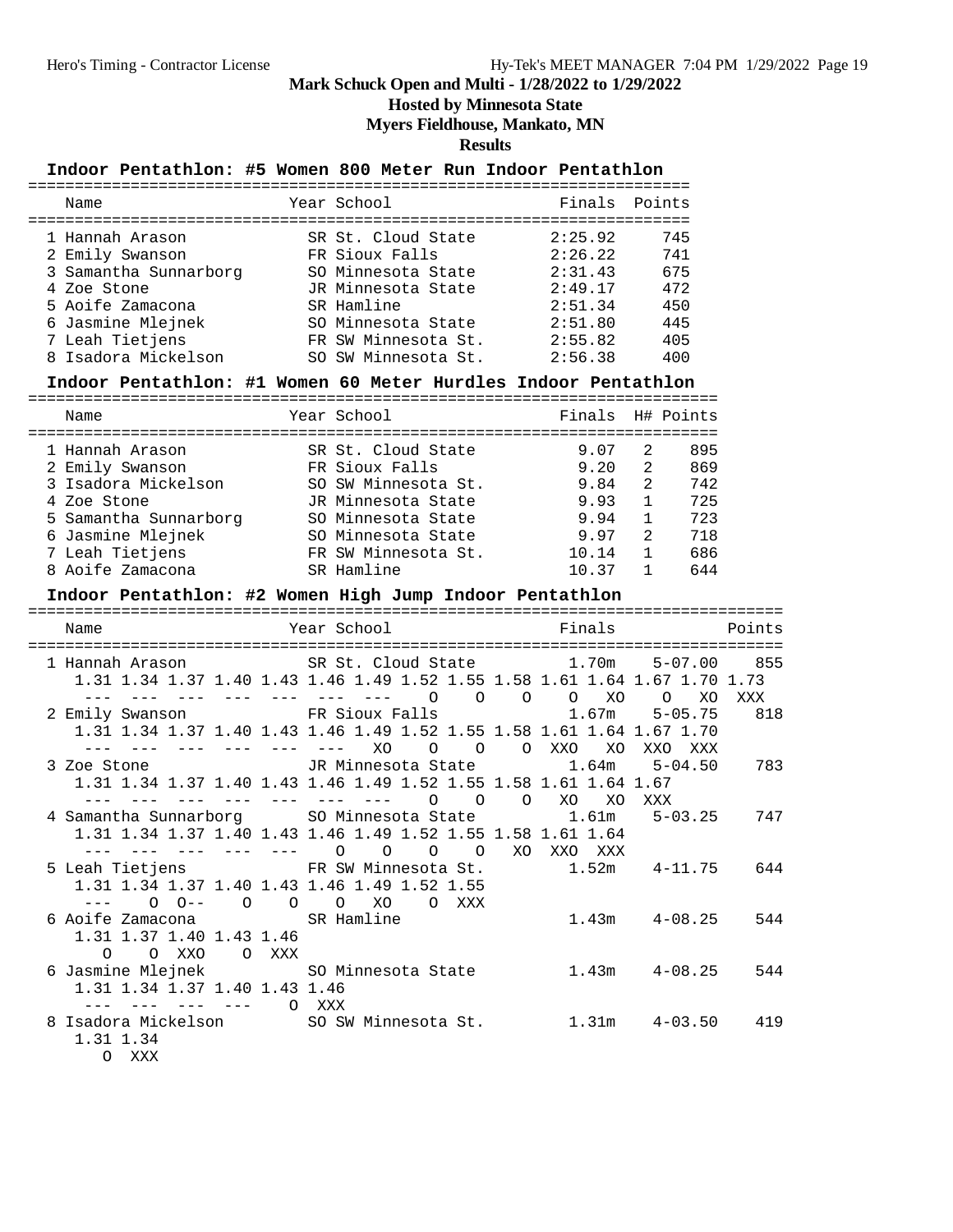#### **Hosted by Minnesota State**

#### **Myers Fieldhouse, Mankato, MN**

**Results**

#### **Indoor Pentathlon: #4 Women Long Jump Indoor Pentathlon**

| Name<br>-----------------                        | Year School         | Finals | Points              |
|--------------------------------------------------|---------------------|--------|---------------------|
| 1 Hannah Arason<br>5.40m FOUL FOUL               | SR St. Cloud State  | 5.40m  | 17-08.75<br>671     |
| 2 Zoe Stone<br>FOUL FOUL 5.16m                   | JR Minnesota State  | 5.16m  | $16 - 11.25$<br>603 |
| 3 Emily Swanson<br>FOUL 4.97m 5.04m              | FR Sioux Falls      | 5.04m  | $16 - 06.50$<br>570 |
| 4 Jasmine Mlejnek<br>$4.84m$ $4.84m$ $4.83m$     | SO Minnesota State  | 4.84m  | $15 - 10.50$<br>516 |
| 5 Samantha Sunnarborg<br>$4.71m$ $4.74m$ $4.73m$ | SO Minnesota State  | 4.74m  | $15 - 06.75$<br>490 |
| 6 Isadora Mickelson<br>FOUL 4.56m 4.57m          | SO SW Minnesota St. | 4.57m  | $15 - 00.00$<br>446 |
| 7 Aoife Zamacona<br>FOUL 4.42m 4.32m             | SR Hamline          | 4.42m  | $14 - 06.00$<br>408 |
| 8 Leah Tietjens<br>FOUL 4.22m FOUL               | FR SW Minnesota St. | 4.22m  | $13 - 10.25$<br>359 |

#### **Indoor Pentathlon: #3 Women Shot Put Indoor Pentathlon**

| Name                                            | Year School States and the School | Finals | Points                    |
|-------------------------------------------------|-----------------------------------|--------|---------------------------|
| 1 Zoe Stone<br>10.90m 11.17m 11.10m             | JR Minnesota State                |        | 606<br>11.17m 36-07.75    |
| 2 Emily Swanson<br>$9.91m$ 10.16m $9.83m$       | FR Sioux Falls                    | 10.16m | 540<br>33-04.00           |
| 3 Samantha Sunnarborg<br>10.03m  10.03m  10.10m | SO Minnesota State                | 10.10m | 536<br>33-01.75           |
| 4 Hannah Arason<br>$9.57m$ $9.61m$ $9.93m$      | SR St. Cloud State                | 9.93m  | 525<br>32-07.00           |
| 5 Jasmine Mlejnek<br>$9.41m$ $9.71m$ $8.40m$    | SO Minnesota State                |        | 510<br>$9.71m$ $31-10.25$ |
| 6 Leah Tietjens<br>$8.19m$ $8.14m$ $8.96m$      | FR SW Minnesota St.               | 8.96m  | 29-04.75<br>462           |
| 7 Isadora Mickelson<br>$8.44m$ $8.73m$ $8.66m$  | SO SW Minnesota St.               |        | 447<br>$8.73m$ $28-07.75$ |
| 8 Aoife Zamacona<br>7.87m 7.38m 7.95m           | SR Hamline                        |        | 396<br>$7.95m$ $26-01.00$ |

#### **Women Indoor Pentathlon**

========================================================================== Name Year School Finals H# Points ========================================================================== 1 Hannah Arason SR St. Cloud State 3691 10 2 Emily Swanson FR Sioux Falls 3538 8 3 Zoe Stone JR Minnesota State 3189 6 4 Samantha Sunnarborg SO Minnesota State 3171 5 5 Jasmine Mlejnek SO Minnesota State 2733 4 6 Leah Tietjens FR SW Minnesota St. 2556 3 7 Isadora Mickelson SO SW Minnesota St. 2454 2 8 Aoife Zamacona SR Hamline 2442 1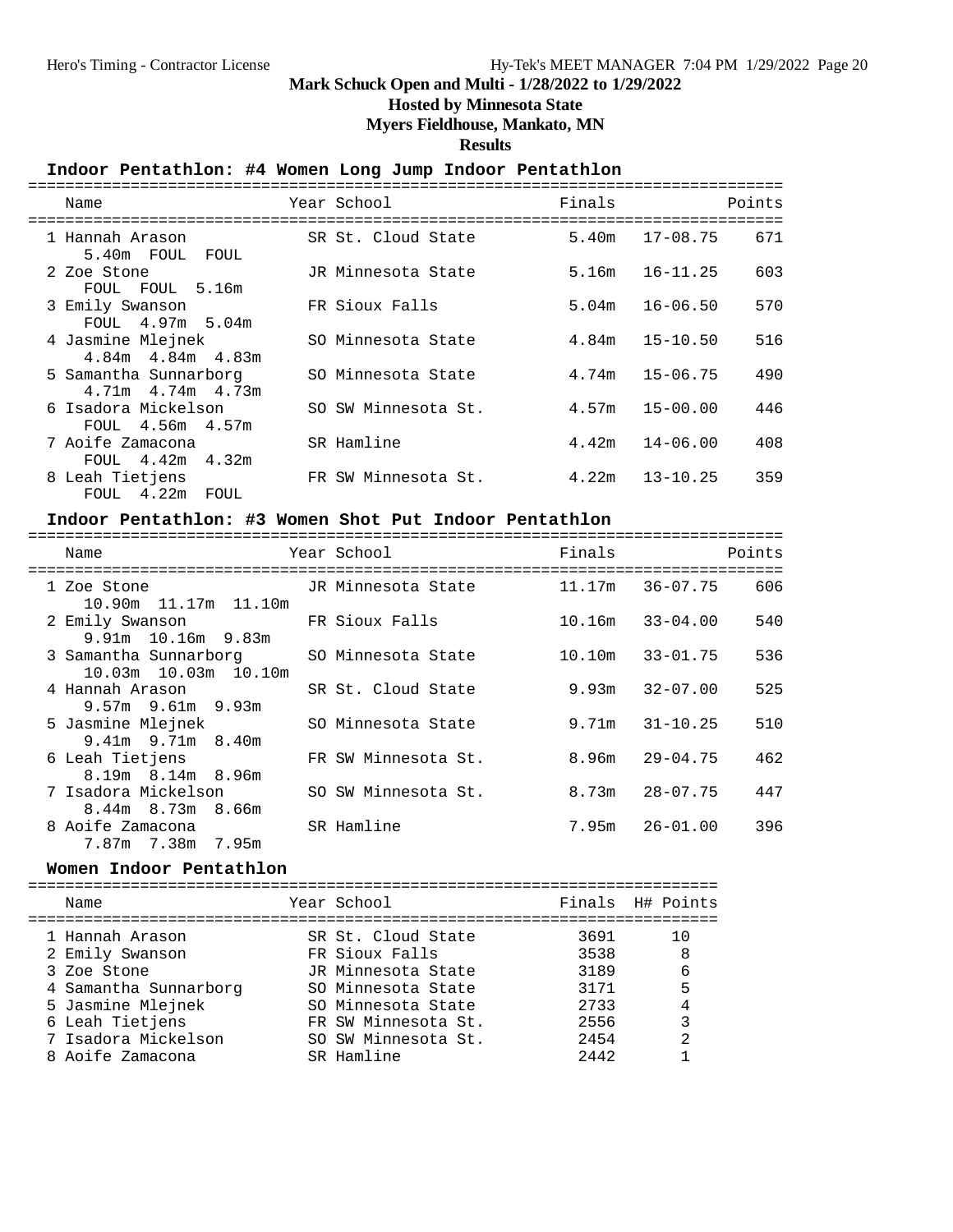**Hosted by Minnesota State**

**Myers Fieldhouse, Mankato, MN**

## **Results**

#### **Men 60 Meter Dash**

| Name                  | Year School           | Prelims       | H#             |         |
|-----------------------|-----------------------|---------------|----------------|---------|
|                       |                       |               |                |         |
| Preliminaries         |                       |               |                |         |
| 1 Shaheed Hickman     | SR Minnesota State    | 6.83Q         | 4              |         |
| 2 Isiah Thomas        | SO Indian Hills CC    | 6.860         | 5              |         |
| 3 Aurel Tchanbi       | SO Indian Hills CC    | 6.890         | $\mathbf{1}$   |         |
| 4 Prince Nti          | FR Minnesota State    | 6.91Q         | 7              |         |
| 5 Angelo Vassilakis   | FR Lewis              | 6.960         | 3              |         |
| 6 Ezekiel Clark       | FR Minnesota State    | 7.01Q         | 8              |         |
| 7 Kendrick Winfield   | SO Indian Hills CC    | 7.08Q         | 6              | 7.071   |
| 8 Travon Chance       | SO Indian Hills CC    | 7.11Q         | $\overline{a}$ |         |
| 9 Nicholas Sharma     | SO Minnesota State    | 6.94          | 7              |         |
| 10 Khalid Hornsby     | FR Indian Hills CC    | 6.98          |                | 3 6.977 |
| 11 Damoy Allen        | SO Indian Hills CC    | 6.98          | 3              | 6.978   |
| 12 Woyn Chatman       | FR Indian Hills CC    | 6.99          | 1              |         |
| 13 D'Eric Smith       | FR Indian Hills CC    | 7.00          | 5              |         |
| 14 Brian Szutkowski   | Hybrid Veloc          | 7.08          |                | 6 7.075 |
| 15 Hudson Jean        | FR Concordia-St. Paul | 7.12          | $\overline{2}$ |         |
| 16 Reese Kocanda      | JR Lewis              | 7.13          | 7              |         |
| 17 Joe Donahue        | FR Sioux Falls        | 7.15          | 5              |         |
| 18 Gavin Fischer      | FR Augustana (S.D.)   | 7.18          | 4              |         |
| 19 Tyler Makela       | FR Unattached         | 7.22          | 8              |         |
| 20 Andrew Mykulanych  | JR Lewis              | 7.24          | 8              |         |
| 21 Kundai Mutungi     | JR Minot State        | 7.29          | 5              | 7.285   |
| 21 Connor Clayton     | SO Augustana (S.D.)   | 7.29          | 7              | 7.285   |
| 23 Luke Berends       | FR Augustana (S.D.)   | 7.30          | 3              |         |
| 24 Theo Huber         | FR Wayne State (Neb.) | 7.33          | $\overline{c}$ |         |
| 25 Colton Hoffman     | Unattached            | 7.36          | 8              |         |
| 26 Xavier Blackwell   | SO Sioux Falls        | 7.39          | $\overline{a}$ |         |
| 27 David Couper       | FR Hamline            | 7.40          | 4              |         |
| 28 Wyatt Nissen       | FR Wayne State (Neb.) | 7.43          | $\mathbf{1}$   | 7.427   |
| 29 Priestly Jibunor   | FR Concordia-St. Paul | 7.43          | 8              | 7.428   |
| 30 Michael Braun      | FR Hamline            | 7.48          | 5              |         |
| 31 Jackson Klocow     | FR Concordia-St. Paul | 7.49          | 8              |         |
| 32 Nate Segura        | SO Concordia-St. Paul | 7.53          | 4              |         |
| 33 Eustace Awere      | Unattached            | 7.55          | $\overline{2}$ |         |
| 34 Ean Chose          | FR Hamline            | 7.58          | 7              |         |
| 35 Robin Meredith     | SO Indian Hills CC    | 7.59          | $\mathbf{1}$   | 7.582   |
| 36 Riley Williams     | FR Wis.-Parkside      | 7.59          | 5              | 7.586   |
| 37 Basheer Alam       | FR Concordia-St. Paul | 7.61          | 7              |         |
| 38 Carlos Gaye        | FR Hamline            | 7.62          | 3              |         |
| 39 Christian Velishek | SR Hamline            | 7.70          | 3              |         |
| 40 Brandon Wilson     | SO Wis.-Parkside      | 7.76          | 4              |         |
| 41 Broddy Mufind      | FR Bethany Lutheran   | 7.79          | 8              |         |
| 42 Carter Kienholz    | FR Hamline            | 7.83          |                | 5 7.823 |
| 43 Connor Bishop      | FR Minot State        | 7.83          |                | 6 7.827 |
| 44 Isaiah Hunter      | SO Wis.-Parkside      | 7.85          | 2              | 7.849   |
| 45 Hunter Reasor      | FR Bethany Lutheran   | 7.85          | 3              | 7.850   |
| 46 Jerome Edwards     | FR Minot State        | 7.87          | 7              |         |
| 47 Jacob Rodriquez    | SR Wis.-Parkside      | 8.26          | 6              |         |
| -- Daniel Attoh       | FR Minnesota State    | FS            | 8              |         |
| -- Reece Thomas       | FR Hamline            | SCR           | $\sqrt{ }$     |         |
| -- Chris Sizemore     | FR Indian Hills CC    | SCR           | $\mathbf 1$    |         |
| -- Cole Berends       | FR Augustana (S.D.)   | $_{\rm{SCR}}$ | 4              |         |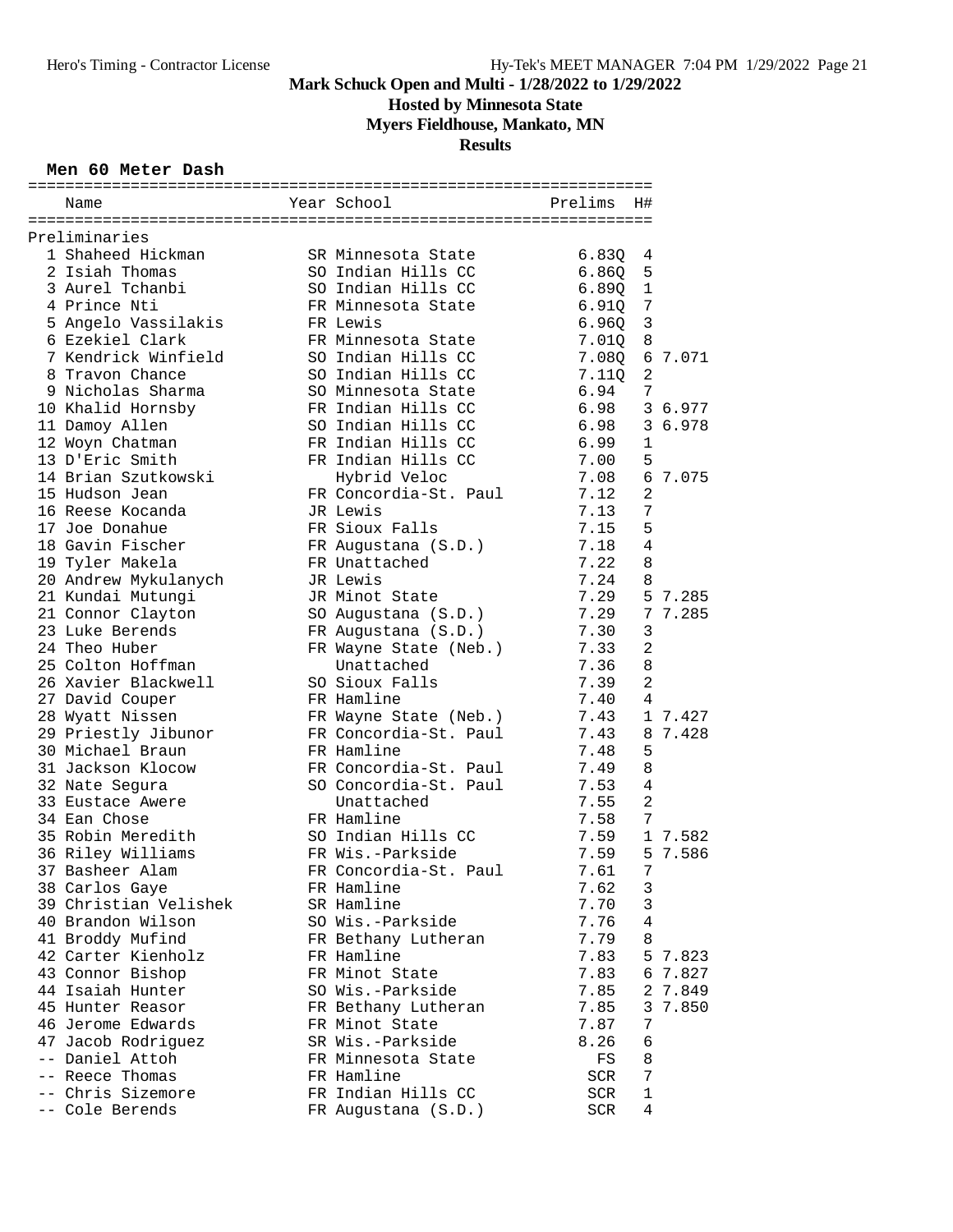## **Hosted by Minnesota State**

**Myers Fieldhouse, Mankato, MN**

### **Results**

### **....Men 60 Meter Dash**

|        | -- Thomas Dietel<br>-- Luke Fritsch<br>-- Caleb Kath | FR Concordia-St. Paul<br>JR Augustana (S.D.)<br>SR Minnesota State | SCR<br>SCR<br>SCR | 2<br>6<br>1                    |        |
|--------|------------------------------------------------------|--------------------------------------------------------------------|-------------------|--------------------------------|--------|
|        | -- Muse Abdi                                         | FR Augustana (S.D.)                                                | SCR               | 6                              |        |
|        | -- Junior Kandolo                                    | FR SW Minnesota St.                                                | SCR               | 6                              |        |
|        | -- Eddie Blackwell                                   | FR Minnesota State                                                 | SCR               | 4                              |        |
|        | Men 60 Meter Dash                                    |                                                                    |                   |                                |        |
|        | Name                                                 | Year School                                                        | Finals            | Points                         |        |
| Finals |                                                      |                                                                    |                   |                                |        |
|        | 1 Shaheed Hickman                                    | SR Minnesota State                                                 | 6.76              | 10                             |        |
|        | 2 Isiah Thomas                                       | SO Indian Hills CC                                                 | 6.81              | 8                              |        |
|        | 3 Aurel Tchanbi                                      | SO Indian Hills CC                                                 | 6.88              | 6                              | 6.875  |
|        | 4 Prince Nti                                         | FR Minnesota State                                                 | 6.88              | 5                              | 6.878  |
|        | 5 Ezekiel Clark                                      | FR Minnesota State                                                 | 6.97              | 4                              | 6.963  |
|        | 6 Angelo Vassilakis                                  | FR Lewis                                                           | 6.97              | 3                              | 6.969  |
|        | 7 Kendrick Winfield                                  | SO Indian Hills CC                                                 | 7.00              | 2                              |        |
|        | 8 Travon Chance                                      | SO Indian Hills CC                                                 | 7.05              | 1                              |        |
|        | Men 200 Meter Dash                                   |                                                                    |                   |                                |        |
|        | Name                                                 | Year School                                                        | Finals H# Points  |                                |        |
|        |                                                      |                                                                    |                   |                                |        |
|        | 1 Khalid Hornsby                                     | FR Indian Hills CC                                                 | 22.30             | 10<br>1                        |        |
|        | 2 Woyn Chatman                                       | FR Indian Hills CC                                                 | 22.34             | $\mathbf{1}$<br>8              |        |
|        | 3 Reese Kocanda                                      | JR Lewis                                                           | 22.44             | 6<br>3                         |        |
|        | 4 D'Eric Smith                                       | FR Indian Hills CC                                                 | 22.46             | $\overline{5}$<br>$\mathbf{3}$ |        |
|        | 5 Ezekiel Clark                                      | FR Minnesota State                                                 | 22.67             | $\overline{4}$<br>2            |        |
|        | 6 Trystan Beckett                                    | SO Indian Hills CC                                                 | 22.74             | $\overline{3}$<br>2            |        |
|        | 7 Nic Davy                                           | SO Wis.-Parkside                                                   | 22.87             | $\overline{2}$<br>6            |        |
|        | 8 Daniel Attoh                                       | FR Minnesota State                                                 | 22.96             | $\mathbf{1}$<br>1              |        |
|        | 9 Andrew Johnson                                     | SR Concordia-St. Paul                                              | 22.97             | 8                              |        |
|        | 10 Tyler Makela                                      | FR Unattached                                                      | 23.09             | 5                              |        |
|        | 11 Joseph Green                                      | FR Minot State                                                     | 23.10             | 3                              |        |
|        | 12 Josue Bokoyo                                      | JR Minnesota State                                                 | 23.12             | 1                              |        |
|        | 13 Max DePrenger                                     | SO Minnesota State                                                 | 23.13             | 2                              |        |
|        | 14 Justus Adams                                      | JR Minnesota State                                                 | 23.16             | 4                              |        |
|        | 15 Jackson McIntyre                                  | FR Wayne State (Neb.)                                              | 23.19             | 7                              |        |
|        | 16 Will DeBolt                                       | SO Lewis                                                           | 23.20             | 6                              |        |
|        | 17 Connor Wagner                                     | JR Lewis                                                           | 23.25             | 4                              |        |
|        | 18 Andrew Martens                                    | FR Augustana (S.D.)                                                | 23.35             | 4                              |        |
|        | 19 Joe Donahue                                       | FR Sioux Falls                                                     | 23.44             | 4                              |        |
|        | 20 Oscar Christoph                                   | JR Carleton                                                        | 23.56             | 8                              |        |
|        | 21 Hudson Jean                                       | FR Concordia-St. Paul                                              | 23.61             | 11                             |        |
|        | 22 Theo Huber                                        | FR Wayne State (Neb.)                                              | 23.65             | 7                              | 23.643 |
|        | 23 Priestly Jibunor                                  | FR Concordia-St. Paul                                              | 23.65             | 11                             | 23.647 |
|        | 24 Jaylan Brown                                      | FR Minot State                                                     | 23.84             | 7                              |        |
|        | 25 Quinn Walker                                      | FR Minnesota State                                                 | 23.90             | 5                              |        |
|        | 26 Xavier Blackwell                                  | SO Sioux Falls                                                     | 23.91             | 7                              |        |
|        | 27 Jacob Ladage                                      | SR Wayne State (Neb.)                                              | 23.92             | 5                              |        |
|        | 28 Michael Kueny                                     | SO Wayne State (Neb.)                                              | 23.93             | 8                              |        |
|        | 29 JeremiAH Revere                                   | JR Minnesota State                                                 | 24.04             | 3                              |        |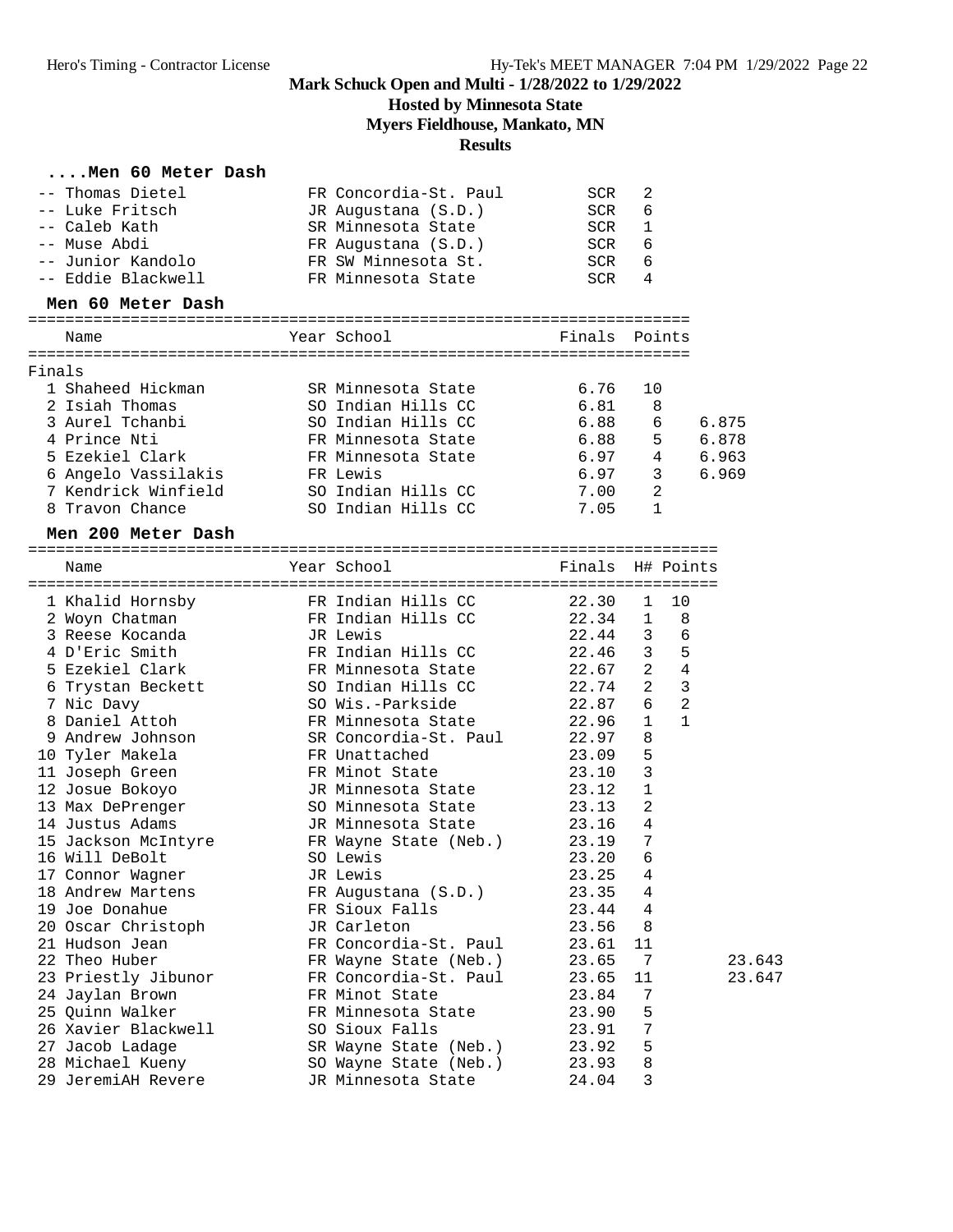## **Hosted by Minnesota State**

## **Myers Fieldhouse, Mankato, MN**

#### **Results**

### **....Men 200 Meter Dash**

| 30 Wyatt Nissen      | FR Wayne State (Neb.) | 24.08      | 6   |
|----------------------|-----------------------|------------|-----|
| 31 David Couper      | FR Hamline            | 24.10      | 11  |
| 32 Damian Nino       | FR Minot State        | 24.13      | 8   |
| 33 Nate Segura       | SO Concordia-St. Paul | 24.16      | 8   |
| 34 Kameron Toms      | FR Minot State        | 24.22      | 11  |
| 35 Luke Berends      | FR Augustana (S.D.)   | 24.48      | -6  |
| 36 Liam Kennedy      | FR Carleton           | 24.60      | 9   |
| 37 Ean Chose         | FR Hamline            | 24.68      | 11  |
| 38 Isaiah Hunter     | SO Wis.-Parkside      | 24.71      | - 6 |
| 39 Jerome Edwards    | FR Minot State        | 24.88      | 9   |
| 40 Brandon Wilson    | SO Wis.-Parkside      | 25.12      | 9   |
| 41 Carlos Gaye       | FR Hamline            | 25.14      | 10  |
| 42 Broddy Mufind     | FR Bethany Lutheran   | 25.39      | - 9 |
| 43 Carter Jack       | FR Bethany Lutheran   | 25.50      | 10  |
| 44 Jack Clark        | FR SW Minnesota St.   | 25.53      | 10  |
| 45 Connor Bishop     | FR Minot State        | 25.65      | 9   |
| 46 Jarvis Owens      | FR Bethany Lutheran   | 26.84      | 10  |
| 47 Hunter Reasor     | FR Bethany Lutheran   | 27.02      | 10  |
| 48 Esau Weyiouanna   | FR Bethany Lutheran   | 27.04      | 11  |
| -- Keegan Zack       | SO Lewis              | SCR        | 2   |
| -- Ben Mandel        | FR Sioux Falls        | SCR        | 7   |
| -- Chase Tandy       | JR Minot State        | SCR        | 5   |
| -- Reece Thomas      | FR Hamline            | SCR        |     |
| -- Eddie Blackwell   | FR Minnesota State    | SCR        |     |
| -- Steven Marks      | FR Minnesota State    | <b>SCR</b> |     |
| -- Shaheed Hickman   | SR Minnesota State    | SCR        |     |
| -- Thomas Dietel     | FR Concordia-St. Paul | SCR        |     |
| -- Eustace Awere     | Unattached            | SCR        |     |
| -- Renald Pierre     | SO SW Minnesota St.   | SCR        |     |
| -- Prince Nti        | FR Minnesota State    | SCR        |     |
| -- Kylen Crosby      | FR Indian Hills CC    | <b>SCR</b> |     |
| -- Angelo Vassilakis | FR Lewis              | <b>SCR</b> |     |
| -- Travon Chance     | SO Indian Hills CC    | <b>SCR</b> |     |
| -- Dorian Craven     | SO Indian Hills CC    | <b>SCR</b> |     |
| -- Payton Peterson   | FR Concordia-St. Paul | <b>SCR</b> |     |
| -- DJ Smith          | FR Concordia-St. Paul | <b>SCR</b> |     |

#### **Men 300 Meter Dash**

| Name               | Year School           | Finals H# Points |                |                         |        |
|--------------------|-----------------------|------------------|----------------|-------------------------|--------|
|                    |                       |                  |                |                         |        |
| 1 Max DePrenger    | SO Minnesota State    | 35.73            | $\mathbf{1}$   | 10                      |        |
| 2 Kyler Bade       | FR Minnesota State    | $35.82 \quad 2$  |                | - 8                     |        |
| 3 Josue Bokoyo     | JR Minnesota State    | $36.24$ 1        |                | 6                       | 36.232 |
| 4 Gavin Fischer    | FR Augustana (S.D.)   | 36.24            | $\mathbf{1}$   | 5                       | 36.235 |
| 5 Drew Lewison     | JR Minnesota State    | 36.52            | 3              | 4                       |        |
| 6 Josh Thomsen     | FR Hamline            | 36.56            | $\overline{2}$ | $\overline{\mathbf{3}}$ |        |
| 7 Joseph Green     | FR Minot State        | 36.67            | $\mathbf{1}$   | 2                       |        |
| 8 JeremiAH Revere  | JR Minnesota State    | 36.83            | 3              |                         |        |
| 9 Jaylan Brown     | FR Minot State        | 37.15            | $\overline{2}$ |                         |        |
| 10 Damian Nino     | FR Minot State        | 37.50            | 3              |                         |        |
| 11 Taaron Rudzitis | FR Concordia-St. Paul | 37.52            | 4              |                         |        |
| 12 Kameron Toms    | FR Minot State        | 37.59            | 3              |                         |        |
| 13 Sean Waldvogel  | FR Wis.-Parkside      | 37.97            | 4              |                         |        |
|                    |                       |                  |                |                         |        |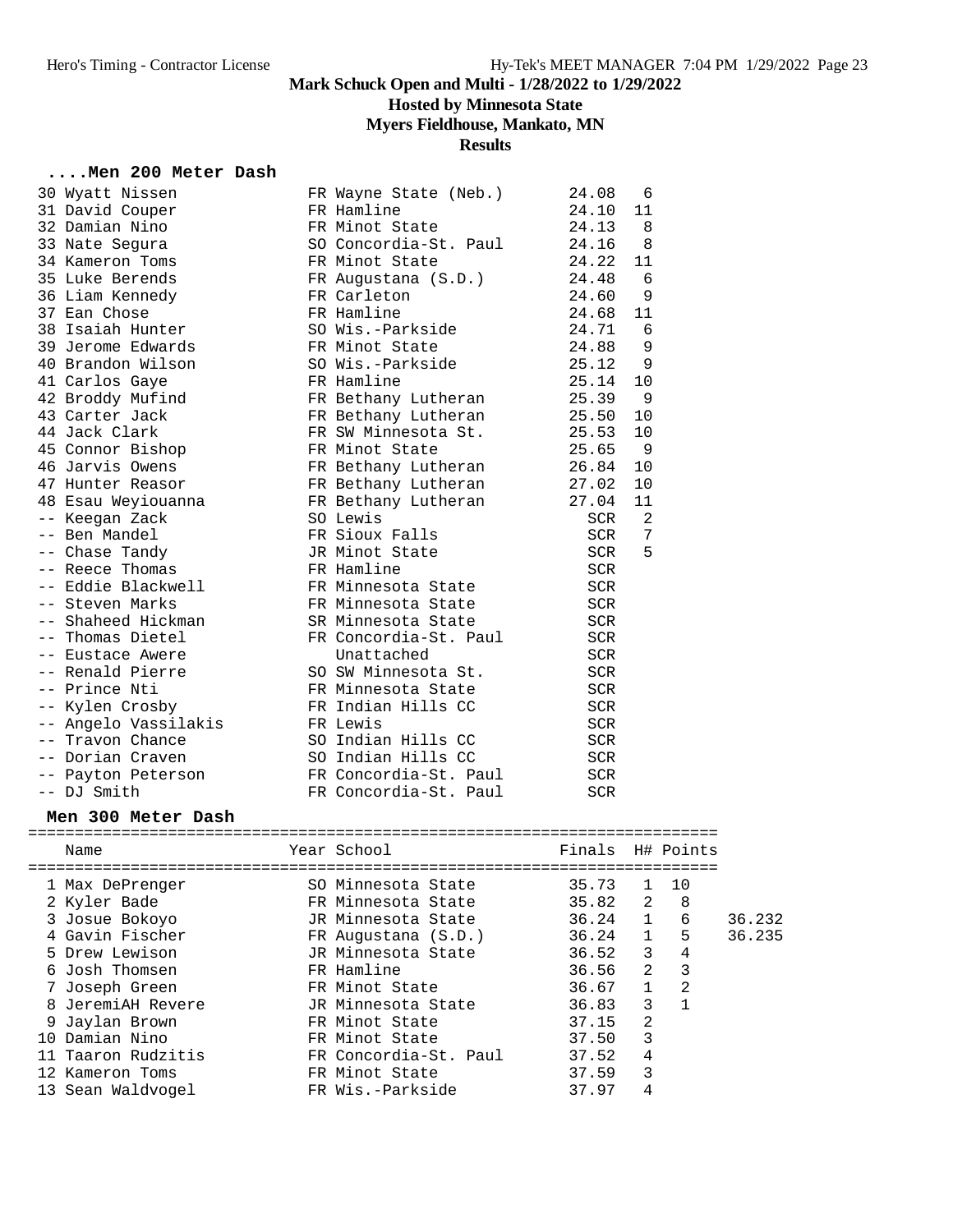### **Hosted by Minnesota State**

**Myers Fieldhouse, Mankato, MN**

#### **Results**

#### **....Men 300 Meter Dash**

| FR Concordia-St. Paul<br>14 Payton Peterson<br>38.43<br>$\overline{4}$ |                |
|------------------------------------------------------------------------|----------------|
| 15 Ouinn Walker<br>FR Minnesota State<br>38.48                         | $\overline{4}$ |
| 16 Tyler Smith<br>FR SW Minnesota St.<br>38.80                         | -2             |
| 17 DJ Smith<br>FR Concordia-St. Paul<br>39.20                          | 5              |
| 18 Broddy Mufind<br>FR Bethany Lutheran<br>40.66                       | 5              |
| 19 Hunter Reasor<br>FR Bethany Lutheran<br>44.13                       | 5              |
| 20 Jarvis Owens<br>FR Bethany Lutheran<br>44.94                        | 5              |

#### **Men 400 Meter Dash**

| Name                                | Year School                              | Finals H# Points |                |                |
|-------------------------------------|------------------------------------------|------------------|----------------|----------------|
| 1 Kornelius Klah                    |                                          | 49.83            | $\mathbf{1}$   | 10             |
| 2 Justin Walden                     | SR Minnesota State<br>SO Indian Hills CC | 50.40            | 1              | 8              |
| 3 Sydney Peal                       | FR Indian Hills CC                       | 50.68            | $\mathbf{1}$   | 6              |
| 4 Kyler Bade                        | FR Minnesota State                       | 50.78            | 2              | 5              |
| 5 Josh Phelps                       | SR Minnesota State                       | 50.94            | $\mathbf{1}$   | 4              |
|                                     | JR Minnesota State                       | 50.96            | $\overline{a}$ | $\mathbf{3}$   |
| 6 Kenry Atubel<br>7 Nic Davy        | SO Wis.-Parkside                         | 51.08            | 3              | $\overline{2}$ |
|                                     | JR Lewis                                 | 51.37            | $\overline{2}$ | $\mathbf{1}$   |
| 8 Jacoby Jones<br>9 Trystan Beckett | SO Indian Hills CC                       | 52.17            | $\overline{a}$ |                |
| 10 Denver Decker                    | SO Sioux Falls                           | 52.36            | 3              |                |
| 11 Rackesh Ragoo                    | JR Lewis                                 | 52.71            | $\mathbf{3}$   |                |
| 12 Jed Dooyema                      | SO Augustana (S.D.)                      | 53.10            | 3              |                |
| 13 Oscar Christoph                  | JR Carleton                              | 53.53            | 4              |                |
| 14 Liam Kennedy                     | FR Carleton                              | 54.50            | 4              |                |
| 15 Payton Peterson                  | FR Concordia-St. Paul                    | 55.20            | 5              |                |
| 16 DJ Smith                         | FR Concordia-St. Paul                    | 55.96            | 5              |                |
| 17 Landon Wenderski                 | FR Sioux Falls                           | 56.60            | 4              |                |
| 18 Tyler Smith                      | FR SW Minnesota St.                      | 57.09            | 5              |                |
| 19 Aweys Maalim                     | SO Sioux Falls                           | 58.05            | 5              |                |
| 20 Esau Weyiouanna                  | FR Bethany Lutheran                      | 1:01.27          | 5              |                |
| Taaron Rudzitis                     | FR Concordia-St. Paul                    | SCR              | 5              |                |
| -- Jayden Slaba                     | SR Sioux Falls                           | SCR              | 4              |                |
| -- Robert Rauh                      | JR Sioux Falls                           | <b>SCR</b>       | 4              |                |
|                                     |                                          |                  |                |                |
| Men 500 Meter Dash                  |                                          |                  |                |                |
| Name                                | Year School                              | Finals           |                | Points         |
|                                     |                                          |                  |                |                |
| 1 Dean Clarke                       | FR Indian Hills CC                       | 1:07.39          | 10             |                |
| 2 Michael Cabaltera                 | FR Wis.-Parkside                         | 1:08.57          | 8              |                |
| 3 Nathan Wildauer                   | FR Bethany Lutheran                      | 1:10.68          | 6              |                |

| 4 Carter Jack     | FR Bethany Lutheran | 1:12.56<br>5     |
|-------------------|---------------------|------------------|
| 5 Raul Ortiz      | FR Hamline          | 1:12.83          |
| -- Damien Lewis   | FR Indian Hills CC  | SCR              |
| Men 600 Meter Run |                     |                  |
| Name              | Year School         | Finals H# Points |
|                   |                     |                  |

|                 | 1 Thomas Schauerman | SR Concordia-St. Paul | 1:23.06 2 10  |  |
|-----------------|---------------------|-----------------------|---------------|--|
| 2 Dorian Craven |                     | SO Indian Hills CC    | $1:23.14$ 1 8 |  |
| 3 Roneldo Rock  |                     | FR Indian Hills CC    | $1:23.46$ 1 6 |  |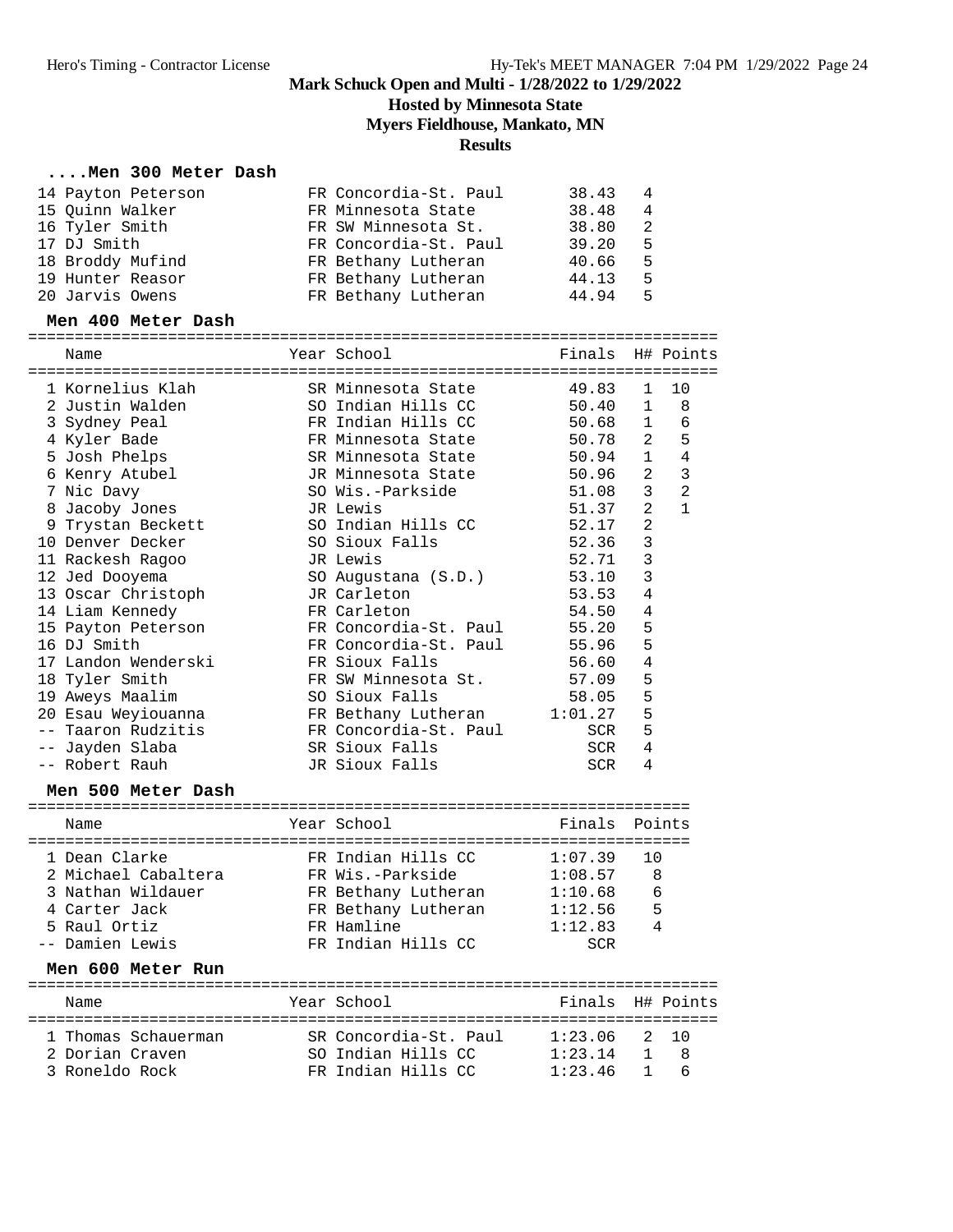**Hosted by Minnesota State**

## **Myers Fieldhouse, Mankato, MN**

**Results**

#### **....Men 600 Meter Run**

|                                                                                                                                                                                                                                  | 1:23.60                                                                                                                                                                                                                                                                | 2            | 5 |
|----------------------------------------------------------------------------------------------------------------------------------------------------------------------------------------------------------------------------------|------------------------------------------------------------------------------------------------------------------------------------------------------------------------------------------------------------------------------------------------------------------------|--------------|---|
|                                                                                                                                                                                                                                  | 1:24.47                                                                                                                                                                                                                                                                | $\mathbf 1$  | 4 |
|                                                                                                                                                                                                                                  | 1:24.70                                                                                                                                                                                                                                                                | $\mathbf 1$  | 3 |
|                                                                                                                                                                                                                                  | 1:24.77                                                                                                                                                                                                                                                                | $\mathbf{1}$ | 2 |
|                                                                                                                                                                                                                                  | 1:25.00                                                                                                                                                                                                                                                                |              | 1 |
|                                                                                                                                                                                                                                  | 1:25.28                                                                                                                                                                                                                                                                | 2            |   |
|                                                                                                                                                                                                                                  | 1:26.76                                                                                                                                                                                                                                                                | 2            |   |
|                                                                                                                                                                                                                                  | 1:30.66                                                                                                                                                                                                                                                                | 2            |   |
|                                                                                                                                                                                                                                  | 1:31.40                                                                                                                                                                                                                                                                | 1            |   |
|                                                                                                                                                                                                                                  | 1:32.70                                                                                                                                                                                                                                                                | 2            |   |
|                                                                                                                                                                                                                                  | 1:37.71                                                                                                                                                                                                                                                                | 2            |   |
|                                                                                                                                                                                                                                  | SCR                                                                                                                                                                                                                                                                    | 2            |   |
| 4 Sean Waldvogel<br>5 Kylen Crosby<br>6 Drew Lewison<br>7 Noah Melton<br>8 Josh Sims<br>9 Matthew Schoessow<br>10 Gabe Peitz<br>11 Nicholas Muller<br>12 Zack Jones<br>13 Carter Jack<br>14 Nathan Hiemer<br>-- Gustavo Orendain | FR Wis.-Parkside<br>FR Indian Hills CC<br>JR Minnesota State<br>JR Augustana (S.D.)<br>FR Concordia-St. Paul<br>SO Augustana (S.D.)<br>SO Wayne State (Neb.)<br>FR Sioux Falls<br>FR SW Minnesota St.<br>FR Bethany Lutheran<br>SR Wayne State (Neb.)<br>FR Unattached |              |   |

#### **Men 800 Meter Run**

========================================================================== Name Year School Finals H# Points

| name                  | rear school                     | rınaıs     |                | H# POINUS      |
|-----------------------|---------------------------------|------------|----------------|----------------|
| 1 Tanner Maier        | SO Minnesota State              | 1:54.04    | 1              | 10             |
| 2 Austin Miller       | SR Augustana (S.D.)             | 1:54.44    | $\mathbf{1}$   | 8              |
| 3 Ethan Ash           | FR Carleton                     | 1:56.62    | 2              | $\epsilon$     |
| 4 Lewis Cotterill     | FR Minot State                  | 1:56.70    | $\mathbf{1}$   | 5              |
| 5 Ben Schmied         | JR Minnesota State              | 1:57.47    | $\mathbf{1}$   | $\overline{4}$ |
| 6 Tommy Martin        | SO Wis.-Parkside                | 1:57.65    | $\mathbf{1}$   | 3              |
| 7 Nick O'Connor       | SO Indian Hills CC              | 1:58.82    | 2              | $\overline{a}$ |
| 8 Bryce Holcomb       | SR Wayne State (Neb.)           | 1:59.09    | $\mathbf{1}$   | $\mathbf{1}$   |
| 9 Jerry Harper        | FR Indian Hills CC              | 1:59.10    | $\mathbf{1}$   |                |
| 10 Aubrey Smith       | FR Lewis                        | 1:59.86    | $\overline{2}$ |                |
| 11 Jacob Jensen       | SO Minot State                  | 2:00.72    | $\overline{2}$ |                |
| 12 Zachary Matzner    | FR Sioux Falls                  | 2:01.27    | $\overline{2}$ |                |
| 13 Jens Bartel        | FR Carleton                     | 2:01.67    | $\mathbf{3}$   |                |
| 14 Brock Hegarty      | SR Wayne State (Neb.)           | 2:01.79    | $\mathbf{1}$   |                |
| 15 Beau Brock         | FR Augustana (S.D.)             | 2:03.50    | $\overline{2}$ |                |
| 16 Trent Holiday      | FR Minot State                  | 2:03.87    | $\overline{2}$ |                |
| 17 Will Valentin      | Unattached                      | 2:04.17    | 3              |                |
| 18 Diego Jaimes       | SR Sioux Falls                  | 2:05.77    | 3              |                |
| 19 Nick Gerard        | SO Indian Hills CC              | 2:05.80    | $\overline{3}$ |                |
| 20 Wil Modjeski       | JR Sioux Falls                  | 2:06.21    | $\overline{2}$ |                |
| 21 Jackson Thoe       | Unattached                      | 2:06.57    | 3              |                |
| 22 Nicholas Merillana | JR Minot State                  | 2:07.00    | $\overline{a}$ |                |
| 23 Brayden Tofteland  | FR SW Minnesota St.             | 2:07.63    | 3              |                |
| 24 Josh Sims          | FR Concordia-St. Paul $2:07.99$ |            | $\overline{3}$ |                |
| 25 Konner Akey        | FR Wis.-Parkside                | 2:08.18    | 3              |                |
| 26 Michael Kurtz      | FR Hamline                      | 2:08.40    | 3              |                |
| -- Daniel Scheider    | SO Carleton                     | SCR        | 3              |                |
| -- Aniey Akok         | FR Indian Hills CC              | SCR        | $\mathbf{1}$   |                |
| -- Juan Gutierrez     | JR Minot State                  | SCR        | $\mathbf{1}$   |                |
| -- Cullen Feist       | FR Concordia-St. Paul           | <b>SCR</b> | 2              |                |
| Men 1000 Meter Run    |                                 |            |                |                |
| Name                  | Year School                     | Finals     |                | H# Points      |
| 1 Evan Johnson        | SR Augustana (S.D.)             | 2:29.62    | $\mathbf{1}$   | 10             |
| 2 Dan Ford            | SR Lewis                        | 2:32.31    | $\mathbf{1}$   | 8              |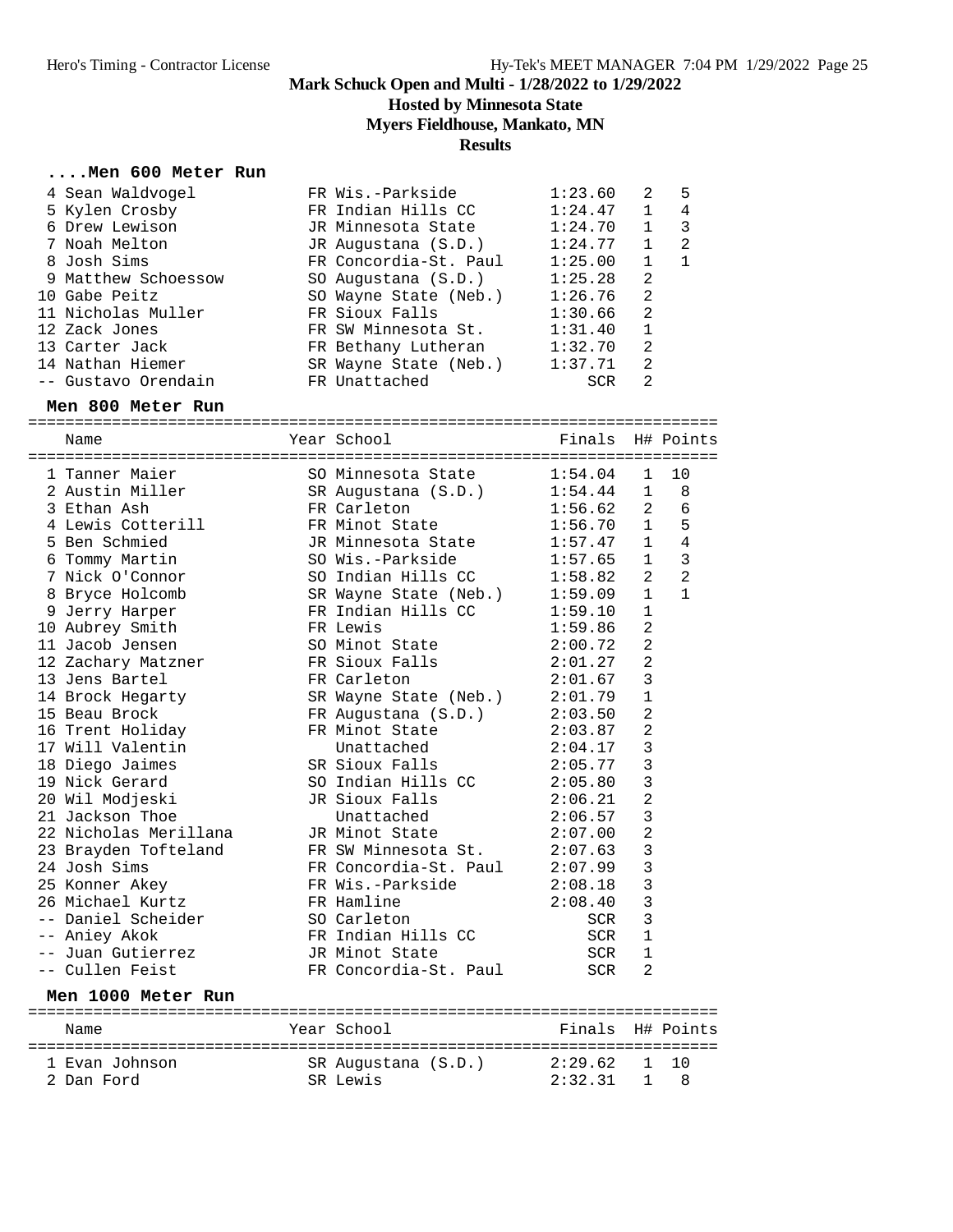## **Hosted by Minnesota State**

## **Myers Fieldhouse, Mankato, MN**

### **Results**

### **....Men 1000 Meter Run**

| 3 Dillon Pottschmidt<br>4 Daniel Street<br>5 Brady Millikin<br>6 Carter Owen<br>7 Leif Larsen<br>8 Ben Perry<br>9 Elijah Jones | FR Lewis<br>FR Augustana (S.D.)<br>FR Indian Hills CC<br>FR Minnesota State<br>FR Minnesota State<br>JR Carleton<br>SO Carleton | 2:35.90<br>2:36.12<br>2:36.19<br>2:36.89<br>2:37.86<br>2:37.89<br>2:39.03 | 1<br>$\mathbf{1}$<br>$\mathbf{1}$<br>$\mathbf{1}$<br>$\mathbf{1}$<br>2<br>$\overline{a}$ | 6<br>5<br>$\overline{4}$<br>$\mathbf{3}$<br>$\overline{2}$<br>$\mathbf{1}$ |
|--------------------------------------------------------------------------------------------------------------------------------|---------------------------------------------------------------------------------------------------------------------------------|---------------------------------------------------------------------------|------------------------------------------------------------------------------------------|----------------------------------------------------------------------------|
|                                                                                                                                |                                                                                                                                 |                                                                           | $\overline{2}$                                                                           |                                                                            |
| 10 Josh Meier                                                                                                                  | FR Carleton                                                                                                                     | 2:39.50                                                                   |                                                                                          |                                                                            |
| 11 Avery Watts                                                                                                                 | SO Carleton                                                                                                                     | 2:40.37                                                                   | $\overline{2}$                                                                           |                                                                            |
| 12 Matthew Helser                                                                                                              | FR Concordia-St. Paul                                                                                                           | 2:41.13                                                                   | $\mathbf{3}$                                                                             |                                                                            |
| 13 Maquanet Collins                                                                                                            | Unattached                                                                                                                      | 2:42.91                                                                   | 3                                                                                        |                                                                            |
| 14 Evan Myran                                                                                                                  | FR Augustana (S.D.)                                                                                                             | 2:42.96                                                                   | $1\,$                                                                                    |                                                                            |
| 15 Ben Mazor                                                                                                                   | FR Carleton                                                                                                                     | 2:43.52                                                                   | $\overline{2}$                                                                           |                                                                            |
| 16 Emmett Faltesek                                                                                                             | FR Concordia-St. Paul                                                                                                           | 2:43.70                                                                   | 3                                                                                        |                                                                            |
| 17 Ethan Kraft                                                                                                                 | FR Sioux Falls                                                                                                                  | 2:43.90                                                                   | $\mathbf{3}$                                                                             |                                                                            |
| 18 Jakin Anderson                                                                                                              | JR Bethany Lutheran                                                                                                             | 2:44.59                                                                   | $\mathbf{3}$                                                                             |                                                                            |
| 19 Jorge Becerra                                                                                                               | FR Indian Hills CC                                                                                                              | 2:46.70                                                                   | $\overline{2}$                                                                           |                                                                            |
| 20 John Groos                                                                                                                  | JR Carleton                                                                                                                     | 2:49.68                                                                   | $\overline{a}$                                                                           |                                                                            |
| 21 Patrick Jenkins                                                                                                             | FR SW Minnesota St. 2:50.42                                                                                                     |                                                                           | $\overline{2}$                                                                           |                                                                            |
| 22 Caden Tegethoff                                                                                                             | FR Augustana (S.D.)                                                                                                             | 2:52.97                                                                   | $\overline{2}$                                                                           |                                                                            |
| 23 Josiah Hoppe                                                                                                                | FR Bethany Lutheran                                                                                                             | 2:58.65                                                                   | $\mathbf{3}$                                                                             |                                                                            |
| 24 Xerxes Machtemes                                                                                                            | FR Bethany Lutheran                                                                                                             | 3:07.45                                                                   | 3                                                                                        |                                                                            |
| -- Dan Gide                                                                                                                    | FR Sioux Falls                                                                                                                  | SCR                                                                       | 3                                                                                        |                                                                            |
| -- Keegan Simms                                                                                                                | FR Indian Hills CC                                                                                                              | SCR                                                                       | 1                                                                                        |                                                                            |
| -- Nathan Wildauer                                                                                                             | FR Bethany Lutheran                                                                                                             | SCR                                                                       | 3                                                                                        |                                                                            |
| Men 1 Mile Run                                                                                                                 |                                                                                                                                 |                                                                           |                                                                                          |                                                                            |
|                                                                                                                                |                                                                                                                                 |                                                                           |                                                                                          |                                                                            |
| Name                                                                                                                           | Year School                                                                                                                     | Finals                                                                    |                                                                                          | H# Points                                                                  |
|                                                                                                                                |                                                                                                                                 |                                                                           |                                                                                          |                                                                            |
| 1 Ryan Hartman                                                                                                                 | FR Augustana (S.D.)                                                                                                             | 4:11.72                                                                   | 1                                                                                        | 10                                                                         |
| 2 Colten Brand                                                                                                                 |                                                                                                                                 |                                                                           | 1                                                                                        | 8                                                                          |
| 3 Keith Osowski                                                                                                                | SO Augustana (S.D.)<br>SR Black Hills St.                                                                                       | 4:12.75<br>4:13.64                                                        | $\mathbf{1}$                                                                             | 6                                                                          |
| 4 Uriah Aili                                                                                                                   | SO Wis.-Parkside                                                                                                                |                                                                           | $\mathbf{1}$                                                                             |                                                                            |
|                                                                                                                                | JR Lewis                                                                                                                        | 4:13.98<br>4:16.40                                                        | $\mathbf{1}$                                                                             | 5<br>4                                                                     |
| 5 Anthony Pena                                                                                                                 |                                                                                                                                 |                                                                           |                                                                                          |                                                                            |
| 6 David Ecker                                                                                                                  | JR Sioux Falls                                                                                                                  | 4:18.14                                                                   | $\mathbf{1}$                                                                             | $\mathsf 3$                                                                |
| 7 Jacob Jensen                                                                                                                 | SO Minot State                                                                                                                  | 4:20.04                                                                   | $\mathbf{1}$                                                                             | $\overline{2}$                                                             |
| 8 Nick O'Connor                                                                                                                | SO Indian Hills CC                                                                                                              | 4:22.47                                                                   | 2                                                                                        | $\mathbf{1}$                                                               |
| 9 Tim Brown                                                                                                                    | SO Black Hills St.                                                                                                              | 4:22.61                                                                   | 1                                                                                        |                                                                            |
| 10 Charlie Wirth                                                                                                               | FR Lewis                                                                                                                        | 4:22.93                                                                   | 2                                                                                        |                                                                            |
| 11 Walker Miller                                                                                                               | JR Wis.-Parkside                                                                                                                | 4:23.05                                                                   | $\mathbf{1}$                                                                             |                                                                            |
| 12 Jonah Breuer                                                                                                                | JR Augustana (S.D.)                                                                                                             | 4:23.76                                                                   | 1                                                                                        |                                                                            |
| 13 Benjamin Morrison                                                                                                           | FR Sioux Falls                                                                                                                  | 4:23.83                                                                   | 1                                                                                        |                                                                            |
| 14 Aaron Voigt                                                                                                                 | JR Sioux Falls                                                                                                                  | 4:24.40                                                                   | $\overline{a}$                                                                           |                                                                            |
| 15 Matt Steiger                                                                                                                | JR Augustana (S.D.)                                                                                                             | 4:25.13                                                                   | $\mathbf 1$                                                                              |                                                                            |
| 16 Michael Jarvis                                                                                                              | JR Lewis                                                                                                                        | 4:26.73                                                                   | $\overline{a}$                                                                           |                                                                            |
| 17 Daniel Street                                                                                                               | FR Augustana (S.D.)                                                                                                             | 4:28.87                                                                   | 2                                                                                        |                                                                            |
| 18 Nicholas Merillana                                                                                                          | JR Minot State                                                                                                                  | 4:29.28                                                                   | 2                                                                                        |                                                                            |
| 19 Trent Holiday                                                                                                               | FR Minot State                                                                                                                  | 4:30.67                                                                   | 1                                                                                        |                                                                            |
| 20 Micade Shumway                                                                                                              | FR Sioux Falls                                                                                                                  | 4:30.98                                                                   | $\overline{a}$                                                                           |                                                                            |
| 21 Caleb Rivera                                                                                                                | FR Sioux Falls                                                                                                                  | 4:31.25                                                                   | $\overline{a}$                                                                           |                                                                            |
| 22 Avery Watts                                                                                                                 | SO Carleton                                                                                                                     | 4:31.26                                                                   | 3                                                                                        |                                                                            |
| 23 Evan Myran<br>24 Christian Lietz                                                                                            | FR Augustana (S.D.)<br>FR Sioux Falls                                                                                           | 4:31.30<br>4:31.58                                                        | 2<br>2                                                                                   |                                                                            |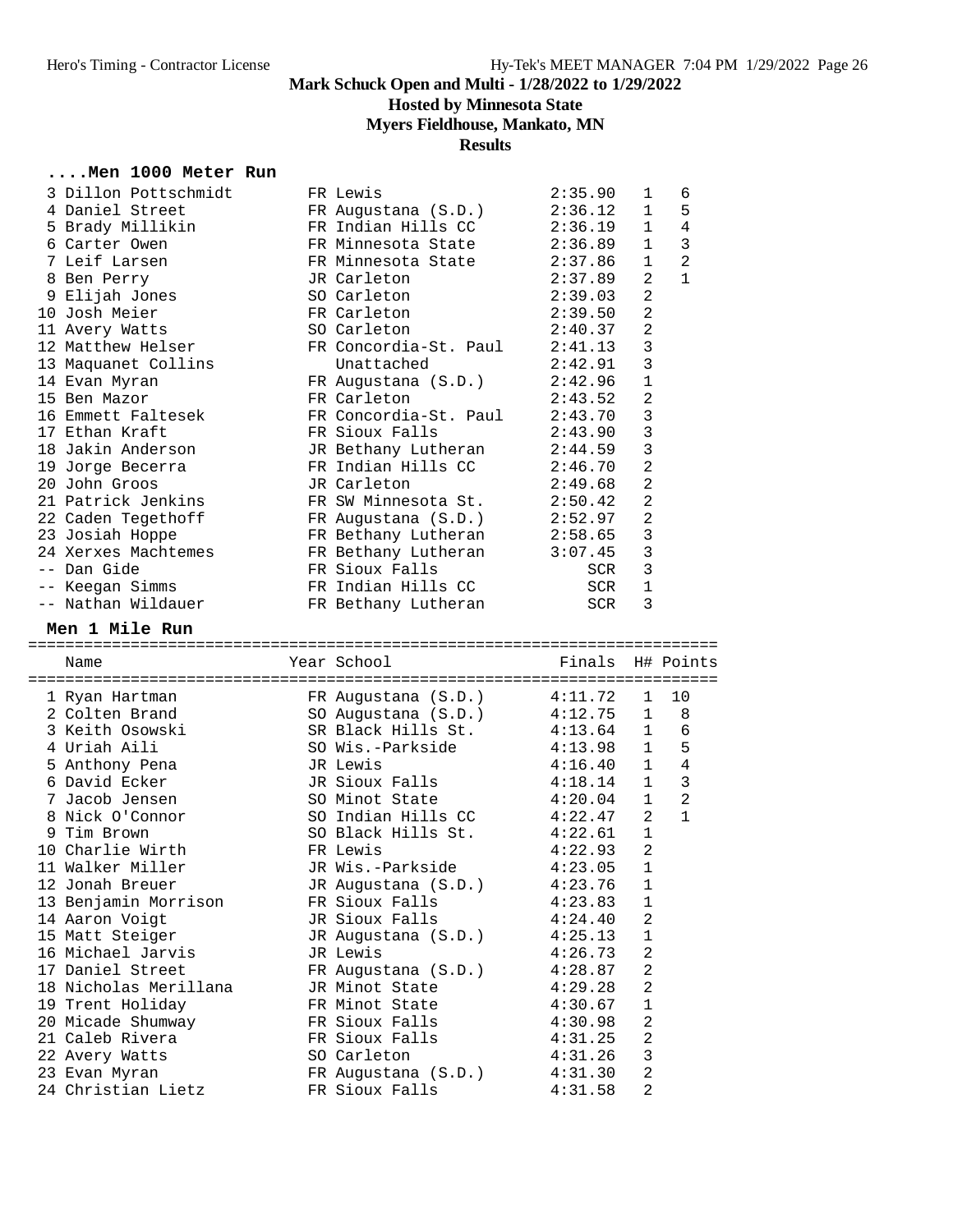## **Hosted by Minnesota State**

**Myers Fieldhouse, Mankato, MN**

## **Results**

### **....Men 1 Mile Run**

| 25 Kade Bullion                      | FR Sioux Falls                      | 4:31.64            | 2                |    |          |
|--------------------------------------|-------------------------------------|--------------------|------------------|----|----------|
| 26 Jacob Bennett                     | FR Minnesota State                  | 4:31.94            | 2                |    |          |
| 27 Adam Bohm                         | FR Minnesota State                  | 4:32.18            | 3                |    |          |
| 28 Juan Gutierrez                    | JR Minot State                      | 4:32.37            | 1                |    | 4:32.361 |
| 29 Chris Melville                    | FR Carleton                         | 4:32.37            | 2                |    | 4:32.369 |
| 30 Leif Larsen                       | FR Minnesota State                  | 4:33.30            | 2                |    |          |
| 31 Miles Olofson                     | FR Sioux Falls                      | 4:35.50            | 3                |    |          |
| 32 Ray Ure                           | FR Minnesota State                  | 4:37.36            | 1                |    |          |
| 33 Travis Andrews                    | FR Concordia-St. Paul               | 4:39.10            | 3                |    |          |
| 34 Matthew Krummel                   | FR Concordia-St. Paul               | 4:39.30            | 3                |    |          |
| 35 Brandon Mitzel                    | FR Wayne State (Neb.)               | 4:40.54            | 3                |    |          |
| 36 Josiah Swanson                    | Unattached                          | 4:42.23            | 3                |    |          |
| 37 Will McGonigal                    | FR Wayne State (Neb.)               | 4:43.10            | 3                |    |          |
| 38 Abe Schroeder                     | SO Wayne State (Neb.)               | 4:43.18            | 3                |    |          |
| 39 Travis Miller                     | Unattached                          | 4:44.54            | 3                |    |          |
| 40 Aric Brodie                       | JR Hamline                          | 4:45.33            | 2                |    |          |
| 41 Nikolai Schmanski                 | FR Minnesota State                  | 4:48.76            | $\overline{a}$   |    |          |
| 42 Caden Tegethoff                   | FR Augustana (S.D.)                 | 4:49.48            | 3                |    |          |
| 43 Jon Stoleman                      | Unattached                          | 4:50.93            | 3                |    |          |
| 44 William Saari                     | FR Hamline                          | 4:53.67            | 3                |    |          |
| 45 Ashton Schnaser                   | FR Sioux Falls                      | 4:56.10            | 3                |    |          |
| 46 Isaac Dold                        | FR Sioux Falls                      | 4:58.25            | 3                |    |          |
| 47 Caleb Smith                       | Unattached                          | 5:04.21            | 3                |    |          |
| 48 Emmett Frett                      | FR Hamline                          | 5:29.01            | 3                |    |          |
| -- Finn Gessner                      | SO Minnesota State                  | SCR                | 1                |    |          |
| Men 3000 Meter Run                   |                                     |                    |                  |    |          |
|                                      |                                     |                    |                  |    |          |
|                                      |                                     |                    |                  |    |          |
| Name                                 | Year School                         | Finals H# Points   |                  |    |          |
| 1 Keith Osowski                      | SR Black Hills St.                  | 8:26.56            | 1                | 10 |          |
| 2 Matthew Parker                     | SR Black Hills St.                  | 8:32.99            | $\mathbf{1}$     | 8  |          |
| 3 Isaiah warning                     | SR Altra Red Team                   | 8:43.21            | 1                | 6  |          |
| 4 Jacob Bennett                      | FR Minnesota State                  | 8:54.78            | 1                | 5  |          |
| 5 Micade Shumway                     | FR Sioux Falls                      | 9:00.42            | 1                | 4  |          |
| 6 Adam Bohm                          | FR Minnesota State                  | 9:01.55            | $\mathbf{1}$     | 3  |          |
| 7 Caleb Rivera                       | FR Sioux Falls                      | 9:06.91            | 2                | 2  |          |
| 8 Isaac Bryant                       | SO Indian Hills CC                  | 9:08.56            | 1                | 1  |          |
| 9 Matthew Krummel                    | FR Concordia-St. Paul 9:08.82       |                    | 2                |    |          |
| 10 Will Valentin                     | Unattached                          | 9:10.12            | 1                |    |          |
| 11 Kade Bullion                      | FR Sioux Falls                      | 9:10.73            | 2                |    |          |
| 12 Emmett Faltesek                   | FR Concordia-St. Paul 9:12.65       |                    | $\overline{c}$   |    |          |
| 13 Carter Owen                       | FR Minnesota State                  | 9:12.68            | 1                |    |          |
| 14 Chris Metz                        | SO Indian Hills CC                  | 9:17.77            | 2                |    |          |
| 15 Travis Miller                     | Unattached                          | 9:19.53            | 2                |    |          |
| 16 Miles Olofson                     | FR Sioux Falls                      | 9:21.97            | 1                |    |          |
| 17 Abe Schroeder                     | SO Wayne State (Neb.)               | 9:23.46            | 2                |    |          |
| 18 Brandon Mitzel                    | FR Wayne State (Neb.)               | 9:25.22            | 2                |    |          |
| 19 Nikolai Schmanski                 | FR Minnesota State                  | 9:30.88            | 1                |    |          |
| 20 Dylan Steele                      | FR Indian Hills CC                  | 9:39.68            | 2                |    |          |
| 21 Will McGonigal                    | FR Wayne State (Neb.)               | 9:40.94            | 1                |    |          |
| 22 Jakin Anderson                    | JR Bethany Lutheran                 | 9:49.62            | 2                |    |          |
| 23 Caleb Smith<br>24 Michael Kraimer | Unattached<br>JR Concordia-St. Paul | 9:54.20<br>9:56.04 | 2<br>$\mathbf 1$ |    |          |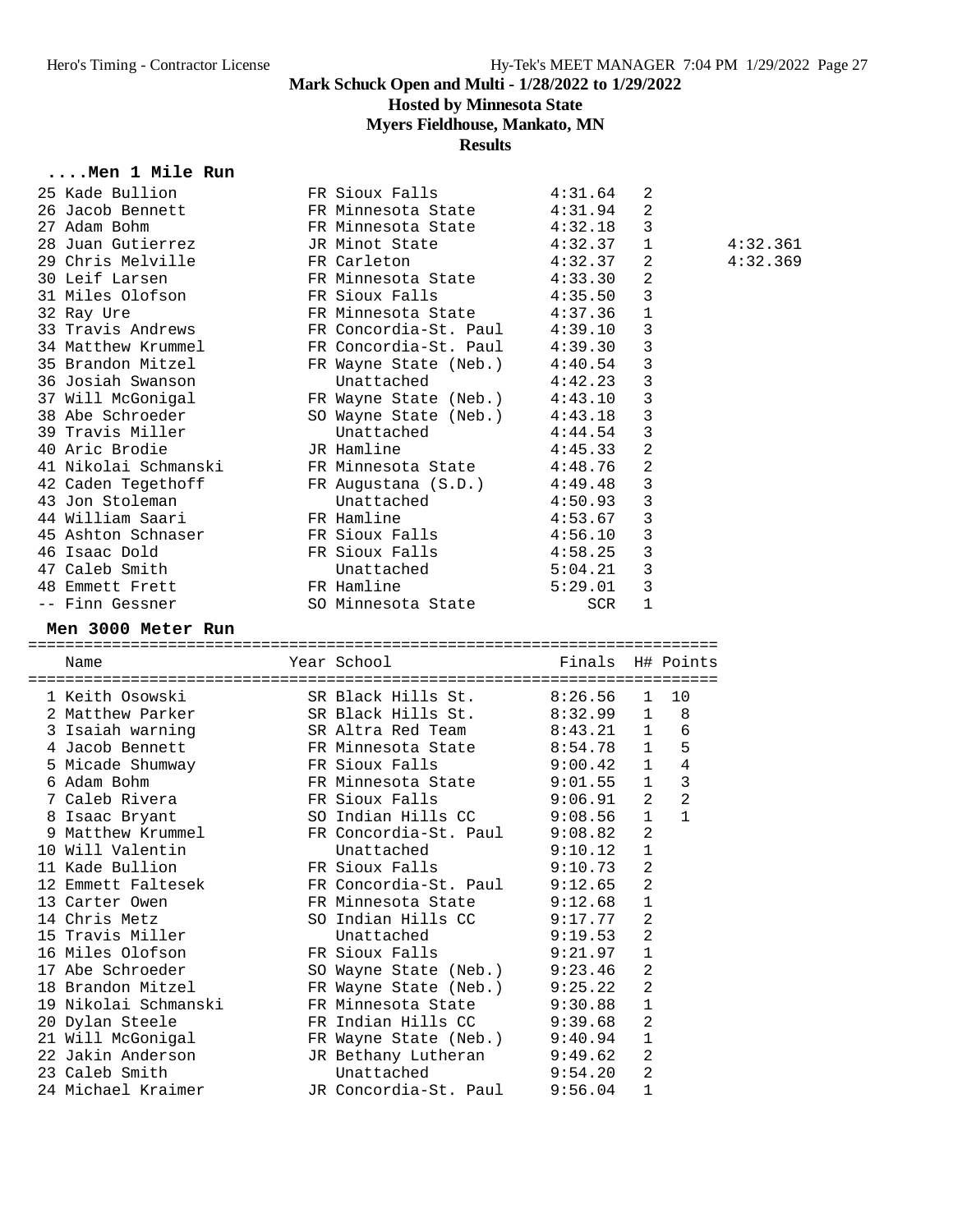## **Hosted by Minnesota State**

**Myers Fieldhouse, Mankato, MN**

#### **Results**

### **....Men 3000 Meter Run**

| 25 Ryan Darveaux    | Unattached            | 10:22.96 |   |
|---------------------|-----------------------|----------|---|
| 26 Trace Edmondson  | FR Bethany Lutheran   | 10:28.51 | 2 |
| 27 James Frigstad   | FR Concordia-St. Paul | 10:31.21 | 2 |
| 28 Josiah Hoppe     | FR Bethany Lutheran   | 10:49.45 | 2 |
| 29 Xerxes Machtemes | FR Bethany Lutheran   | 11:07.19 | 2 |
| -- Tim Brown        | SO Black Hills St.    | DNF      |   |
| -- Finn Gessner     | SO Minnesota State    | SCR      |   |

### **Men 5000 Meter Run Caty Delwich**

| Name                   | Year School           | Finals            | Points         |
|------------------------|-----------------------|-------------------|----------------|
| 1 Stephen Lavey        | JR Carleton           | 14:38.34          | 10             |
| 2 Adam Nakasaka        | JR Carleton           | 15:08.14          | 8              |
| 3 Henry Bowman         | SO Carleton           | 15:09.31          | 6              |
| 4 Ramon Romero         | JR Wis.-Parkside      | 15:15.81          | 5              |
| 5 Owen Erickson        | FR Concordia-St. Paul | 15:38.60          | 4              |
| 6 Johnathan Nowacki    | FR Wis.-Parkside      | 15:41.11          | $\mathbf{3}$   |
| 7 Isaac Bryant         | SO Indian Hills CC    | 15:48.08          | $\overline{a}$ |
| 8 Chris Metz           | SO Indian Hills CC    | 16:03.00          | $\mathbf{1}$   |
| 9 Justin Steffensmeier | FR Sioux Falls        | 16:06.26          |                |
| 10 Tito Gonzalez       | JR Minot State        | 16:13.80          |                |
| 11 Grayson Bonilla     | FR Minot State        | 16:15.97          |                |
| 12 Erik Johnson        | FR Wis.-Parkside      | 16:17.38          |                |
| 13 Derrick Ettel       | Unattached            | 16:17.64          |                |
| 14 Manny Bernal        | SR Wis.-Parkside      | 16:24.65          |                |
| 15 Avery Stanford      | FR Sioux Falls        | 16:40.40          |                |
| 16 Dylan Steele        | FR Indian Hills CC    | 16:52.64          |                |
| 17 Ryan Darveaux       | Unattached            | 17:27.17          |                |
| 18 Trace Edmondson     | FR Bethany Lutheran   | 18:22.93          |                |
| -- Ellery Pleier       | FR Wis.-Parkside      | <b>DNF</b>        |                |
| -- Ben Santos          | JR Carleton           | <b>SCR</b>        |                |
| Men 60 Meter Hurdles   |                       |                   |                |
|                        |                       |                   |                |
| Name                   | Year School           | Prelims           | H#             |
| Preliminaries          |                       |                   |                |
| 1 Kornelius Klah       | SR Minnesota State    | 8.030             | 1              |
| 2 Justus Adams         | JR Minnesota State    | 8.300             | $\overline{c}$ |
| 3 Josh Thomsen         | FR Hamline            | 8.360             | 3              |
| 4 Connor Wagner        | JR Lewis              | 8.27 <sub>q</sub> | 1 8.263        |
| 5 Lawrence Lokonobei   | SO Augustana (S.D.)   | 8.27q             | 1 8.270        |
| 6 Dean Clarke          | FR Indian Hills CC    | 8.37q             | 3              |
| 7 Renald Pierre        | SO SW Minnesota St.   | 8.47q             | 2              |
| 8 Ben Mandel           | FR Sioux Falls        | 8.49q             | 1              |
| 9 Andrew Martens       | FR Augustana (S.D.)   | 8.50              | 3              |
| 10 Tyl Woelber         | JR Augustana (S.D.)   | 8.57              | $\overline{2}$ |
| 11 Calder Erick        | FR Concordia-St. Paul | 8.60              | $\overline{a}$ |
| 12 Arik Johnson        | SR Concordia-St. Paul | 8.64              | $\overline{2}$ |
| 13 Hudson Jean         | FR Concordia-St. Paul | 8.82              | 1              |
| 14 Jack Clark          | FR SW Minnesota St.   | 9.06              | 1              |
| 15 Zach Angstman       | JR Hamline            | 9.12              | $\mathbf{1}$   |
| 16 Jonathan Sikel      | FR Augustana (S.D.)   | 9.20              | $\overline{2}$ |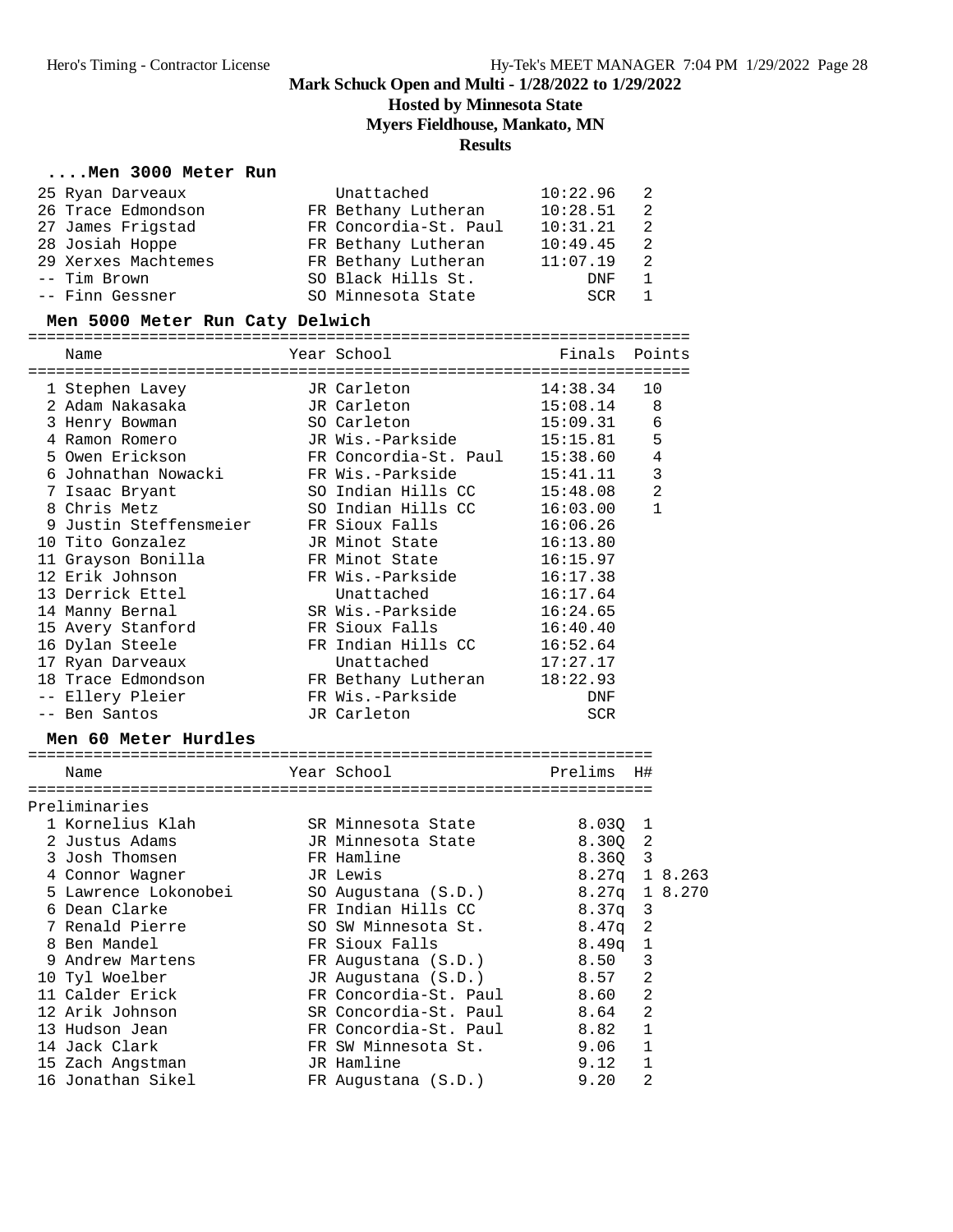**Hosted by Minnesota State**

**Myers Fieldhouse, Mankato, MN**

#### **Results**

### **....Men 60 Meter Hurdles**

|        | 17 Max Schmitt                                  | FR SW Minnesota St. | 9.32               | 3                        |
|--------|-------------------------------------------------|---------------------|--------------------|--------------------------|
|        | 18 Nathan Lear                                  | FR SW Minnesota St. | 9.56               | $\overline{3}$           |
|        | 19 Calvin Brindle                               | SO Indian Hills CC  | 11.06              | 3                        |
|        | -- Nathan Stearns                               | SO SW Minnesota St. | SCR                | 2                        |
|        | Men 60 Meter Hurdles                            |                     |                    |                          |
|        |                                                 |                     |                    |                          |
|        | Name                                            | Year School         |                    | Finals Points            |
| Finals |                                                 |                     |                    |                          |
|        | 1 Kornelius Klah                                | SR Minnesota State  | 7.98               | 10                       |
|        | 2 Lawrence Lokonobei                            | SO Augustana (S.D.) | 8.19               | 8                        |
|        | 3 Connor Wagner                                 | JR Lewis            | 8.28               | 6                        |
|        | 4 Josh Thomsen                                  | FR Hamline          | 8.30               | 5                        |
|        | 5 Justus Adams                                  | JR Minnesota State  | 8.32               | 4                        |
|        | 6 Dean Clarke                                   | FR Indian Hills CC  | 8.40               | 3                        |
|        | 7 Ben Mandel                                    | FR Sioux Falls      | 8.43               | 2                        |
|        | -- Renald Pierre                                | SO SW Minnesota St. | DO.                |                          |
|        | Men 400 Meter Hurdles                           |                     |                    |                          |
|        |                                                 |                     |                    |                          |
|        | Name                                            | Year School         | Finals             | Points                   |
|        | 1 Max Schmitt                                   | FR SW Minnesota St. | $57.49$            | 10                       |
|        | 2 Walker Miller                                 | JR Wis.-Parkside    | 1:01.53            | 8                        |
|        | 3 Hunter Ondracek                               | SO SW Minnesota St. | 1:03.04            | 6                        |
|        | -- Nathan Lear                                  | FR SW Minnesota St. | DNF                |                          |
|        | -- Landon Wenderski                             | FR Sioux Falls      | <b>SCR</b>         |                          |
|        | Men 4x200 Meter Relay                           |                     |                    |                          |
|        | School                                          |                     | Finals             | Points                   |
|        |                                                 |                     |                    |                          |
|        | 1 Minnesota State<br>. A'                       |                     | 1:30.36            | 10                       |
|        | Men 4x400 Meter Relay                           |                     |                    |                          |
|        |                                                 |                     |                    |                          |
|        | School                                          |                     | Finals             | H# Points                |
|        |                                                 |                     |                    |                          |
|        | 1 Indian Hills CC 'A'                           |                     | 3:21.79            | 10<br>$\mathbf{1}$       |
|        | 2 Lewis<br>' A '                                |                     | 3:22.74            | 1 8                      |
|        | 3 Augustana (S.D.) 'A'                          |                     | 3:25.63            | $\mathbf{1}$<br>6        |
|        | 4 Wis.-Parkside 'A'                             |                     | $3:26.09$ 1        | 5<br>2                   |
|        | 5 Wayne State (Neb.) 'A'                        |                     | 3:30.65            | 4<br>2                   |
|        | 6 Augustana (S.D.) 'B'<br>7 Minot State 'A'     |                     | 3:31.68<br>3:35.32 | 3<br>$\overline{c}$<br>1 |
|        | 8 Concordia-St. Paul<br>'A'                     |                     | 3:38.19            | 2<br>$\mathbf{1}$        |
|        | 9 Sioux Falls<br>$'$ B'                         |                     | 3:45.59            | $\overline{2}$           |
|        | 10 Sioux Falls<br>$C$ '                         |                     | 3:46.00            | 2                        |
|        | -- Sioux Falls<br>'A'                           |                     | DNF                | 2                        |
|        | -- Indian Hills CC<br>$^{\prime}$ C $^{\prime}$ |                     | SCR                | 1                        |
|        | -- Indian Hills CC 'B'                          |                     | <b>SCR</b>         | 1.                       |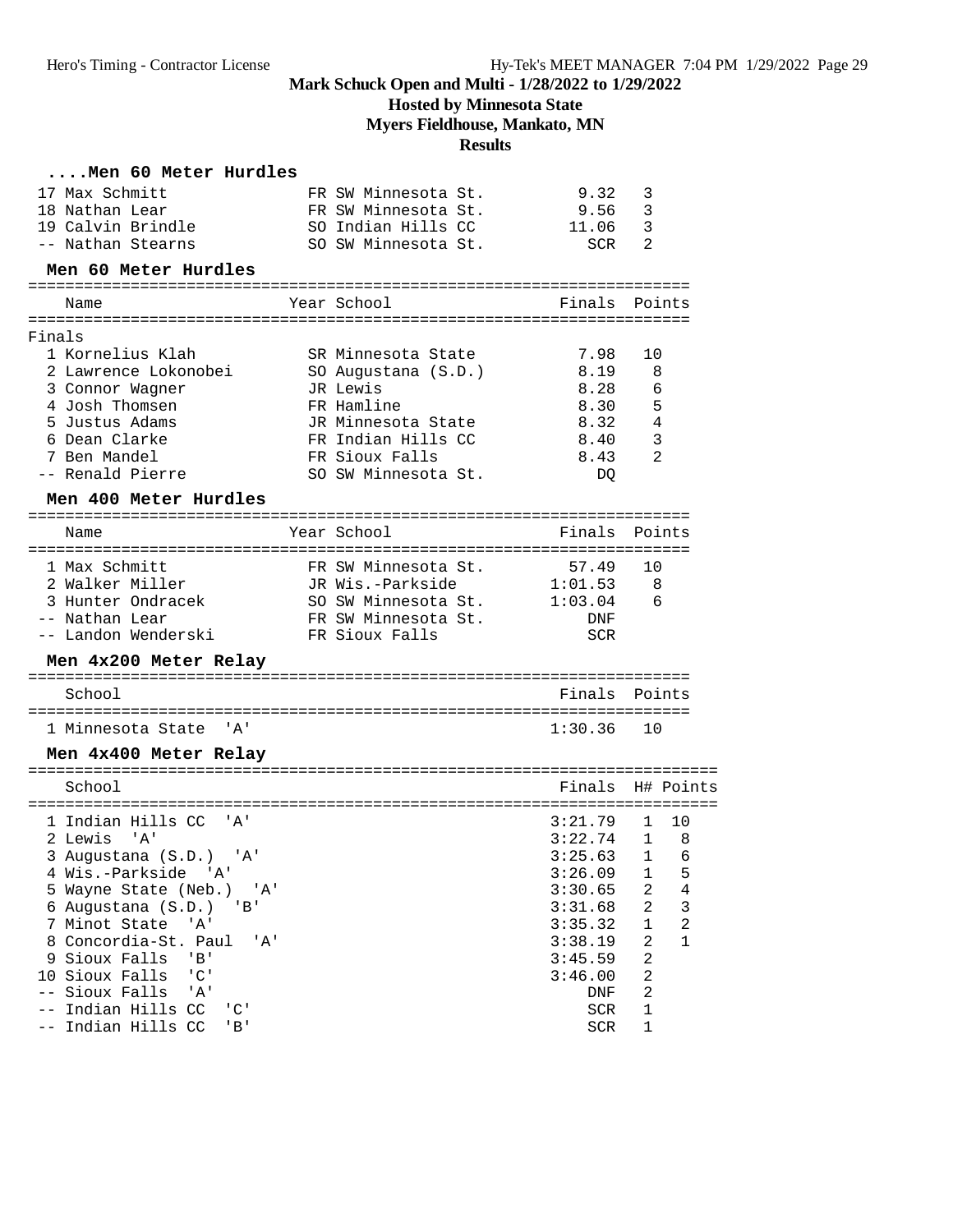## **Hosted by Minnesota State**

**Myers Fieldhouse, Mankato, MN**

#### **Results**

### **Men Distance Medley**

| School                   | Finals Points |                |
|--------------------------|---------------|----------------|
| 1 Augustana (S.D.) 'A'   | 10:04.08      | ີ 1 ດ          |
| 2 Augustana (S.D.) 'B'   | 10:05.02      | - 8            |
| 3 Minnesota State 'A'    | 10:16.77      | 6              |
| 4 Sioux Falls 'A'        | 10:20.03      | $\overline{5}$ |
| 5 Indian Hills CC 'A'    | 10:22.01      | $\overline{4}$ |
| 6 Concordia-St. Paul 'A' | 10:34.04      | ्२             |
| 7 Wayne State (Neb.) 'A' | 10:34.97      | $\mathcal{L}$  |
| 8 Minot State 'A'        | 10:43.26      |                |
| -- Indian Hills CC 'B'   | DNF           |                |
| $--$ Lewis 'A'           | DNF           |                |

### **Men High Jump**

| Name                             | Year School Tinals<br><b>Example 19</b> Points                                                                                                                          |   |
|----------------------------------|-------------------------------------------------------------------------------------------------------------------------------------------------------------------------|---|
|                                  | 1 Jakob Tordsen SR Concordia-St. Paul 2.03m 6-08.00 10<br>1.48 1.53 1.58 1.63 1.68 1.73 1.78 1.83 1.88 1.93 1.98 2.03 2.06<br>--- --- --- --- --- --- 0 0 0 x0 0 x0 xxx |   |
|                                  | 2 Aiden Buendorf FR Minnesota State 1.98m 6-06.00<br>1.48 1.53 1.58 1.63 1.68 1.73 1.78 1.83 1.88 1.93 1.98 2.03                                                        | 8 |
|                                  | --- --- --- --- --- --- --- 0 0 XO 0 XXX<br>3 justin Rivers TR Lewis<br>$6 - 06.00$<br>1.98m<br>1.48 1.53 1.58 1.63 1.68 1.73 1.78 1.83 1.88 1.93 1.98 2.03             | 6 |
|                                  | 4 Slade Heald FR Minnesota State 1.93m 6-04.00<br>1.48 1.53 1.58 1.63 1.68 1.73 1.78 1.83 1.88 1.93 1.98                                                                | 5 |
|                                  | --- --- --- --- --- --- --- - -0 XO XO XXX<br>5 Thomas Doherty SO Wis.-Parkside 1.93m 6-04.00<br>1.48 1.53 1.58 1.63 1.68 1.73 1.78 1.83 1.88 1.93 1.98                 | 4 |
|                                  | --- --- --- --- --- --- 0 0 XO XXO XXX<br>6 Trey Krannich SO Minnesota State 1.88m 6-02.00                                                                              | 3 |
|                                  | 1.48 1.53 1.58 1.63 1.68 1.73 1.78 1.83 1.88 1.93<br>--- --- --- --- --- --- --- 0 0 XXX<br>7 Arik Johnson SR Concordia-St. Paul<br>$1.88m$ $6-02.00$                   | 2 |
| 8 Michael Braun FR Hamline       | 1.48 1.53 1.58 1.63 1.68 1.73 1.78 1.83 1.88 1.93<br>--- --- --- --- --- --- 0 XX0 0 XXX                                                                                |   |
|                                  | $1.88m$ $6-02.00$<br>1.48 1.53 1.58 1.63 1.68 1.73 1.78 1.83 1.88 1.93<br>--- --- --- --- --- 0 0 0 XO XXX                                                              | 1 |
| and the the time and the state   | 9 Isaiah Morin-Baxter SO Augustana (S.D.)<br>$1.88m$ $6-02.00$<br>1.48 1.53 1.58 1.63 1.68 1.73 1.78 1.83 1.88 1.93<br>XO O XO XXX                                      |   |
|                                  | 10 McKallen Smith FR SW Minnesota St.<br>$1.88m$ $6-02.00$<br>1.48 1.53 1.58 1.63 1.68 1.73 1.78 1.83 1.88 1.93                                                         |   |
| 11 Christian Velishek SR Hamline | --- --- --- --- --- --- --- --- --- XXO XXX<br>$1.83m$ $6-00.00$<br>1.48 1.53 1.58 1.63 1.68 1.73 1.78 1.83 1.88                                                        |   |
|                                  | --- --- --- --- --- --- 0 XO XXX<br>12 Aaron English SR Wayne State (Neb.) 1.73m 5-08.00<br>1.48 1.53 1.58 1.63 1.68 1.73 1.78 1.83<br>--- --- --- --- --- 0 --- XXX    |   |
|                                  |                                                                                                                                                                         |   |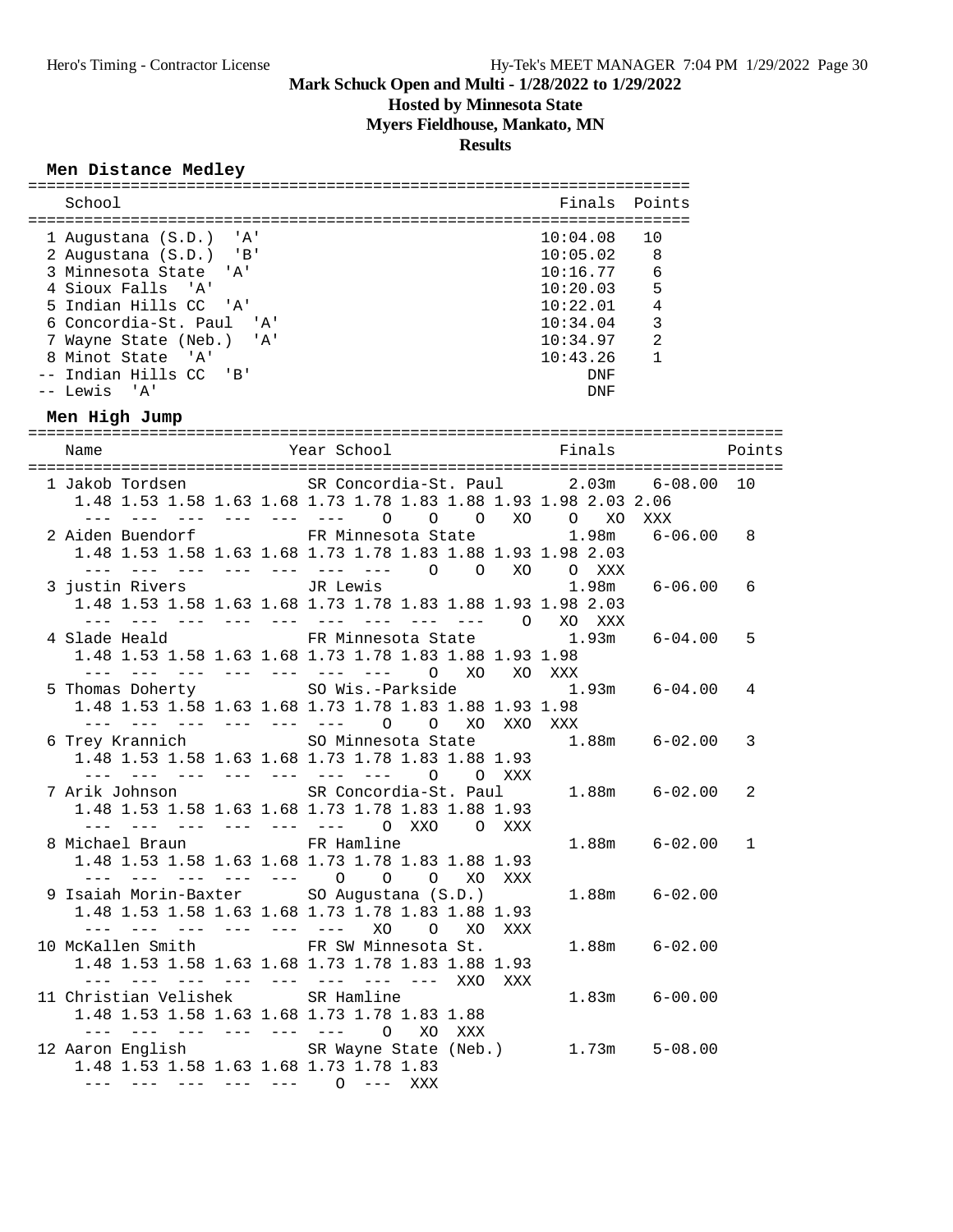## **Hosted by Minnesota State**

## **Myers Fieldhouse, Mankato, MN**

**Results**

# **....Men High Jump**<br>13 Esau Meviouanna

| 1.48 1.53 1.58 1.63 1.68 1.73 1.78                                                                                                                                          |                 | 13 Esau Weyiouanna FR Bethany Lutheran 1.73m 5-08.00                                                                                                  |        |              |        |
|-----------------------------------------------------------------------------------------------------------------------------------------------------------------------------|-----------------|-------------------------------------------------------------------------------------------------------------------------------------------------------|--------|--------------|--------|
| --- --- 0 XO XXO XXO XXX<br>14 Josh Hauver<br>1.48 1.53 1.58 1.63 1.68 1.73                                                                                                 |                 | FR Concordia-St. Paul 1.68m 5-06.00                                                                                                                   |        |              |        |
| 0 0 0 0 XXO XXX<br>1.48 1.53 1.58 1.63 1.68                                                                                                                                 |                 | 15 Davis McCallum SR Sioux Falls                                                                                                                      | 1.63m  | $5 - 04.25$  |        |
| XO O XO XXO XXX<br>1.48 1.53 1.58 1.63                                                                                                                                      |                 | 16 Calder Erick FR Concordia-St. Paul 1.58m                                                                                                           |        | $5 - 02.25$  |        |
| O O XXO XXX                                                                                                                                                                 |                 | 17 Harpeet Rooprai                 SR Wis.-Parkside<br>1.48 1.53 1.58 1.63                                                                            | 1.58m  | $5 - 02.25$  |        |
| O XO XXO XXX                                                                                                                                                                |                 | -- Tyl Woelber JR Augustana (S.D.)                                                                                                                    | NH     |              |        |
|                                                                                                                                                                             |                 | 1.48 1.53 1.58 1.63 1.68 1.73 1.78 1.83 1.88 1.93                                                                                                     |        |              |        |
| -- Ronniel Johnson <a> JR<br/> Unattached</a>                                                                                                                               |                 | 1.48 1.53 1.58 1.63 1.68 1.73 1.78 1.83 1.88 1.93 1.98                                                                                                | NH     |              |        |
|                                                                                                                                                                             |                 | -- Deveyonn Brown SR Minnesota State<br>1.48 1.53 1.58 1.63 1.68 1.73 1.78 1.83 1.88 1.93 1.98                                                        | NH     |              |        |
| -- Jonah Friedrichsen Mattached<br>1.48<br>DNS                                                                                                                              |                 |                                                                                                                                                       | SCR    |              |        |
| 1.48<br>DNS                                                                                                                                                                 |                 | -- Jacob Ziebarth           FR Minnesota State                                                                                                        | SCR    |              |        |
| Men Pole Vault                                                                                                                                                              |                 |                                                                                                                                                       |        |              |        |
| Name                                                                                                                                                                        |                 | Year School                                                                                                                                           | Finals |              | Points |
|                                                                                                                                                                             |                 | 1 Carson Dittel 50 Minnesota State 4.75m 15-07.00 10<br>3.40 3.55 3.70 3.85 4.00 4.15 4.30 4.45 4.60 4.75 4.98                                        |        |              |        |
|                                                                                                                                                                             |                 | --- --- --- --- --- --- --- --- 0 XO XXX<br>2 Thomas Lindsey FR Minnesota State 4.60m 15-01.00 8<br>3.40 3.55 3.70 3.85 4.00 4.15 4.30 4.45 4.60 4.75 |        |              |        |
| 3 Alex Berg                                                                                                                                                                 |                 | --- --- --- --- --- --- --- --- 0 XXX<br>FR Minnesota State<br>3.40 3.55 3.70 3.85 4.00 4.15 4.30 4.45 4.60 4.75                                      | 4.60m  | $15 - 01.00$ | 5.50   |
| 3 Austin Frank                                                                                                                                                              | and and and and | $\circ$<br>O XXO<br>XXX<br>Unattached<br>3.40 3.55 3.70 3.85 4.00 4.15 4.30 4.45 4.60 4.75                                                            | 4.60m  | $15 - 01.00$ | 5.50   |
| 5 Josh Lynch                                                                                                                                                                |                 | --- --- --- --- 0 0 0 0 XX0<br>XXX<br>FR Hamline<br>3.40 3.55 3.70 3.85 4.00 4.15 4.30 4.45 4.60                                                      | 4.45m  | $14 - 07.25$ | 4      |
| a waxaa waxaa ka dhaabaa ka dhaabaa lagu dhamaan iyo dhamaan iyo dhamaan iyo dhamaan iyo dhamaan iyo dhamaan iyo<br>6 Jed Hansen<br>3.40 3.55 3.70 3.85 4.00 4.15 4.30 4.45 | $   \,$         | O XXO<br>$\circ$<br>XXX<br>FR SW Minnesota St.                                                                                                        | 4.30m  | $14 - 01.25$ | 3      |

--- --- --- --- --- XXO O XXX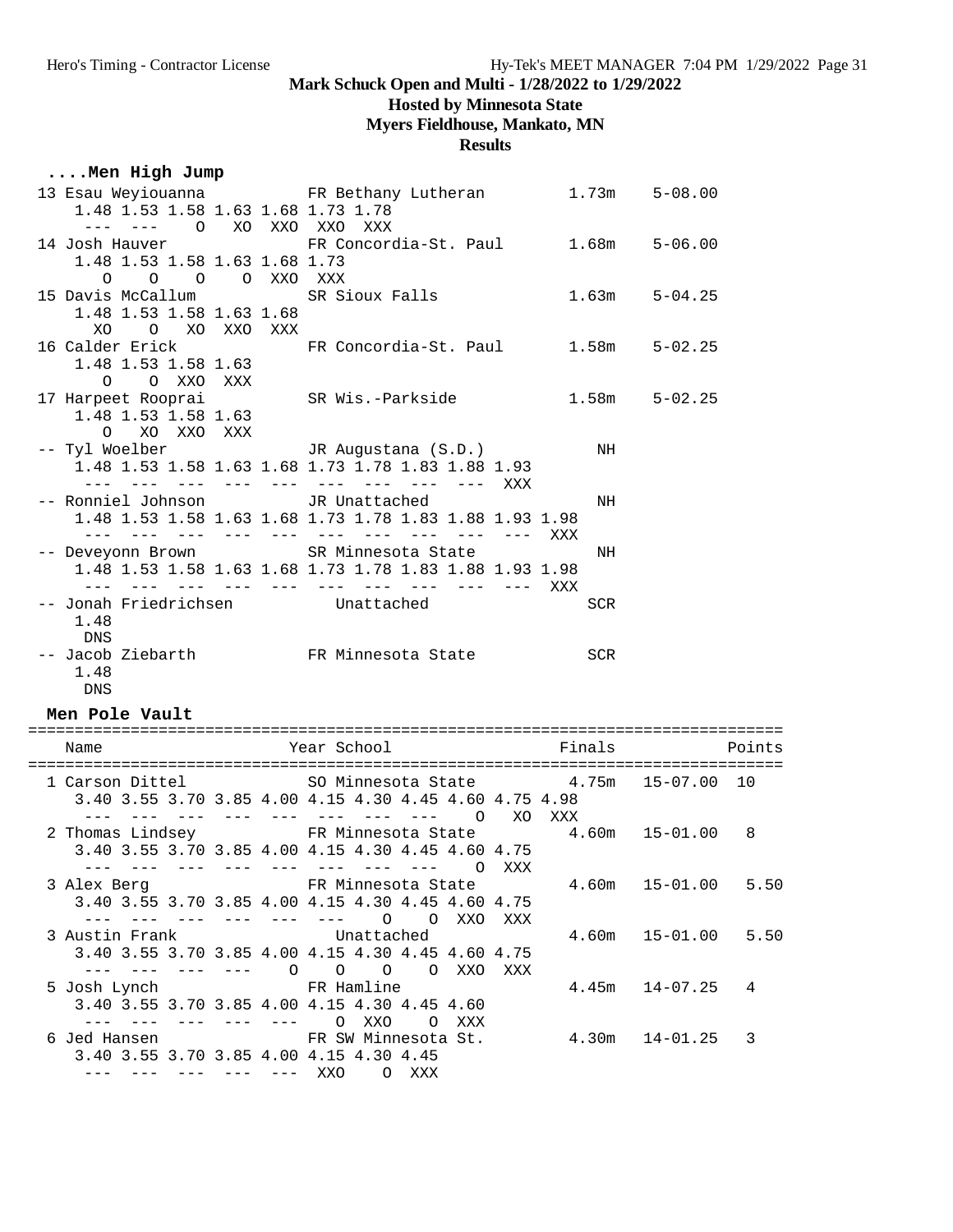## **Hosted by Minnesota State**

**Myers Fieldhouse, Mankato, MN**

**Results**

### **....Men Pole Vault**

| 3.40 3.55 3.70 3.85 4.00 4.15 4.30                                                                                                                                                                                                   |            | 7 Daksh Arora                           SO Wis.-Parkside | 4.15m | $13 - 07.25$       | $\overline{2}$ |
|--------------------------------------------------------------------------------------------------------------------------------------------------------------------------------------------------------------------------------------|------------|----------------------------------------------------------|-------|--------------------|----------------|
| $--- ---- ---- 0$                                                                                                                                                                                                                    |            | O XXX                                                    |       |                    |                |
| 8 Owen Schuster TR Carleton                                                                                                                                                                                                          |            |                                                          |       | $4.15m$ $13-07.25$ | $\mathbf{1}$   |
| 3.40 3.55 3.70 3.85 4.00 4.15 4.30                                                                                                                                                                                                   |            |                                                          |       |                    |                |
| O O XO XO O XXX<br>$\circ$                                                                                                                                                                                                           |            |                                                          |       |                    |                |
|                                                                                                                                                                                                                                      |            | 9 Travis Reighard Fleigle's Flyers                       | 4.00m | $13 - 01.50$       |                |
| 3.40 3.55 3.70 3.85 4.00 4.15                                                                                                                                                                                                        |            |                                                          |       |                    |                |
| --- --- --- 0 0 XXX                                                                                                                                                                                                                  |            |                                                          |       |                    |                |
| 10 Hunter Smith                                                                                                                                                                                                                      |            | FR SW Minnesota St. 4.00m                                |       | $13 - 01.50$       |                |
| 3.40 3.55 3.70 3.85 4.00 4.15                                                                                                                                                                                                        |            |                                                          |       |                    |                |
| --- --- --- XO                                                                                                                                                                                                                       |            | XO XXX                                                   |       |                    |                |
| 11 Samuel Olson                                                                                                                                                                                                                      |            | FR Sioux Falls                                           | 3.85m | $12 - 07.50$       |                |
| 3.40 3.55 3.70 3.85 4.00                                                                                                                                                                                                             |            |                                                          |       |                    |                |
| --- --- XXO O XXX                                                                                                                                                                                                                    |            |                                                          | 3.85m |                    |                |
| 12 Jon Hammerschmidt<br>3.40 3.55 3.70 3.85 4.00                                                                                                                                                                                     |            | Unattached                                               |       | $12 - 07.50$       |                |
| $\frac{1}{2} \left( \frac{1}{2} \left( \frac{1}{2} \right) - \frac{1}{2} \left( \frac{1}{2} \right) \right) + \frac{1}{2} \left( \frac{1}{2} \left( \frac{1}{2} \right) - \frac{1}{2} \left( \frac{1}{2} \right) \right)$<br>$\circ$ | XO XXO XXX |                                                          |       |                    |                |
|                                                                                                                                                                                                                                      |            | 13 Boston Knighton-Johnson        Fleigle's Flyers       | 3.70m | $12 - 01.50$       |                |
| 3.40 3.55 3.70 3.85                                                                                                                                                                                                                  |            |                                                          |       |                    |                |
| XO XXO O XXX                                                                                                                                                                                                                         |            |                                                          |       |                    |                |
| 14 Tyl Woelber                                                                                                                                                                                                                       |            | JR Augustana (S.D.)                                      | 3.55m | $11 - 07.75$       |                |
| 3.40 3.55 3.70 3.85                                                                                                                                                                                                                  |            |                                                          |       |                    |                |
| $0 \t 0 \t --- XXX$                                                                                                                                                                                                                  |            |                                                          |       |                    |                |
| 15 Luke Grannes                                                                                                                                                                                                                      |            | FR SW Minnesota St. 3.55m                                |       | $11 - 07.75$       |                |
| 3.40 3.55 3.70                                                                                                                                                                                                                       |            |                                                          |       |                    |                |
| O XXX<br>XO                                                                                                                                                                                                                          |            |                                                          |       |                    |                |
| 16 Basheer Alam                                                                                                                                                                                                                      |            | FR Concordia-St. Paul 3.55m                              |       | $11 - 07.75$       |                |
| 3.40 3.55 3.70                                                                                                                                                                                                                       |            |                                                          |       |                    |                |
| O XXO XXX                                                                                                                                                                                                                            |            |                                                          |       |                    |                |
| 17 Josh Hauver                                                                                                                                                                                                                       |            | FR Concordia-St. Paul 3.40m 11-01.75                     |       |                    |                |
| 3.40 3.55                                                                                                                                                                                                                            |            |                                                          |       |                    |                |
| XO XXX                                                                                                                                                                                                                               |            |                                                          |       |                    |                |
| -- Peyton Enders                                                                                                                                                                                                                     |            | FR Concordia-St. Paul                                    | NH    |                    |                |
| 3.40                                                                                                                                                                                                                                 |            |                                                          |       |                    |                |
| XXX                                                                                                                                                                                                                                  |            |                                                          |       |                    |                |
| -- Jarod White<br>3.40 3.55 3.70 3.85 4.00                                                                                                                                                                                           |            | Fleigle's Flyers                                         | NH    |                    |                |
| --- --- --- --- XXX                                                                                                                                                                                                                  |            |                                                          |       |                    |                |
| -- Marc McPherson                                                                                                                                                                                                                    |            | Unattached                                               | NH    |                    |                |
| 3.40 3.55 3.70 3.85 4.00 4.15                                                                                                                                                                                                        |            |                                                          |       |                    |                |
|                                                                                                                                                                                                                                      |            | XXX                                                      |       |                    |                |
| Jonathan Sikel                                                                                                                                                                                                                       |            | FR Augustana (S.D.)                                      | NH    |                    |                |
| 3.40                                                                                                                                                                                                                                 |            |                                                          |       |                    |                |
| XXX                                                                                                                                                                                                                                  |            |                                                          |       |                    |                |
| -- Blake Johnson                                                                                                                                                                                                                     |            | FR Hamline                                               | SCR   |                    |                |
| 3.40                                                                                                                                                                                                                                 |            |                                                          |       |                    |                |
| DNS                                                                                                                                                                                                                                  |            |                                                          |       |                    |                |
| Men Long Jump                                                                                                                                                                                                                        |            |                                                          |       |                    |                |
|                                                                                                                                                                                                                                      |            |                                                          |       |                    |                |

| Name | Year School | Finals | H# Points |
|------|-------------|--------|-----------|
|      |             |        |           |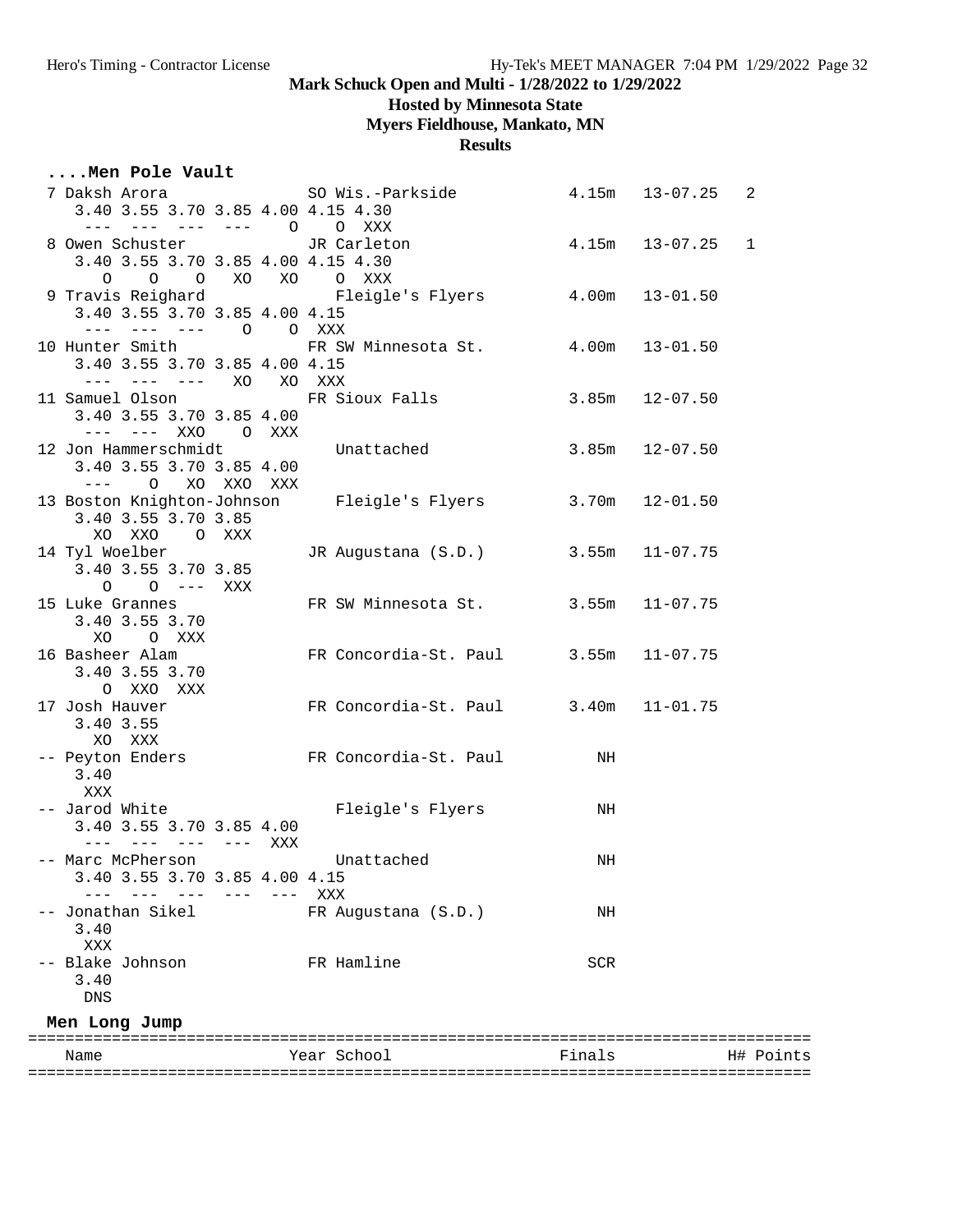## **Hosted by Minnesota State**

**Myers Fieldhouse, Mankato, MN**

**Results**

|  |  |  |  | Men Long Jump |  |
|--|--|--|--|---------------|--|
|--|--|--|--|---------------|--|

| 1 Andrew Johnson SR Concordia-St. Paul 7.04m                              |                             |            | $23 - 01.25$      | 2              | 10             |
|---------------------------------------------------------------------------|-----------------------------|------------|-------------------|----------------|----------------|
| 7.04m FOUL FOUL FOUL 6.80m 6.68m                                          |                             |            |                   |                |                |
| 2 Slade Heald                                                             | FR Minnesota State 6.88m    |            | $22 - 07.00$      | $\overline{a}$ | 8              |
| 6.88m 6.67m 6.43m 6.31m FOUL 6.63m                                        |                             |            | $22 - 07.00$      | 2              | 6              |
| 3 Tyl Woelber JR Augustana (S.D.) 6.88m<br>FOUL 6.88m PASS FOUL PASS PASS |                             |            |                   |                |                |
|                                                                           | SR Minnesota State 6.63m    |            | $21 - 09.00$      | 2              | 5              |
| 4 Caleb Kath<br>6.47m 6.38m 4.87m 4.74m 6.55m 6.63m                       |                             |            |                   |                |                |
| 5 Braden Johnson                                                          | FR Wayne State (Neb.) 6.28m |            | $20 - 07.25$      | $\mathbf{1}$   | $\overline{4}$ |
| 6.27m 6.24m 6.26m FOUL 6.09m 6.28m                                        |                             |            |                   |                |                |
| 6 Nathan Lear                                                             | FR SW Minnesota St. 6.22m   |            | $20 - 05.00$      | 2              | $\overline{3}$ |
| FOUL FOUL 6.22m FOUL FOUL FOUL                                            |                             |            |                   |                |                |
| 7 Lawrence Lokonobei SO Augustana (S.D.) 6.12m                            |                             |            | $20 - 01.00$      | $\mathbf{1}$   | 2              |
| 6.12m 6.05m FOUL FOUL FOUL FOUL                                           |                             |            |                   |                |                |
| 8 Steven Miner                                                            | SR Sioux Falls 5.91m        |            | $19 - 04.75$      | $\mathbf{1}$   | $\mathbf{1}$   |
| 5.82m 5.91m 5.88m 5.61m FOUL 5.41m                                        |                             |            |                   |                |                |
| 9 JC Ramirez                                                              | SO Indian Hills CC 5.91m    |            | 19-04.75          | 2              |                |
| FOUL 5.60m 5.87m 5.91m FOUL 4.00m                                         |                             |            |                   |                |                |
| 10 Josh Hauver FR Concordia-St. Paul 5.86m<br>5.86m 5.82m 5.64m           |                             |            | $19 - 02.75$      | $\mathbf{1}$   |                |
|                                                                           |                             |            |                   |                |                |
| 11 Riley Williams                                                         | FR Wis.-Parkside            | 5.84m      | $19 - 02.00$      | 1              |                |
| 5.62m 5.84m 5.68m                                                         | JR Augustana (S.D.) 5.70m   |            |                   | 1              |                |
| 12 Luke Fritsch<br>5.70m 5.52m 5.64m                                      |                             |            | $18 - 08.50$      |                |                |
| 13 Carter Kienholz                                                        | FR Hamline                  | 5.57m      | $18 - 03.25$      | $\mathbf 1$    |                |
| 4.97m 5.42m 5.57m                                                         |                             |            |                   |                |                |
| 14 Elijah Fairbanks KR Wis.-Parkside 5.49m                                |                             |            | $18 - 00.25$      | $\mathbf{1}$   |                |
| 5.00m 5.39m 5.49m                                                         |                             |            |                   |                |                |
| 15 Peyton Enders                                                          | FR Concordia-St. Paul 5.39m |            | $17 - 08.25$      | $\mathbf 1$    |                |
| FOUL 5.39m 5.13m                                                          |                             |            |                   |                |                |
| 16 Thomas Dietel                                                          | FR Concordia-St. Paul 5.36m |            | $17 - 07.00$      | 2              |                |
| FOUL 5.36m PASS                                                           |                             |            |                   |                |                |
| 17 Howard Wade                                                            | FR Minot State              | 4.88m      | $16 - 00.25$      | $\mathbf{1}$   |                |
| 4.88m FOUL PASS                                                           |                             |            |                   |                |                |
| 18 Jordan Hassing                                                         | JR Augustana (S.D.) 4.37m   |            | 14-04.00          | 1              |                |
| 4.37m FOUL FOUL                                                           |                             |            |                   |                |                |
| -- Jakob Tordsen                                                          | SR Concordia-St. Paul FOUL  |            |                   | $\overline{a}$ |                |
| FOUL FOUL FOUL<br>-- Jonathan Sikel                                       | FR Augustana (S.D.)         | FOUL       |                   | 2              |                |
| FOUL FOUL FOUL                                                            |                             |            |                   |                |                |
| -- Takudzwa Manqwiro                                                      | Unattached                  | <b>SCR</b> |                   | $\overline{c}$ |                |
| -- Muse Abdi                                                              | FR Augustana (S.D.)         | SCR        |                   | 2              |                |
| -- Chris Sizemore                                                         | FR Indian Hills CC          | SCR        |                   | 2              |                |
| -- Junior Kandolo                                                         | FR SW Minnesota St.         | SCR        |                   | 2              |                |
| Nathan Stearns                                                            | SO SW Minnesota St.         | SCR        |                   | 1              |                |
| -- Cody Rogers                                                            | SO Wayne State (Neb.)       | SCR        |                   | 1              |                |
| -- Cole Berends                                                           | FR Augustana (S.D.)         | SCR        |                   | 1              |                |
| Men Triple Jump                                                           |                             |            |                   |                |                |
| =========================                                                 | ===================         |            | ================= |                |                |
| Name                                                                      | Year School                 | Finals     |                   | Points         |                |
| 1 Keegan Zack                                                             | SO Lewis                    | 14.27m     | $46 - 10.00$      | 10             |                |
| 14.11m<br>13.94m<br>14.13m                                                | 14.27m<br>PASS<br>PASS      |            |                   |                |                |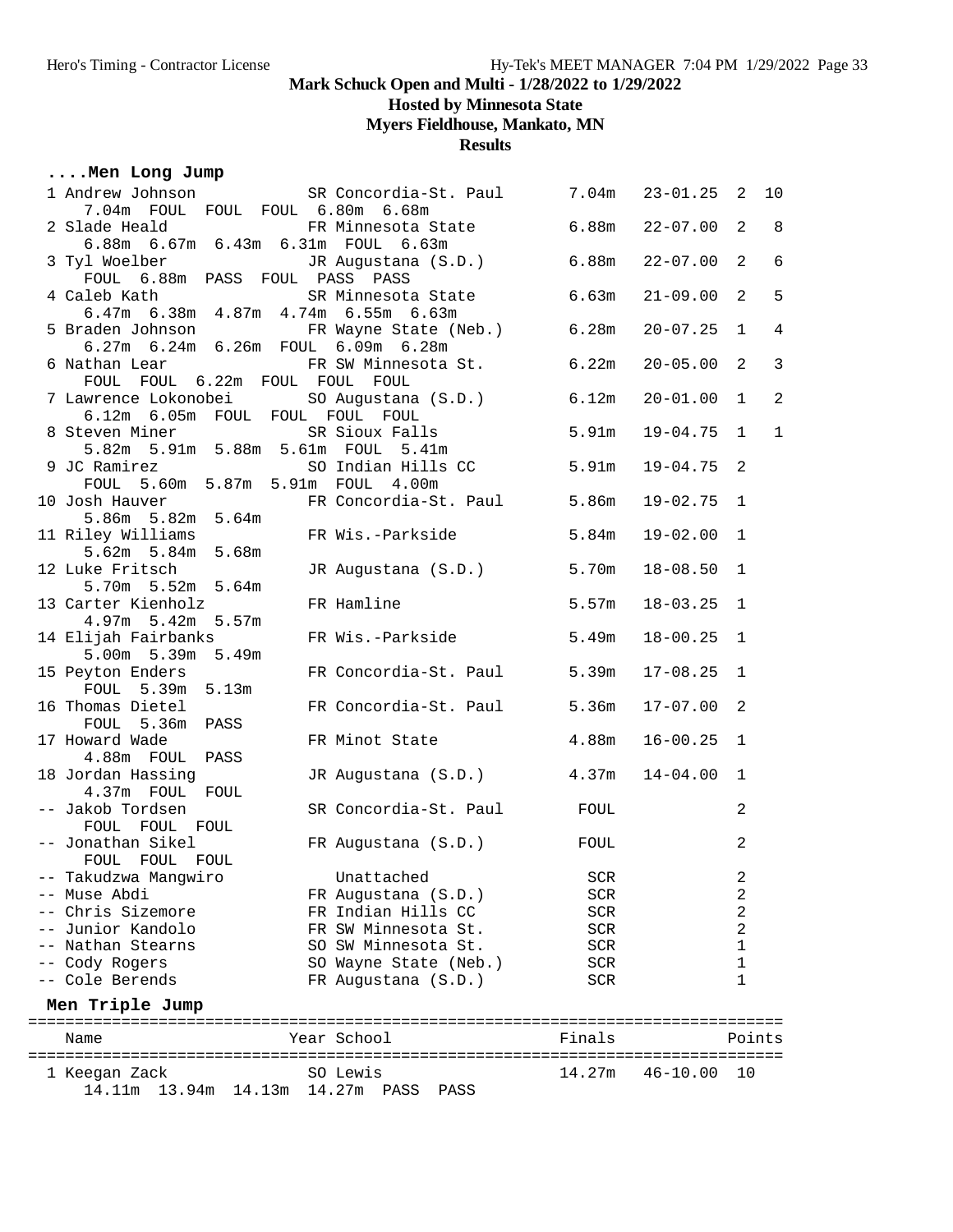### **Hosted by Minnesota State**

**Myers Fieldhouse, Mankato, MN**

#### **Results**

### **....Men Triple Jump**

13.00m 13.37m 13.47m

13.08m 13.30m FOUL

| 2 Elijah Calderon-Pitchfor Unattached<br>FOUL FOUL 14.18m FOUL FOUL FOUL | 14.18m                | $46 - 06.25$ | 8                 |
|--------------------------------------------------------------------------|-----------------------|--------------|-------------------|
| 3 Isaiah Nelson SR SW Minnesota St. 13.68m                               |                       | $44 - 10.75$ | 6                 |
| 13.56m  13.66m  FOUL  13.68m  FOUL  FOUL                                 |                       |              |                   |
| 4 JC Ramirez SO Indian Hills CC                                          | 13.58m                | $44 - 06.75$ | 5                 |
| FOUL 13.29m 13.58m 12.97m FOUL 13.39m                                    |                       |              |                   |
| SO Lewis<br>5 Will DeBolt                                                | 13.55m                | $44 - 05.50$ | 4                 |
| 13.29m  13.55m  13.02m  11.88m  PASS  PASS                               |                       |              |                   |
| 6 Michael Braun<br>FR Hamline                                            | 13.22m                | $43 - 04.50$ | 3                 |
| FOUL 13.08m FOUL 12.69m 12.96m 13.22m                                    |                       |              |                   |
| 7 Connor Clayton<br>SO Augustana (S.D.)                                  | 13.16m                | $43 - 02.25$ | 2                 |
| 13.16m FOUL 11.81m 12.95m 12.82m 12.83m                                  |                       |              |                   |
| 8 Robin Meredith SO Indian Hills CC                                      | 12.59m                | $41 - 03.75$ | $\mathbf{1}$      |
| FOUL 12.59m 12.59m FOUL PASS PASS                                        |                       |              |                   |
| 9 Thomas Amberg<br>JR Hamline                                            | 12.51m                | $41 - 00.50$ |                   |
| 12.51m FOUL FOUL 12.16m 11.94m PASS                                      |                       |              |                   |
| 10 Jarvis Owens<br>FR Bethany Lutheran 11.90m<br>11.90m FOUL FOUL        |                       | $39 - 00.50$ |                   |
|                                                                          | <b>SCR</b>            |              |                   |
|                                                                          | SCR                   |              |                   |
|                                                                          |                       |              |                   |
| Men Shot Put                                                             |                       |              |                   |
|                                                                          |                       |              |                   |
| Year School<br>Name                                                      |                       |              |                   |
| 1 Steven Orzolek JR Minnesota State 16.78m 55-00.75 3                    |                       |              | 10                |
| 16.78m  16.65m  FOUL  16.54m  16.75m  FOUL                               |                       |              |                   |
| 2 Tyler Hiatt<br>FR Sioux Falls                                          | $16.47m$ $54-00.50$ 3 |              | 8                 |
| 16.05m  16.47m  FOUL  16.05m  FOUL  16.41m                               |                       |              |                   |
| SR Minnesota State 15.76m<br>3 Bedale Naba                               |                       | $51 - 08.50$ | 3<br>6            |
| 15.14m  14.66m  15.52m  15.76m  15.02m  14.87m                           |                       |              |                   |
| 4 Carter Aguilera 60 SO Minnesota State                                  | 15.17m                | $49 - 09.25$ | $\mathbf{3}$<br>5 |
| 14.13m FOUL 14.68m 14.50m 14.87m 15.17m                                  |                       |              |                   |
| 5 Leif Nelson FR Minot State                                             | 14.95m                | $49 - 00.75$ | $\mathbf{3}$<br>4 |
| 14.95m  14.74m  14.12m  FOUL  14.06m  14.64m                             |                       |              |                   |
| 6 Carl Swedzinski SO SW Minnesota St. 14.44m                             |                       | 47-04.50     | 3<br>3            |
| 12.67m  14.40m  FOUL  FOUL  14.44m  FOUL                                 |                       |              |                   |
| FR Minot State<br>7 Corbin Harris                                        | 14.13m                | 46-04.25     | 2<br>3            |
| 13.25m  14.13m  FOUL  FOUL  13.49m  FOUL                                 |                       |              |                   |
| 8 Daniel Elge<br>FR Wayne State (Neb.) 14.01m                            |                       | 45-11.75     | 2<br>$\mathbf{1}$ |
| 14.01m FOUL 13.78m FOUL FOUL FOUL                                        |                       |              |                   |
| 9 Dawson Davito           FR Sioux Falls           13.87m   45-06.25   2 |                       |              |                   |
| 13.25m 13.35m 13.87m 13.46m FOUL 13.51m                                  |                       |              |                   |
| 10 Samuel Kreins<br>SO Minot State                                       | 13.72m                | $45 - 00.25$ | 3                 |
| FOUL<br>13.72m FOUL                                                      |                       |              |                   |
| 11 Brendon Rasmussen<br>FR SW Minnesota St.                              | 13.69m                | $44 - 11.00$ | 2                 |
|                                                                          |                       |              |                   |
| 13.59m FOUL<br>13.69m                                                    |                       |              |                   |
| 12 Oliver Anderson<br>FR Minnesota State                                 | 13.56m                | $44 - 06.00$ | 2                 |
| 13.56m 12.76m 13.28m<br>13 Tyler Nebelung<br>FR SW Minnesota St.         | 13.47m                | $44 - 02.50$ | 2                 |

14 Patrick Hagan SR Sioux Falls 13.30m 43-07.75 2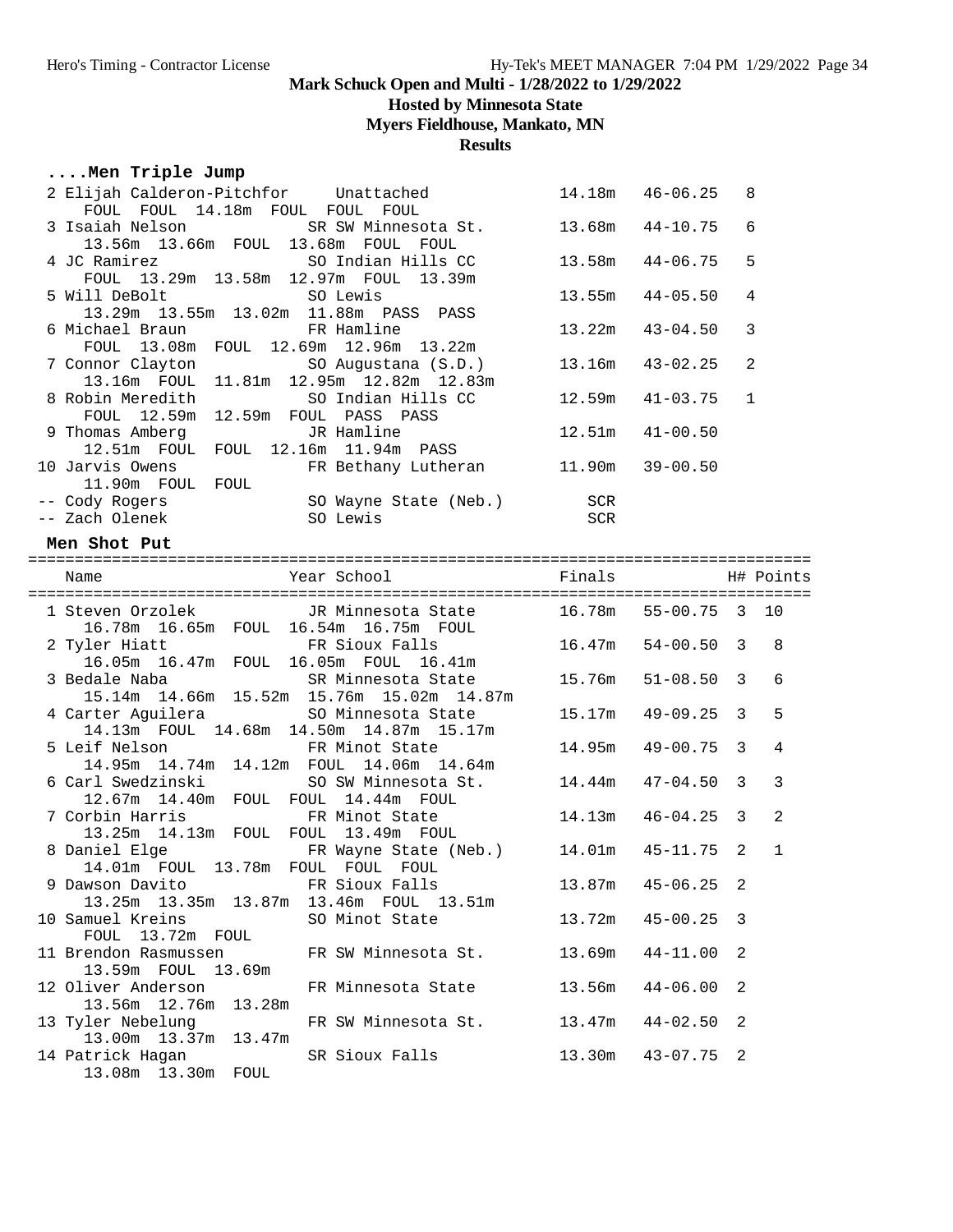**Hosted by Minnesota State**

**Myers Fieldhouse, Mankato, MN**

**Results**

### **....Men Shot Put**

| 15 Ben Wieser                      | Unattached                            |             | $13.26m$ $43-06.00$ | 2                        |
|------------------------------------|---------------------------------------|-------------|---------------------|--------------------------|
| 13.26m FOUL FOUL                   |                                       |             |                     |                          |
| 16 Ray Hribal                      | FR Minot State                        |             | $13.17m$ $43-02.50$ | 2                        |
| 13.17m  12.90m  13.10m             |                                       |             |                     |                          |
| 17 Hunter Quinn                    | SR Concordia-St. Paul                 |             | $13.10m$ $42-11.75$ | 3                        |
| nter guinn<br>12.54m 13.10m 13.03m |                                       |             |                     |                          |
| 18 Jakob Tordsen                   | SR Concordia-St. Paul                 | 12.85m      | $42 - 02.00$        | 2                        |
| FOUL 12.65m 12.85m                 |                                       |             |                     |                          |
| 19 Brody Stutzman                  | FR Wayne State (Neb.)                 | 12.75m      | $41 - 10.00$        | $\mathbf{1}$             |
| FOUL 12.75m FOUL                   |                                       |             |                     |                          |
| 20 CJ Picazo                       | SO Concordia-St. Paul 12.59m 41-03.75 |             |                     | $\overline{\phantom{a}}$ |
| 12.59m FOUL FOUL                   |                                       |             |                     |                          |
| 21 Wyatt Sindelar                  | FR Wayne State (Neb.) 12.47m 40-11.00 |             |                     | $\mathbf 1$              |
| 12.46m FOUL 12.47m                 |                                       |             |                     |                          |
| 22 Deekon Anvid                    | FR SW Minnesota St.                   | 11.57m      | $37 - 11.50$        | 1                        |
| 10.45m  10.38m  11.57m             |                                       |             |                     |                          |
| 23 Calder Erick                    | FR Concordia-St. Paul                 | 10.68m      | $35 - 00.50$        | $\mathbf{1}$             |
| FOUL 10.68m 10.54m                 |                                       |             |                     |                          |
| 24 Broddy Mufind                   | FR Bethany Lutheran                   | 10.27m      | $33 - 08.50$        | $\mathbf{1}$             |
| 9.99m FOUL 10.27m                  |                                       |             |                     |                          |
| 25 Nathan Gribble                  | Unattached                            | 10.27m      | $33 - 08.50$        | $\mathbf{1}$             |
| 9.74m 10.27m FOUL                  |                                       |             |                     |                          |
| 26 Carter Kienholz                 | FR Hamline                            | 10.25m      | $33 - 07.50$        | $\mathbf{1}$             |
| 10.25m 10.25m FOUL                 |                                       |             |                     |                          |
| 27 Jared Furman                    | SO Wis.-Parkside                      | 9.84m       | $32 - 03.50$        | $\mathbf{1}$             |
| 9.84m FOUL FOUL                    |                                       |             |                     |                          |
| 28 Arik Johnson                    | SR Concordia-St. Paul                 | 9.01m       | $29 - 06.75$        | $\mathbf{1}$             |
| 8.90m 9.01m FOUL                   |                                       |             |                     |                          |
| 29 Aaron Kabengele                 | FR Bethany Lutheran                   |             | $8.18m$ $26-10.00$  | 1                        |
| 7.78m 8.18m 8.14m                  |                                       |             |                     |                          |
| -- Keegan Larson                   | JR Concordia-St. Paul                 | <b>FOUL</b> |                     | $\mathbf{3}$             |
| FOUL FOUL FOUL                     |                                       |             |                     |                          |
| -- Tommy Kucera                    | SO Minnesota State                    | FOUL        |                     | 3                        |
| FOUL FOUL FOUL                     |                                       |             |                     |                          |

### **Men Weight Throw**

| Year School<br>Name<br>----------------------------<br>----------------                                                  | Finals                     |   | H# Points      |
|--------------------------------------------------------------------------------------------------------------------------|----------------------------|---|----------------|
| 1 Carter Aguilera 50 Minnesota State 18.72m 61-05.00 3 10<br>18.67m 18.02m 18.06m 17.63m 18.27m 18.72m                   |                            |   |                |
| 2 Nick Hudson<br>JR Minnesota State<br>18.07m FOUL 18.57m FOUL FOUL<br>FOUL                                              | 18.57m 60-11.25 3 8        |   |                |
| 3 Eben Mundfrom           JR Concordia-St. Paul       18.18m   59-07.75   3<br>17.44m 18.18m 18.17m 17.48m 17.89m 18.09m |                            |   | 6              |
| SO Minnesota State<br>4 Tommy Kucera<br>16.47m 16.98m 16.67m 16.23m 17.36m FOUL                                          | 56-11.50 3<br>17.36m       |   | 5              |
| FR Sioux Falls<br>5 Tyler Hiatt<br>16.68m FOUL 16.47m 16.67m FOUL 17.29m                                                 | 56-08.75 3<br>17.29m       |   | $\overline{4}$ |
| 6 Cole Christoffersen SR Wayne State (Neb.)<br>FOUL 17.12m FOUL 16.52m 16.39m 16.56m                                     | $56 - 02.00$ 3 3<br>17.12m |   |                |
| 7 Zachary Shaner FR Minnesota State 16.51m 54-02.00<br>16.13m 16.29m 15.20m 15.44m 16.26m 16.51m                         |                            | 3 | $\mathcal{D}$  |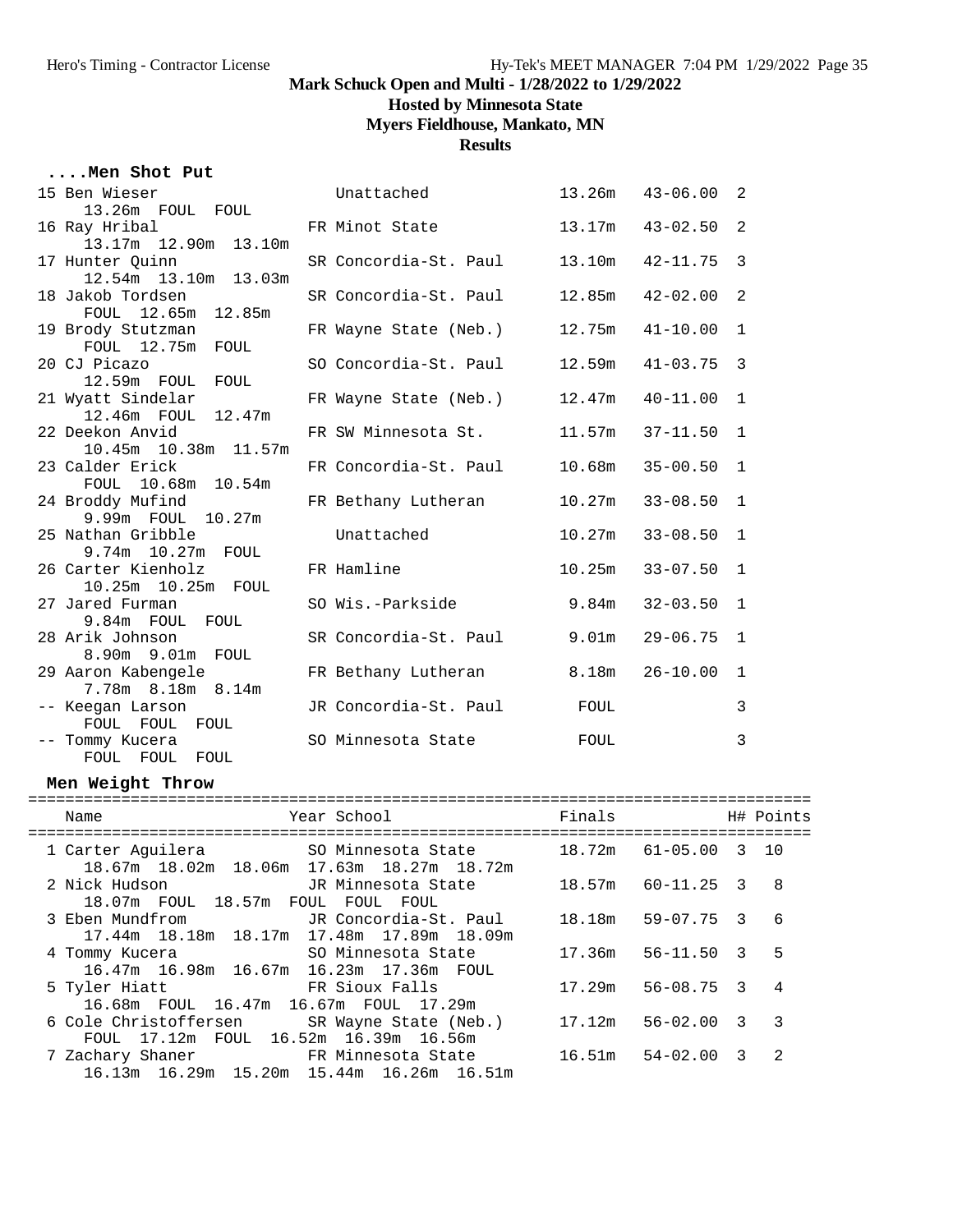**Hosted by Minnesota State**

**Myers Fieldhouse, Mankato, MN**

**Results**

## **....Men Weight Throw**

| 8 Hunter Quinn SR Concordia-St. Paul<br>15.52m 16.01m 15.93m 16.40m 15.81m 14.79m | SR Concordia-St. Paul                   |        | $16.40m$ $53-09.75$ 3 |     | $\mathbf{1}$ |
|-----------------------------------------------------------------------------------|-----------------------------------------|--------|-----------------------|-----|--------------|
| 9 Grant Fritsch<br>15.37m  16.12m  16.14m  15.33m  15.20m  FOUL                   | JR Wayne State (Neb.) 16.14m            |        | $52 - 11.50$ 2        |     |              |
| 10 Oliver Anderson<br>FOUL 15.09m 15.63m                                          | FR Minnesota State 15.63m               |        | $51 - 03.50$ 2        |     |              |
| 11 Hunter Clark<br>15.52m  15.03m  FOUL                                           | SO Minot State                          | 15.52m | $50 - 11.00$ 2        |     |              |
| 12 Carl Swedzinski<br>14.73m FOUL FOUL                                            | SO SW Minnesota St. 14.73m              |        | $48 - 04.00$ 2        |     |              |
| 13 Lucas Doyle<br>FOUL 14.71m 14.60m                                              | SR Hamline                              | 14.71m | $48 - 03.25$ 2        |     |              |
| 14 Nick Norby<br>13.80m  14.64m  FOUL                                             | Unattached                              | 14.64m | $48 - 00.50$ 3        |     |              |
| 15 Patrick Hagan<br>14.61m FOUL FOUL                                              | SR Sioux Falls                          | 14.61m | $47 - 11.25$ 3        |     |              |
| 16 Steven Orzolek<br>FOUL 14.50m 14.55m                                           | JR Minnesota State                      | 14.55m | $47 - 09.00$ 2        |     |              |
| 17 Brett Deschler<br>14.04m  13.21m  13.51m                                       | SO Sioux Falls                          | 14.04m | $46 - 00.75$ 1        |     |              |
| 18 Keegan Larson<br>13.88m FOUL FOUL                                              | JR Concordia-St. Paul 13.88m            |        | $45 - 06.50$ 2        |     |              |
| 19 Nathan Gribble<br>13.35m 13.09m 13.78m                                         | Unattached                              | 13.78m | $45 - 02.50$ 1        |     |              |
| 20 Daniel Elge<br>13.77m 13.13m 12.38m                                            | FR Wayne State (Neb.) 13.77m 45-02.25 1 |        |                       |     |              |
| 21 Samuel Kreins<br>13.05m FOUL FOUL                                              | SO Minot State                          | 13.05m | $42 - 09.75$ 2        |     |              |
| 22 Paul Hardy<br>FOUL 12.78m FOUL                                                 | FR Minot State                          | 12.78m | $41 - 11.25$ 1        |     |              |
| 23 Ben Wieser<br>11.00m  12.64m  12.47m                                           | Unattached                              | 12.64m | $41 - 05.75$ 1        |     |              |
| 24 Brody Stutzman<br>FOUL 12.61m 10.84m                                           | FR Wayne State (Neb.) 12.61m            |        | $41 - 04.50$ 1        |     |              |
| 25 Deekon Anvid<br>FOUL 12.54m FOUL                                               | FR SW Minnesota St. 12.54m              |        | $41 - 01.75$ 1        |     |              |
| 26 Marek Rex<br>12.41m  11.73m  12.38m                                            | FR Sioux Falls                          | 12.41m | 40-08.75 1            |     |              |
| 27 Dawson Davito<br>11.80m  11.87m  11.65m                                        | FR Sioux Falls                          | 11.87m | $38 - 11.50$ 1        |     |              |
| 28 CJ Picazo<br>11.43m<br>11.77m<br>FOUL                                          | SO Concordia-St. Paul                   | 11.77m | $38 - 07.50$          | - 1 |              |
| 29 Brendon Rasmussen<br>10.92m 11.53m<br>11.65m                                   | FR SW Minnesota St.                     | 11.65m | $38 - 02.75$          | 1   |              |
| 30 Tyler Nebelung<br>FOUL FOUL 9.24m                                              | FR SW Minnesota St.                     | 9.24m  | $30 - 03.75$          | 1   |              |
| 31 Aaron Kabengele<br>7.46m 7.35m FOUL                                            | FR Bethany Lutheran                     | 7.46m  | $24 - 05.75$          | 1   |              |
| -- Wyatt Sindelar<br>FOUL FOUL<br>FOUL                                            | FR Wayne State (Neb.)                   | FOUL   |                       | 1   |              |
| -- Ray Hribal<br>FOUL<br>FOUL<br>FOUL                                             | FR Minot State                          | FOUL   |                       | 2   |              |
| -- Corbin Harris<br>FOUL FOUL FOUL                                                | FR Minot State                          | FOUL   |                       | 1   |              |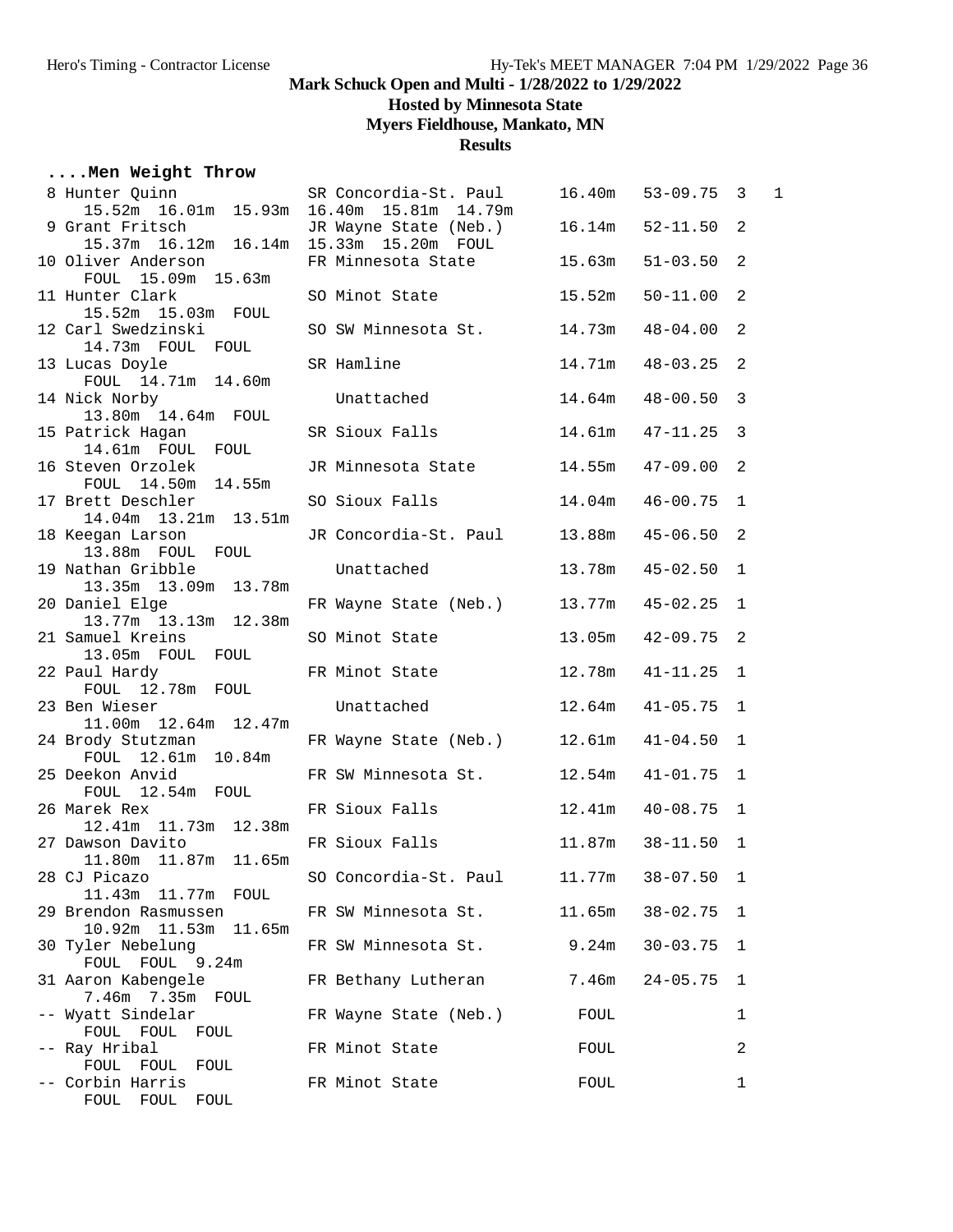**Hosted by Minnesota State**

**Myers Fieldhouse, Mankato, MN**

#### **Results**

#### **....Men Weight Throw**

| -- Bedale Naba     | SR Minnesota State  | SCR |    |
|--------------------|---------------------|-----|----|
| -- Joshua Kemp     | JR SW Minnesota St. | SCR | -2 |
| -- Jaymeson Wolkow | SO Sioux Falls      | SCR | -2 |

#### **Heptathlon: #1 Men 60 Meter Dash Heptathlon**

==========================================================================

| Name           | Year School           | Finals H# Points |    |     |
|----------------|-----------------------|------------------|----|-----|
| 1 Nick Durnin  | SR Minnesota State    | 7.21             |    | 809 |
| 2 Tyler Denes  | FR Minnesota State    | 7.36             | -2 | 759 |
| 3 Zak Kubitz   | FR SW Minnesota St.   | 7.40             | 2  | 745 |
| 4 Logan Grover | FR Augustana (S.D.)   | 7.45             |    | 729 |
| 5 Noah Lilly   | SR Wayne State (Neb.) | 7.54             | 2  | 700 |
| 6 Alex Brandt  | FR Wayne State (Neb.) | 7.71             |    | 646 |
| 7 Blain Dilly  | SO SW Minnesota St.   | 7.86             | 2  | 601 |

#### **Heptathlon: #7 Men 1000 Meter Run Heptathlon**

| Name           | Year School           | Finals Points |     |
|----------------|-----------------------|---------------|-----|
| 1 Logan Grover | FR Augustana (S.D.)   | 3:02.21       | 643 |
| 2 Tyler Denes  | FR Minnesota State    | 3:02.36       | 641 |
| 3 Noah Lilly   | SR Wayne State (Neb.) | 3:03.97       | 626 |
| 4 Nick Durnin  | SR Minnesota State    | 3:04.52       | 621 |
| 5 Zak Kubitz   | FR SW Minnesota St.   | 3:09.08       | 578 |
| 6 Alex Brandt  | FR Wayne State (Neb.) | 3:09.93       | 570 |
| -- Blain Dilly | SO SW Minnesota St.   | DNF           |     |

#### **Heptathlon: #5 Men 60 Meter Hurdles Heptathlon**

========================================================================== Name The Year School Team Points H# Points

| 1 Nick Durnin  | SR Minnesota State    | 8.29  |                | 910 |
|----------------|-----------------------|-------|----------------|-----|
| 2 Noah Lilly   | SR Wayne State (Neb.) | 8.71  | 2              | 811 |
| 3 Alex Brandt  | FR Wayne State (Neb.) | 8.84  | $\overline{2}$ | 781 |
| 4 Zak Kubitz   | FR SW Minnesota St.   | 8.91  | 2              | 766 |
| 5 Tyler Denes  | FR Minnesota State    | 9.41  |                | 658 |
| 6 Logan Grover | FR Augustana (S.D.)   | 9.81  | $\sim$ 1       | 578 |
| 7 Blain Dilly  | SO SW Minnesota St.   | 10.08 | 2              | 526 |

#### **Heptathlon: #4 Men High Jump Heptathlon**

| Name                                                                                         | Year School                                | Finals                                                                 | Points |
|----------------------------------------------------------------------------------------------|--------------------------------------------|------------------------------------------------------------------------|--------|
| 1 Alex Brandt<br>1.53 1.56 1.59 1.62 1.65 1.68 1.71 1.74 1.77 1.80 1.83 1.86 1.89            | $\Omega$<br>$\Omega$                       | FR Wayne State (Neb.) 1.86m 6-01.25<br>$\circ$ $\circ$<br>XXX<br>XXO   | 679    |
| 1 Zak Kubitz<br>1.53 1.56 1.59 1.62 1.65 1.68 1.71 1.74 1.77 1.80 1.83 1.86 1.89<br>$\Omega$ | $O$ $O$ $XO$<br>XO                         | FR SW Minnesota St. 1.86m 6-01.25<br>$\Omega$<br>XO<br>XXX<br>$\Omega$ | 679    |
| 3 Tyler Denes<br>1.53 1.56 1.59 1.62 1.65 1.68 1.71 1.74 1.77 1.80 1.83<br>XO.               | FR Minnesota State<br>XO.<br>∩<br>XXO<br>∩ | 1.80m<br>$5 - 10.75$<br>xxx                                            | 627    |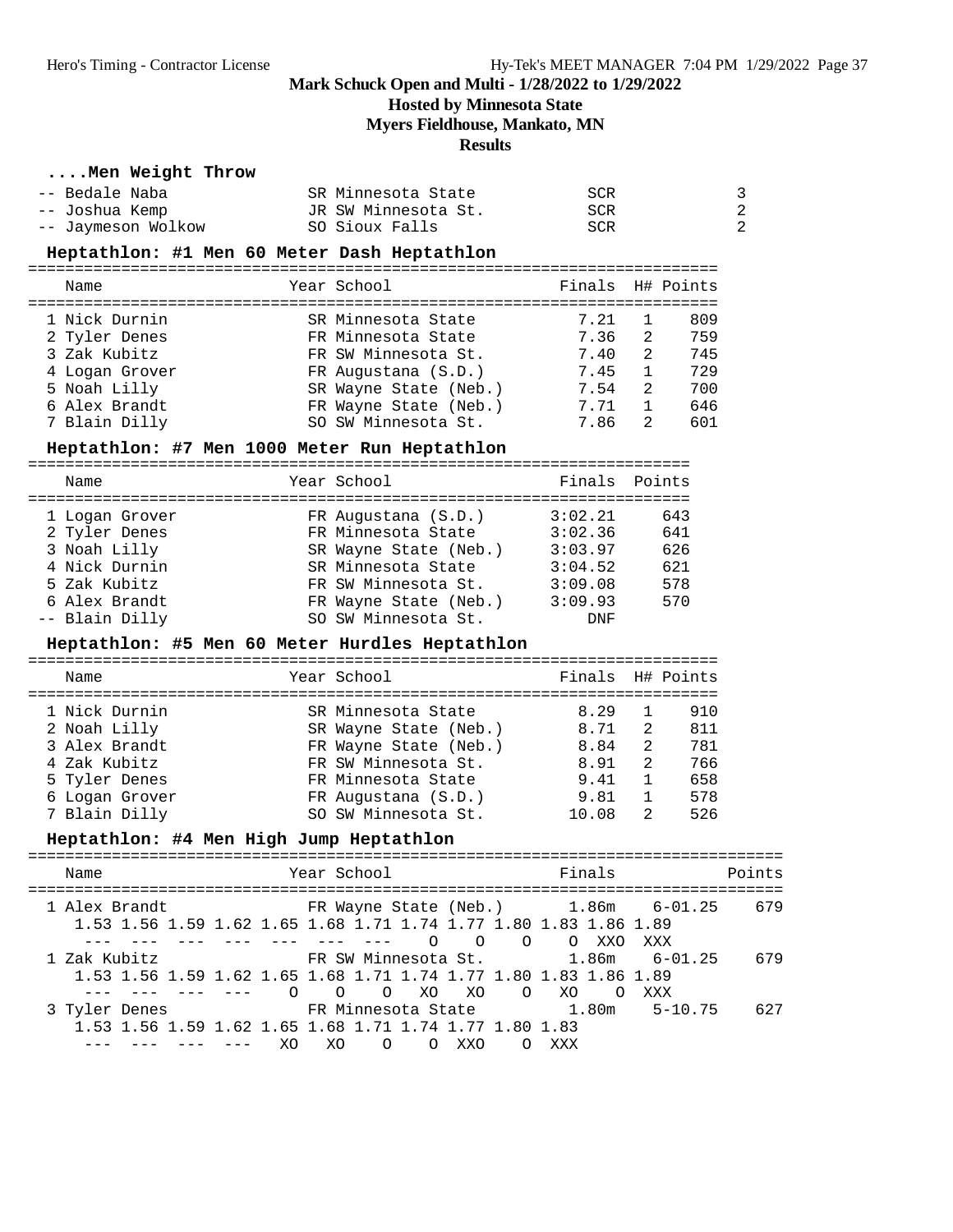### **Hosted by Minnesota State**

**Myers Fieldhouse, Mankato, MN**

### **Results**

## **....Heptathlon: #4 Men High Jump Heptathlon**

| 3 Noah Lilly                                 | SR Wayne State (Neb.) 1.80m                            |       | $5 - 10.75$ | 627 |
|----------------------------------------------|--------------------------------------------------------|-------|-------------|-----|
|                                              | 1.53 1.56 1.59 1.62 1.65 1.68 1.71 1.74 1.77 1.80 1.83 |       |             |     |
| XO                                           | XO<br>XO<br>XO.<br>$O \t---$                           | XXX   |             |     |
| 5 Nick Durnin                                | SR Minnesota State                                     | 1.74m | $5 - 08.50$ | 577 |
| 1.53 1.56 1.59 1.62 1.65 1.68 1.71 1.74 1.77 |                                                        |       |             |     |
| $\Omega$                                     | $O$ XO-<br>$\circ$<br>xxx                              |       |             |     |
| 6 Blain Dilly                                | SO SW Minnesota St.                                    | 1.68m | $5 - 06.00$ | 528 |
| 1.53 1.56 1.59 1.62 1.65 1.68 1.71           |                                                        |       |             |     |
| O XXO<br>$O = - -$ XXO                       | O XXX                                                  |       |             |     |
| 7 Logan Grover                               | FR Augustana (S.D.)                                    | 1.65m | $5 - 05.00$ | 504 |
| 1.53 1.56 1.59 1.62 1.65 1.68                |                                                        |       |             |     |
| XO<br>XO<br>$\Omega$<br>XO                   | XXX                                                    |       |             |     |

### **Heptathlon: #6 Men Pole Vault Heptathlon**

| Name                               |  | Year School Tinals                                                                           |             | Points                                                                                                                                                                                                                                                                                                                                                                                       |         |         |
|------------------------------------|--|----------------------------------------------------------------------------------------------|-------------|----------------------------------------------------------------------------------------------------------------------------------------------------------------------------------------------------------------------------------------------------------------------------------------------------------------------------------------------------------------------------------------------|---------|---------|
|                                    |  | 1 Tyler Denes FR Minnesota State 4.20m 13-09.25 673                                          |             |                                                                                                                                                                                                                                                                                                                                                                                              |         |         |
|                                    |  | 2.60 2.70 2.80 2.90 3.00 3.10 3.20 3.30 3.40 3.50 3.60 3.70 3.80 3.90 4.00 4.10 4.20 4.30    |             |                                                                                                                                                                                                                                                                                                                                                                                              |         |         |
|                                    |  | --- --- --- --- --- 0 --- 0 0 XO XO<br>2 Noah Lilly SR Wayne State (Neb.) 4.10m 13-05.25 645 |             |                                                                                                                                                                                                                                                                                                                                                                                              |         | O XXX   |
|                                    |  | 2.50 2.60 2.70 2.80 2.90 3.00 3.10 3.20 3.30 3.40 3.50 3.60 3.70 3.80 3.90 4.00 4.10 4.20    |             |                                                                                                                                                                                                                                                                                                                                                                                              |         |         |
|                                    |  |                                                                                              | ––– ––– XXO | $\frac{1}{2} \frac{1}{2} \frac{1}{2} \frac{1}{2} \frac{1}{2} \frac{1}{2} \frac{1}{2} \frac{1}{2} \frac{1}{2} \frac{1}{2} \frac{1}{2} \frac{1}{2} \frac{1}{2} \frac{1}{2} \frac{1}{2} \frac{1}{2} \frac{1}{2} \frac{1}{2} \frac{1}{2} \frac{1}{2} \frac{1}{2} \frac{1}{2} \frac{1}{2} \frac{1}{2} \frac{1}{2} \frac{1}{2} \frac{1}{2} \frac{1}{2} \frac{1}{2} \frac{1}{2} \frac{1}{2} \frac{$ | $\circ$ | XXO XXX |
|                                    |  | 3 Blain Dilly SO SW Minnesota St. 3.10m 10-02.00 381                                         |             |                                                                                                                                                                                                                                                                                                                                                                                              |         |         |
|                                    |  | 2.50 2.60 2.70 2.80 2.90 3.00 3.10 3.20                                                      |             |                                                                                                                                                                                                                                                                                                                                                                                              |         |         |
|                                    |  | --- --- 0 0 --- 0 0 XXX                                                                      |             |                                                                                                                                                                                                                                                                                                                                                                                              |         |         |
|                                    |  | 3 Nick Durnin             SR Minnesota State         3.10m   10-02.00     381                |             |                                                                                                                                                                                                                                                                                                                                                                                              |         |         |
|                                    |  | 2.50 2.60 2.70 2.80 2.90 3.00 3.10 3.20                                                      |             |                                                                                                                                                                                                                                                                                                                                                                                              |         |         |
|                                    |  | --- --- --- --- 0 0 0 XXX                                                                    |             |                                                                                                                                                                                                                                                                                                                                                                                              |         |         |
|                                    |  | 5 Logan Grover FR Augustana (S.D.) 3.00m 9-10.00 357                                         |             |                                                                                                                                                                                                                                                                                                                                                                                              |         |         |
| 2.50 2.60 2.70 2.80 2.90 3.00 3.10 |  |                                                                                              |             |                                                                                                                                                                                                                                                                                                                                                                                              |         |         |
| --- 0 0 0 XO 0 XXX                 |  |                                                                                              |             |                                                                                                                                                                                                                                                                                                                                                                                              |         |         |
| 2.50 2.60 2.70 2.80 2.90 3.00 3.10 |  | 5 Alex Brandt 6. FR Wayne State (Neb.) 3.00m 9-10.00 357                                     |             |                                                                                                                                                                                                                                                                                                                                                                                              |         |         |
| $O \qquad -- -$                    |  | 0 --- 0 0 XXX                                                                                |             |                                                                                                                                                                                                                                                                                                                                                                                              |         |         |
|                                    |  | 5 Zak Kubitz 6 157 FR SW Minnesota St. 3.00m 9-10.00 357                                     |             |                                                                                                                                                                                                                                                                                                                                                                                              |         |         |
| 2.50 2.60 2.70 2.80 2.90 3.00 3.10 |  |                                                                                              |             |                                                                                                                                                                                                                                                                                                                                                                                              |         |         |
| XXO XXO --- O O O XXX              |  |                                                                                              |             |                                                                                                                                                                                                                                                                                                                                                                                              |         |         |

### **Heptathlon: #2 Men Long Jump Heptathlon**

| Name                                     | Year School           | Finals                | Points |
|------------------------------------------|-----------------------|-----------------------|--------|
| 1 Nick Durnin<br>$6.15m$ $6.65m$ $6.53m$ | SR Minnesota State    | $21 - 10.00$<br>6.65m | 732    |
| 2 Tyler Denes<br>$FOULL$ 6.40m 6.29m     | FR Minnesota State    | $21 - 00.00$<br>6.40m | 675    |
| 3 Logan Grover<br>FOUL 5.85m 6.11m       | FR Augustana (S.D.)   | $20 - 00.50$<br>6.11m | 610    |
| 4 Noah Lilly<br>6.03m FOUL 5.76m         | SR Wayne State (Neb.) | $19 - 09.50$<br>6.03m | 593    |
| 5 Alex Brandt<br>5.98m 5.92m<br>FOUL     | FR Wayne State (Neb.) | $19 - 07.50$<br>5.98m | 582    |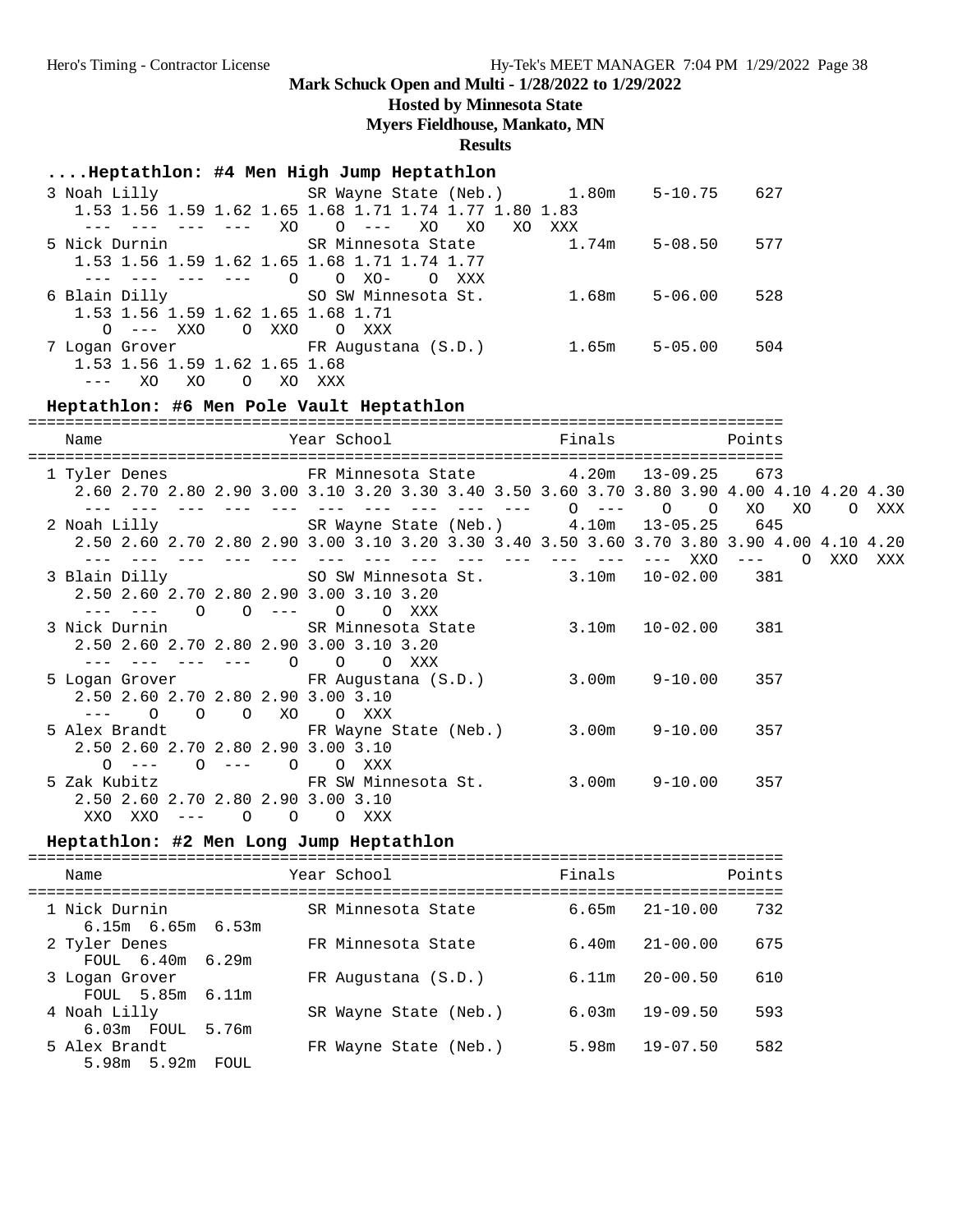#### **Hosted by Minnesota State**

**Myers Fieldhouse, Mankato, MN**

#### **Results**

| Heptathlon: #2 Men Long Jump Heptathlon |  |  |  |  |  |
|-----------------------------------------|--|--|--|--|--|
|-----------------------------------------|--|--|--|--|--|

| 6 Zak Kubitz                      | FR SW Minnesota St. | 521<br>5.69m 18-08.00     |
|-----------------------------------|---------------------|---------------------------|
| 5.69m 5.64m FOUL<br>7 Blain Dilly | SO SW Minnesota St. | 510<br>$5.64m$ $18-06.00$ |
| 5.64m FOUL 5.47m                  |                     |                           |

#### **Heptathlon: #3 Men Shot Put Heptathlon**

================================================================================= Name The Year School The Points Points Points ================================================================================= 1 Nick Durnin SR Minnesota State 10.47m 34-04.25 514 FOUL 10.47m 9.95m 2 Logan Grover FR Augustana (S.D.) 10.37m 34-00.25 508

| z Loqan Grover        | FR Augustana (S.D.)   |        | 10.3/111 34-00.25 | 508 |
|-----------------------|-----------------------|--------|-------------------|-----|
| 10.02m  10.37m  FOUL  |                       |        |                   |     |
| 3 Noah Lilly          | SR Wayne State (Neb.) | 10.34m | $33 - 11.25$      | 506 |
| 10.08m 10.29m 10.34m  |                       |        |                   |     |
| 4 Alex Brandt         | FR Wayne State (Neb.) | 10.13m | $33 - 03.00$      | 493 |
| $9.90m$ 10.01m 10.13m |                       |        |                   |     |
| 5 Zak Kubitz          | FR SW Minnesota St.   | 9.81m  | $32 - 02.25$      | 474 |
| FOUL FOUL 9.81m       |                       |        |                   |     |
| 6 Tyler Denes         | FR Minnesota State    | 9.38m  | $30 - 09.25$      | 448 |
| 8.98m 9.24m 9.38m     |                       |        |                   |     |
|                       |                       |        |                   |     |
| 7 Blain Dilly         | SO SW Minnesota St.   | 8.80m  | $28 - 10.50$      | 414 |

8.80m 8.67m 8.56m

**Men Heptathlon** ========================================================================== Name The Year School The Finals H# Points ========================================================================== 1 Nick Durnin SR Minnesota State 4544 10 2 Noah Lilly SR Wayne State (Neb.) 4508 8 3 Tyler Denes FR Minnesota State 4481 6 4 Zak Kubitz FR SW Minnesota St. 4120 5 5 Alex Brandt FR Wayne State (Neb.) 4108 4 6 Logan Grover FR Augustana (S.D.) 3929 3 7 Blain Dilly SO SW Minnesota St. 2960 2 ========================================================================================= Women - Team Rankings - 23 Events Scored ========================================================================================= 1) Minnesota State 252 2) Augustana (S.D.) 95 3) Lewis 72.50 4) Winona State 71 5) Sioux Falls 65.50 6) Bethany Lutheran 37 7) St. Cloud State 28 8) Carleton 26 8) SW Minnesota St. 26 10) Concordia-St. Paul 25.50 10) Indian Hills CC 25.50 12) Wayne State (Neb.) 22 13) Black Hills St. 19 14) Minot State 17 15) Hamline 16 15) Wis.-Parkside 16 17) St. Benedict 8 ========================================================================================= Men - Team Rankings - 23 Events Scored ========================================================================================= 1) Minnesota State 249.50 2) Indian Hills CC 119 3) Augustana (S.D.) 96 4) Lewis 62 5) Wis.-Parkside 52 6) Concordia-St. Paul 48 7) SW Minnesota St. 38 8) Carleton 32